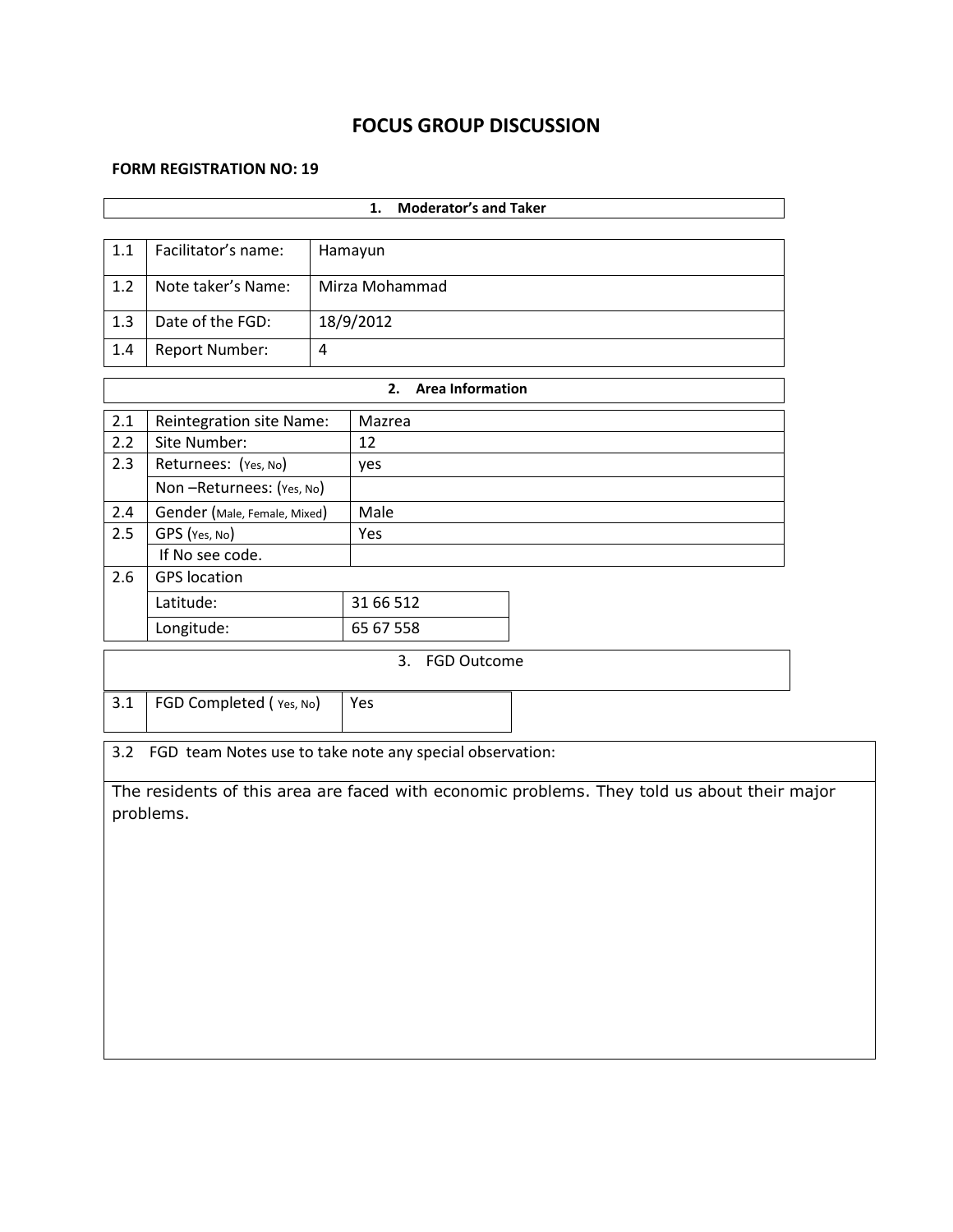| 4. Data Management Information (Internal Use Only by Database Entry Team) |  |                  |                              |  |    |  |  |
|---------------------------------------------------------------------------|--|------------------|------------------------------|--|----|--|--|
| 4.1 Date of Interview                                                     |  | 19/09/2012       |                              |  |    |  |  |
| 4.2 Interviewer's number                                                  |  | Male Interviewer | $K-1$<br>Female Interviewer  |  |    |  |  |
| Supervisor's number<br>K4                                                 |  |                  | Regional Supervisor's number |  | K4 |  |  |
| 4.5 Date of office editing                                                |  | 20/9/2012        |                              |  |    |  |  |
| 4.6 Office editor's code                                                  |  | K4               |                              |  |    |  |  |
| 4.7 Date of data entry                                                    |  | 3/10/2012        |                              |  |    |  |  |
| Data entry officer code<br>4.8                                            |  | 10               |                              |  |    |  |  |

| List of Participants in Focused group discussions (F.G.D) |                |  |  |  |
|-----------------------------------------------------------|----------------|--|--|--|
| Province                                                  | Kandahar       |  |  |  |
| District                                                  | Arghandab      |  |  |  |
| Site Number                                               | 12             |  |  |  |
| Village                                                   | Mazrea Village |  |  |  |

| No             | <b>Name</b>        | <b>Position</b> | Occupation      | <b>Contact No</b> | Age |
|----------------|--------------------|-----------------|-----------------|-------------------|-----|
| $\mathbf{1}$   | Haji Deen Mohammad |                 | Malik           | 0700314006        | 55  |
| $\overline{2}$ | Mohammad Qasem     |                 | Member of Shura | 0790953377        | 60  |
| 3              | Nazar Mohammad     |                 | Member of Shura | 0798733026        | 40  |
| 4              | Mohammad Omar      |                 | Teacher         | 0794647767        | 55  |
| 5              | Naqibullah         |                 | Shopkeeper      |                   | 45  |
|                |                    |                 |                 |                   |     |
|                |                    |                 |                 |                   |     |
|                |                    |                 |                 |                   |     |
|                |                    |                 |                 |                   |     |
|                |                    |                 |                 |                   |     |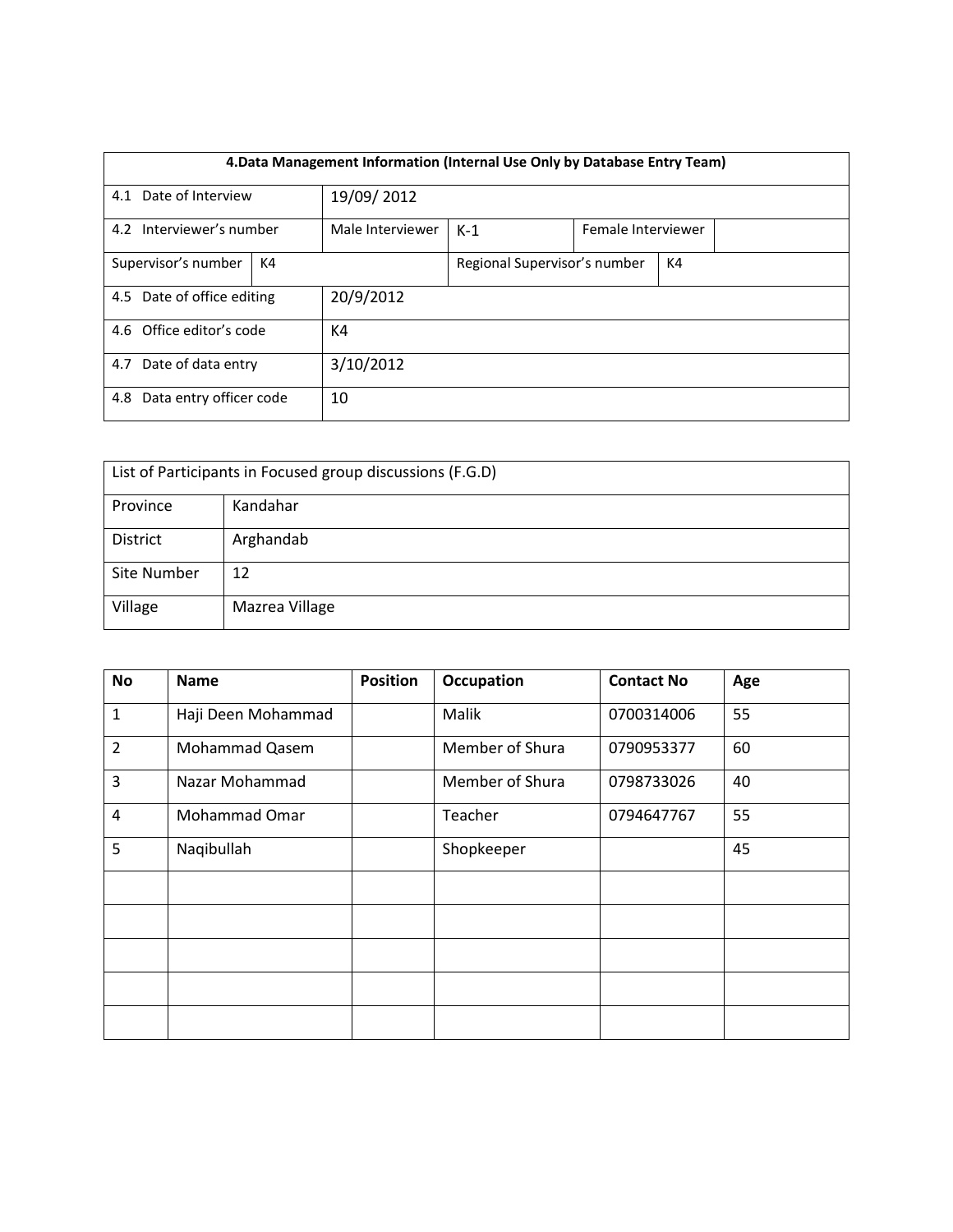# **Section A: General and Specific Concerns**

### **Pat A: Education**

#### **Q1- What are your concerns regarding education for returnees?**

P1- There is neither an elementary or secondary school near here in our village so our children can't attend to schools that are located in remote areas.

P2- We got in touch with education directorate in order to build us a school in our village because our children can't attend to remote schools. He promised to us but so far he hasn't fulfilled his vow.

P3- We reported our problem to our Malik and informed him that director of education has not cooperated with us in this field. We asked him to personally report our problem to director of education and seek his assistance in this field.

P4- The government should get in touch with related NGOs regarding building of a school for our children in our area. In spite of that a school should also be built for girls too.

P5- He also confirmed the abovementioned views and added that a school should be built for girls in our village.

### **Part B: Health Services**

#### **Q1- What are your concerns regarding health services for returnees?**

P1- There is not any health facility in our village therefore you are witness that our children have been infected by various diseases. We are concerned that which one them should be treated first.

P2- We are compelled to transfer our patients to the city. However the government and NGOs are able to build us a health facility in our village but they haven't cooperated with us in this field so far.

P3- The clinic is located far from our village that we can't arrive there for treatment of our health problems. Besides, when we refer there the personnel of the mentioned clinic do not let us to resolve our problem because they tell us that we are not related to that village.

P4- I ask from the government to dispatch a mobile team of health providers once or twice a week to their village in order to resolve their health problems.

P5- He also asked from the government to dispatch a team of mobile health providers to their village. In spite of that he asked from the government to send vaccinations teams to their village. Presence of a midwife is also very necessary to help with pregnant women during their birth delivery.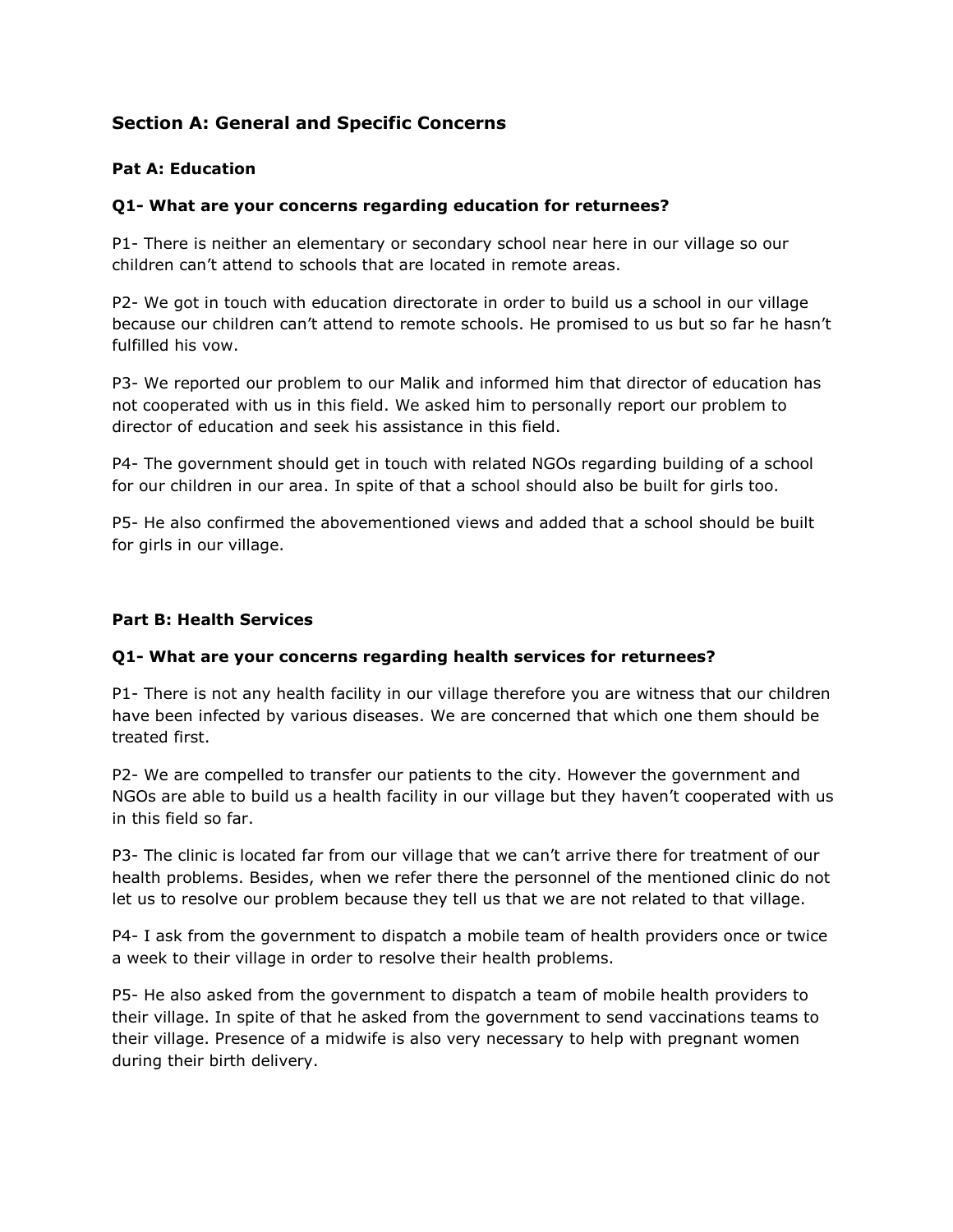#### **Part C: Access to drinking water**

#### **Q1- What are your concerns regarding access to potable water for the returnees?**

P1- There is not even one hand pump in our village. Our women and children bring water from the distant areas.

P2- Most of the time we utilize from the stream water which is not potable but what should we do? we don't have another option except utilization from the mentioned water.

P3- We can't afford to excavate a well in our village because the underground water level is very deep. Even that the depth of water is about 70m.

P5- We have referred both to governmental and non-governmental organs but they haven't cooperated with us.

P4- He confirmed the aforementioned views stated by other participants.

#### **Part E. Access to shelter**

#### **Q1- What are your concerns regarding access to shelter for returnees?**

P1- Most of the residents of this area do not have personal lands. We have migration documents, so the government should allocated lands for us.

P2- Our elders referred to government and asked them to donate lands for the returnees. Governmental officials promised with them but they haven't fulfilled their vows yet.

P4- the UNCHR donated construction materials of two rooms along with a corridor which is not adequate for most of the families.

P5- We are not satisfied from the donated construction materials because they don't have good quality.

P3- We don't have private lands in order to provide a shelter for ourselves so at first lands should be provided for us.

#### **Part G: Access to employment opportunities**

#### **Q1- What are your concerns regarding employment opportunities for the returnees?**

P1- The residents of this area have not been exploited from the donations yet. The residents of some villages have been donated cows.

P2- He asked from the related organs to hold tailoring training courses to the women in their village.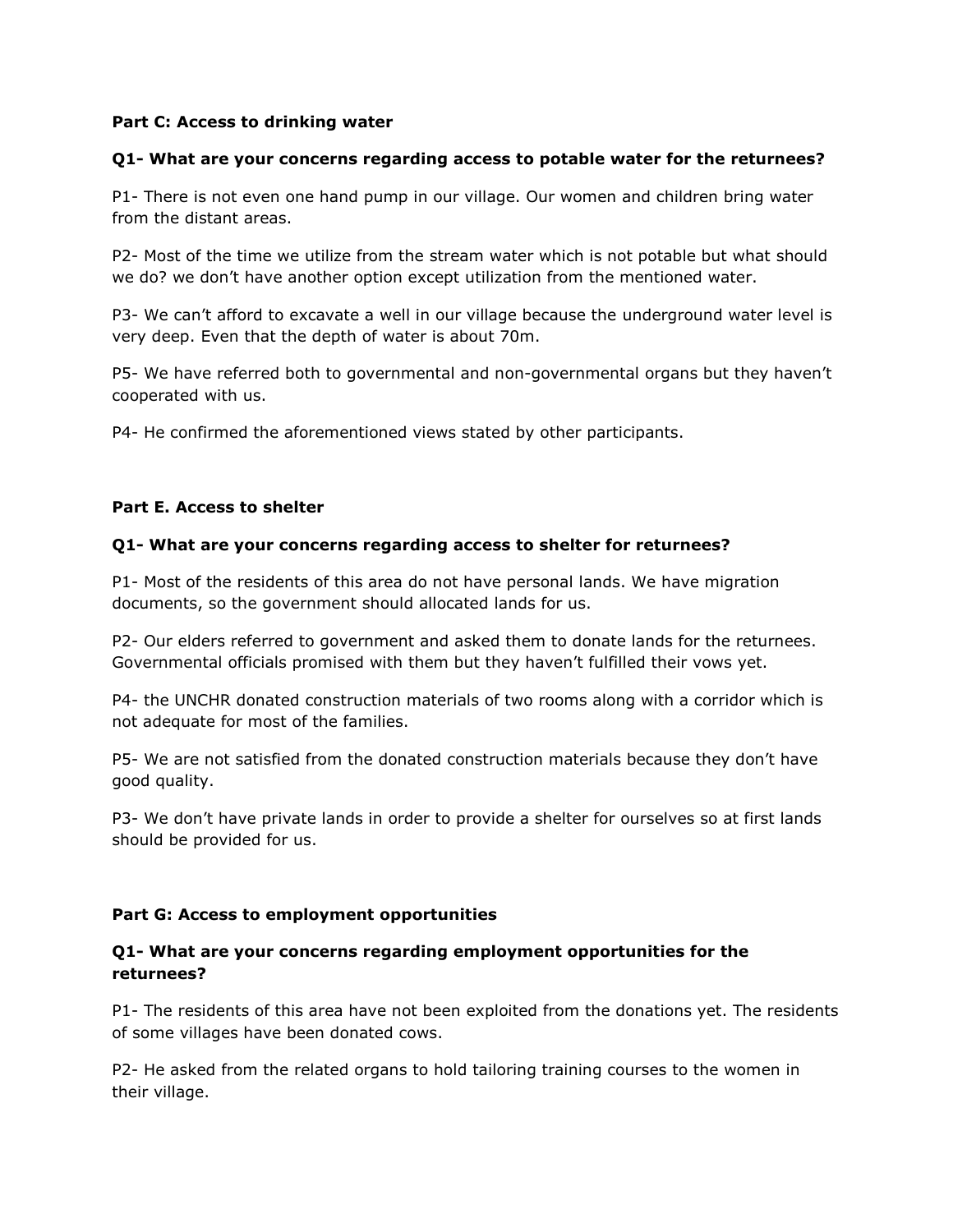P3- In spite of tailoring courses it will be better to hold carpet weaving courses for the women.

P5- The government has held welding courses in some areas so if the government could hold tailoring courses it will be very effective.

P4- He confirmed views of other participants regarding the abovementioned question.

#### **Q2- Do you believe that returnees and non-returnees have equal access to services and resources?**

P1- Returnees and non-returnees do not have equal access to services and resources.

P2- The local residents of the area have access to clinic however the health facility is very far from our region.

P3- The clinic employees have kinship with the local residents of the area so they have more access to health facilities than returnees. They don't distribute whole of the prescribed medicines therefore we have to purchase the prescribed medicines from the bazaar pharmacies.

P5- Our children are annoyed by the children of the local residents of the region on their way to school.

P4- There are some hand pumps in the areas related to the local residents but they do not let us to gain water from their hand pumps.

# **Q3. If no, why? Give examples**

P1- There have been a lot of problems between returnees and non-returnees so far. We try to resolve these problems but it will take a long time until the problems are resolved.

# **Q4- If no, what could be done to give everyone equal access?**

P1- At the present they detest us and we don't have any solution way for this problem so far. Every one of them tells us that who are you and where have you come from.

P2- The government should adopt practical measures in order to resolved this problem.

P4- The government and related NGOs should provide us the services that are provided for the local residents of the area for example, services in fields of school, clinics, and lands.

P3- The public resources belong to the local residents of the area so we have to refer to the government in order to resolve our problem.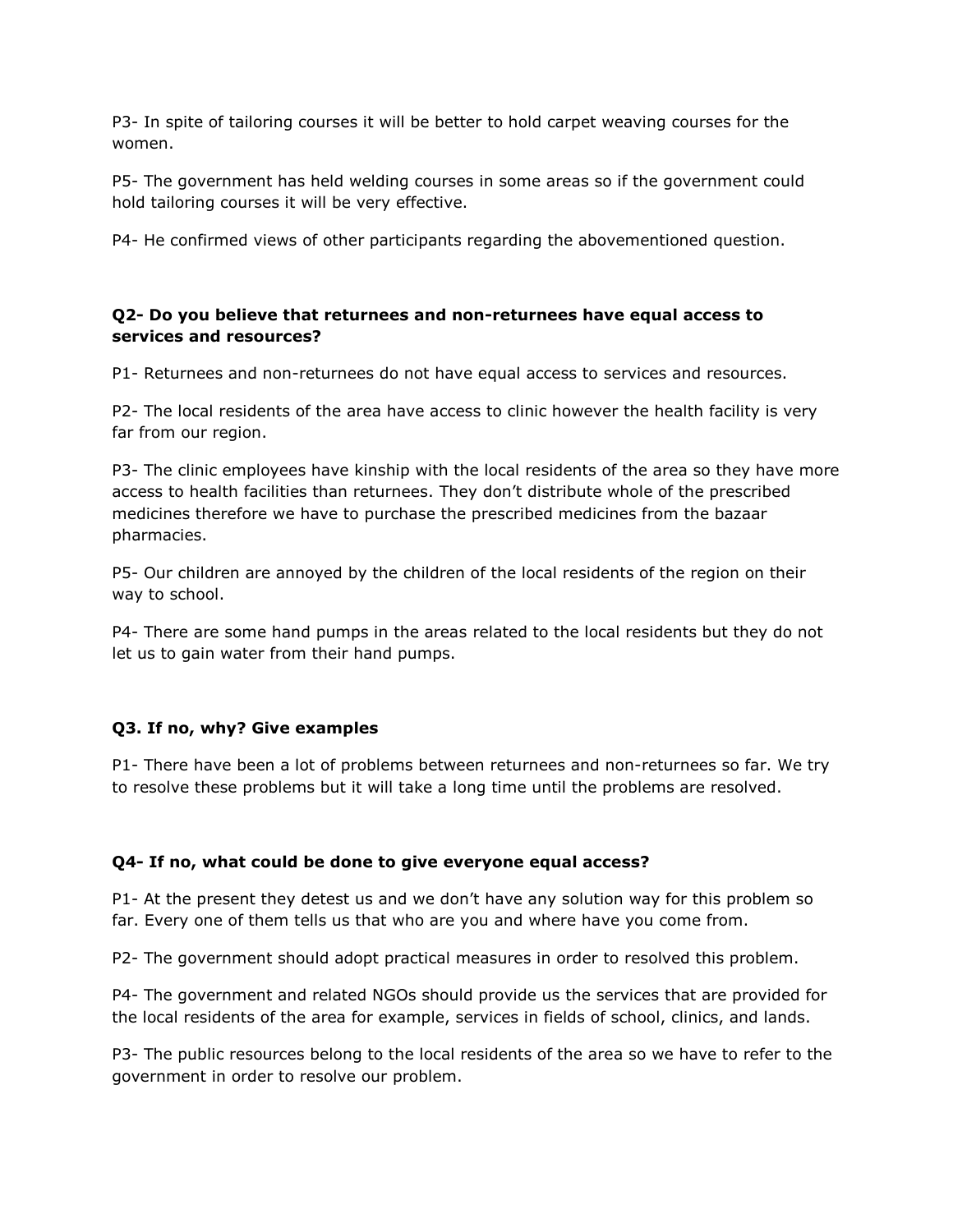P5- Elders of the both sides should hold summits and negotiate regarding the problem and they should try to find resolution ways for the problem.

# **Section B: Governance and Participation**

### **Q1- How effective is the government?**

P1- If we pay attention to the current situation of Afghanistan we will consider that today Afghanistan has an elective government along with active governmental organs so in fact the current government is very effective.

P2- All of the high ranking officials are trying to be effective only for their own relative not for others.

P3- The government is not working for the deserved and needy people. The high ranking officials have been exploited from the governmental services.

P4- One of the main duties of the government is to ensure security in the region.

P5- All of the people including a minister, teacher and a servant are at risk due to security problems. People are not satisfied from the current government because the poor people have not been supported by the government.

# **Q2- Since the government has been elected what changes have you observed in areas of livelihood?**

P1- Before the establishment of the current government Afghanistan was entirely destroyed and collapsed and no one was safe.

P3- Since the establishment of Karzia's administration in Afghanistan a lot of changes have occurred in areas of livelihood. A lot of major positive changes have occurred in our life. The people have a safe and peaceful life at the present time.

P2- Schools were established and the girls were allowed attend to schools.

P4- The roads have been asphalted and the all other development affairs are in progress so fast.

P5- Establishment of health facilities is one of the major changes because in the past most of the people took their patients to the foreign countries but today they are treated inside the country which is a big achievement and a positive change in areas of livelihood since the establishment of the current government.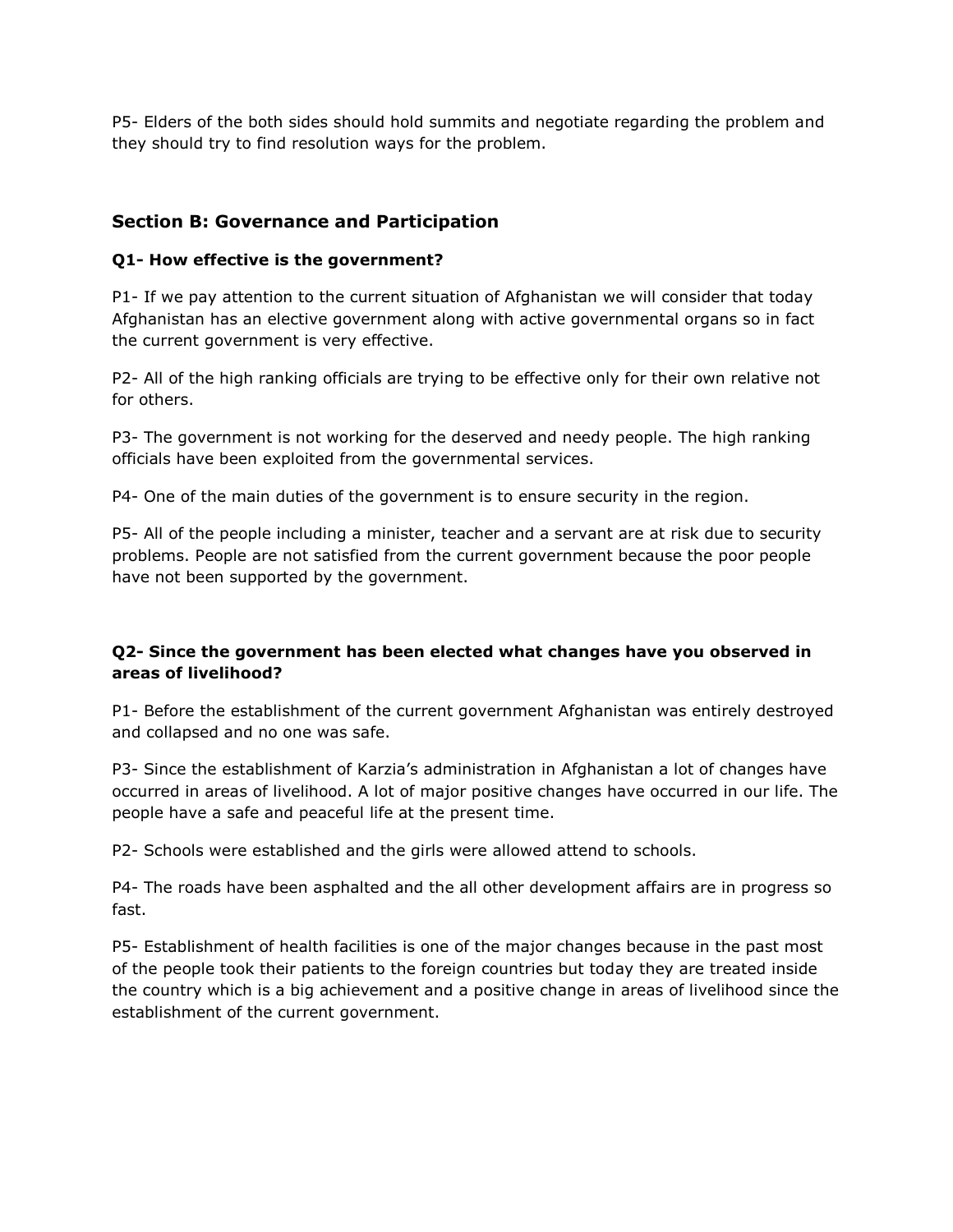## **Q3- Are the women consulted on important issues? If yes, what issues? How are they?**

P1- According to our culture and tradition we consult with our women on family affairs such as purchasing of clothes, and other necessary home items.

P2- The women are never consulted on issues that are related to the environment because it doesn't relate to them.

P3- We don't allow women to get out of homes without necessity therefore they are not consulted on issues that are not related to them.

P4- The women are not consulted when we decide to get marry our children so in such cases it is very necessary because the father can't directly tell to her daughter about her engagement so the father consults with his wife to seek agreement of his/ her child regarding their engagement.

P5- I confirm the views of other participants.

## **Q4- How do people get access to information? Regarding rights, laws, policies and national institutions?**

P1- We are illiterate people and we can't read a newspaper to get information about the aforementioned issues therefore we get information from the Mullah Imam of the mosque regarding the issues that are mentioned above.

P2- We get information regarding the laws from the people when we go to the district office.

P3- We get information regarding, laws, rights, policies and national institutions from the radio.

P5- We get information about the aforesaid issues from the news broadcasted through the TVs.

# **Section C: Access to livelihood, social and economic security**

#### **Q1- How do you feel about the land was allocated to the returnees?**

P1- We are very poor people. We didn't have private lands in here but when we returned to out country the government donated a segment of land for providing of shelter for us that we are happy from this measure of the government.

P3- A segment of land was donated by the government to me but there are a lot of members in our family that can't be placed in this shelter so I ask from the government to donate an extra segment of land as well.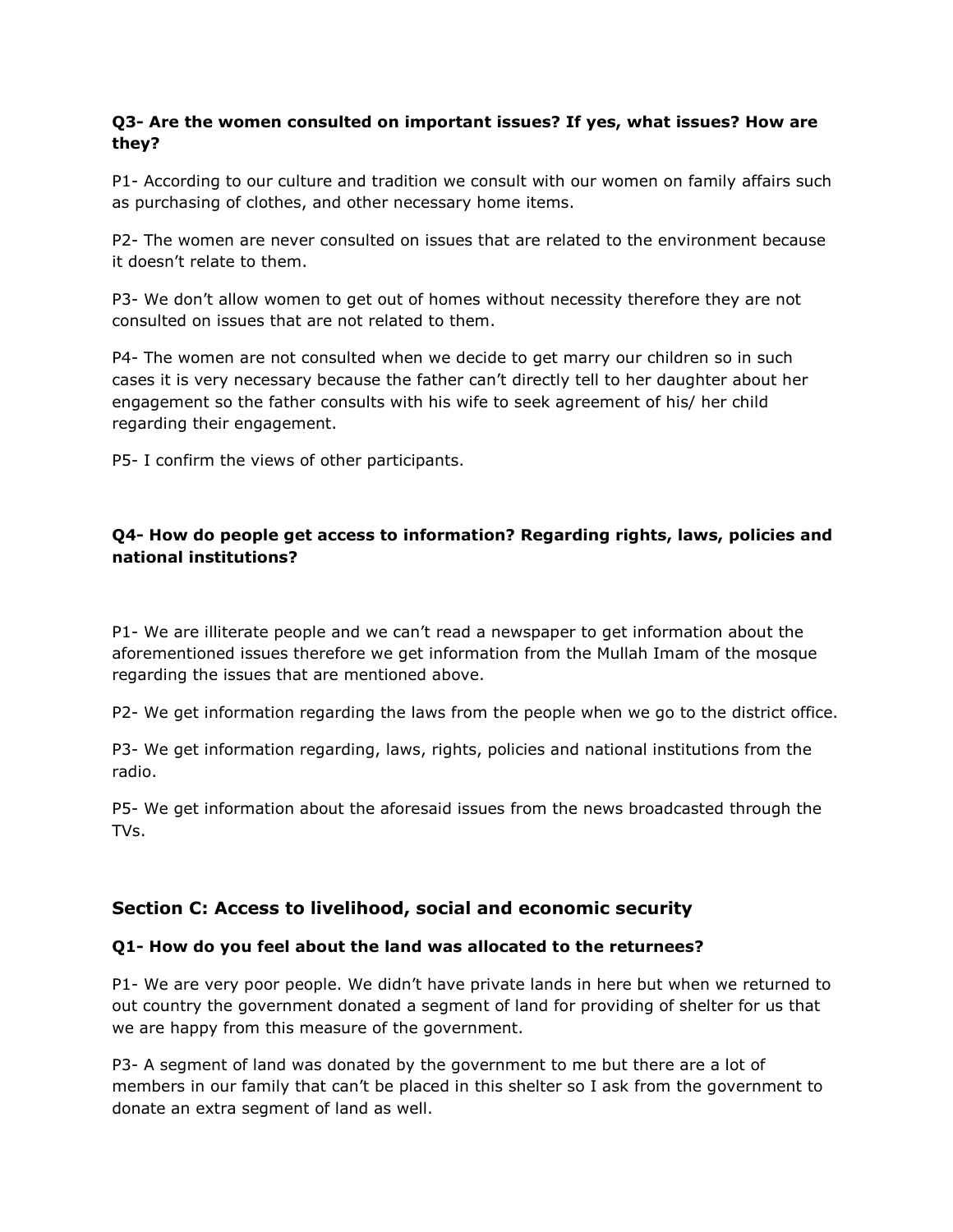P4- We are very happy from the government and the NGO which has provided shelter for us because in the past we lived in the rental houses but today we have private homes.

P5- I confirmed all of the aforesaid views.

# **Q2- Were there problems because some non-returnees didn't have access to land?**

P1- Yes, there are problems between returnees and non-returnees because some of the returnees still do not have lands. So he asked form the government to pay attention to this issue.

P3- Most of the local residents of the area have personal lands but still they do not consider us deserved to be allocated lands by the government. When we refer to the government they also don't pay attention to our demand.

P2- only 10 percent of returnees have private lands. All we need from the government is a segment of land to be donated for us in order provided a shelter for us.

P5- We ask from the government to adopt practical measures and satisfy the local residents in order to agree them to give up from their opposition regarding distribution of lands to returnees.

P4- He confirmed views of other participants.

# **Q3- Does the community have problems with crime? If yes, what types of crime?**

P1- We are nomads. In the past our women moved around the desert without fear but we weren't witness of criminal actions in our community.

P2- Some days ago before Ramadhan a girl fled with a married man. After a while the man informed her family that she had fled by her own will. At the present the case under investigation by the elders of the village and both sides of the dispute try to find a resolution way for their problem

P4- There are criminal actions such as theft cases of motor bikes, sheep, goats and etc.

P5- There are various people in our society so there might be some criminals but according to our culture we do not want to disclose secrets of anyone in our village.

P4- He confirmed views of other participants.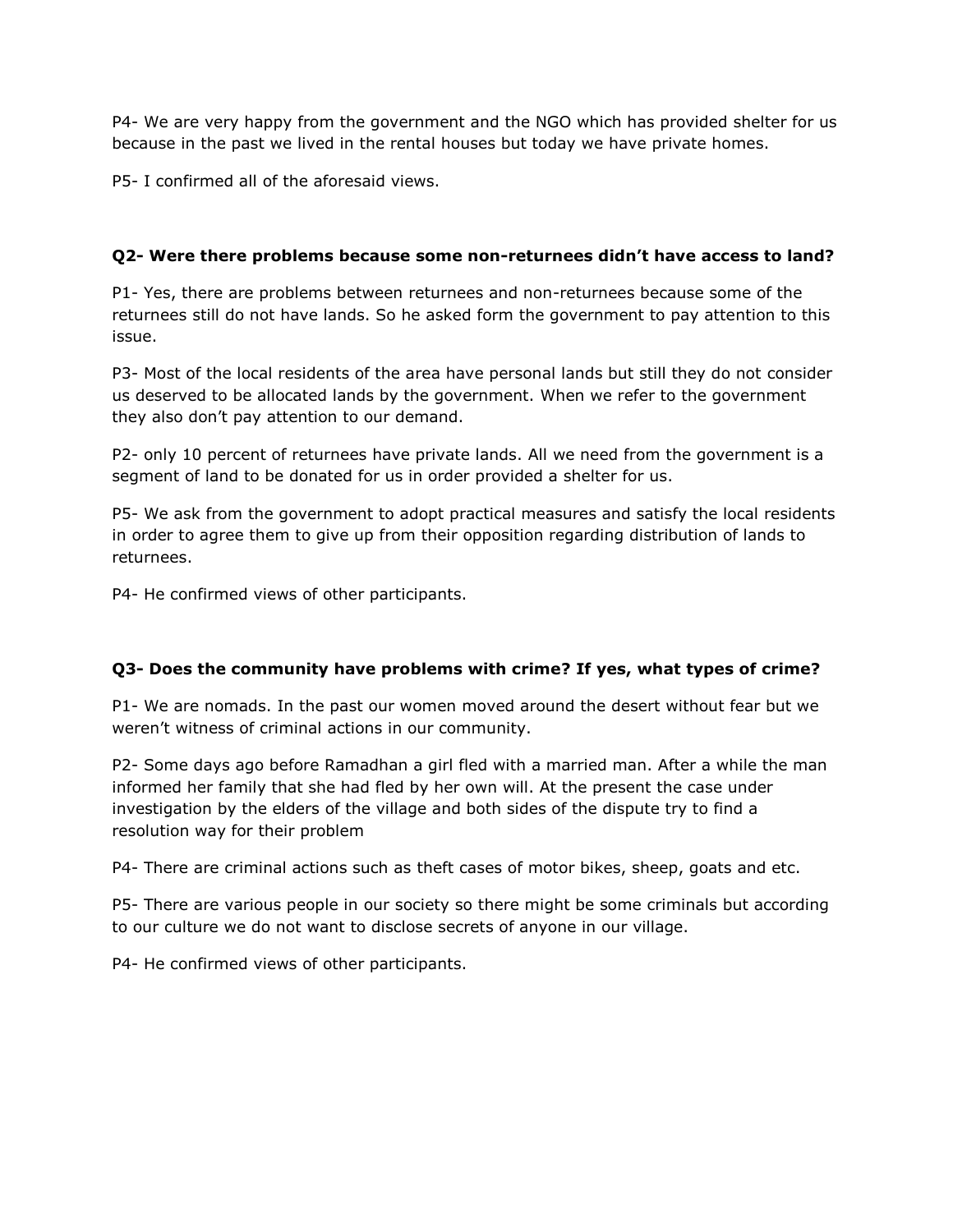## **Q4- Who typically commit the crimes (probe: men, youth, women) who typically are victims of crimes?**

P1- Generally most of the criminal actions are committed by the youth because they are jobless and don't have any profession so thy have to perpetrate a criminal action. The main reason of their illiteracy is that there weren't schools during the civil war in our country so our youth grew up illiterate. Some of these youth have either joined to ANA or ANP or ALP. They also perpetrate criminal actions during their duty due to lack of education.

P2- When a youth perpetrates a criminal action; the members of Shura might make decision that the criminals should submit two girls instead of the affected girls to the family of the affected person. So this example indicates that the youth commit a crimes and the victim of his criminal action will be a girl who is member of his family.

P4- There are some extremists who perpetrate criminal actions and they themselves are victims of their own crimes.

P5- I haven't been witness of criminal actions in our society yet.

P3- He confirmed the abovementioned views.

# **Q5- Is unemployment higher among returnees than non-returnees? For example food for work and food for cash projects?**

P1- Most of the projects are agricultural projects that are implemented in this region. So the local residents of the area are employed more than returnees because they claim that they are more professional than returnees.

P3- When we get in touch with responsible figures of the project they tell us that you should resolve our problem with the local residents of the area.

P4- This is the duty of authorities to employ us because we are poor and jobless at the present.

P5- Our Malik has gone to the Local Shura several times and consulted with the head of Shura. Head of Shura promised to him but when we want to get a job in a project he tells us that why you didn't come earlier, the recruitment has been finished.

P3- I confirm the views of other participants.

# **Q7- Do you believe that returnees and non-returnees have equal access to services and resources? If no, please give examples.**

P1- No, they don't have equal access to services and resources because there is not any school in our village, however there is a school in areas where the local residents are dwelt. In addition when our children go to schools, on their way to school they are annoyed by the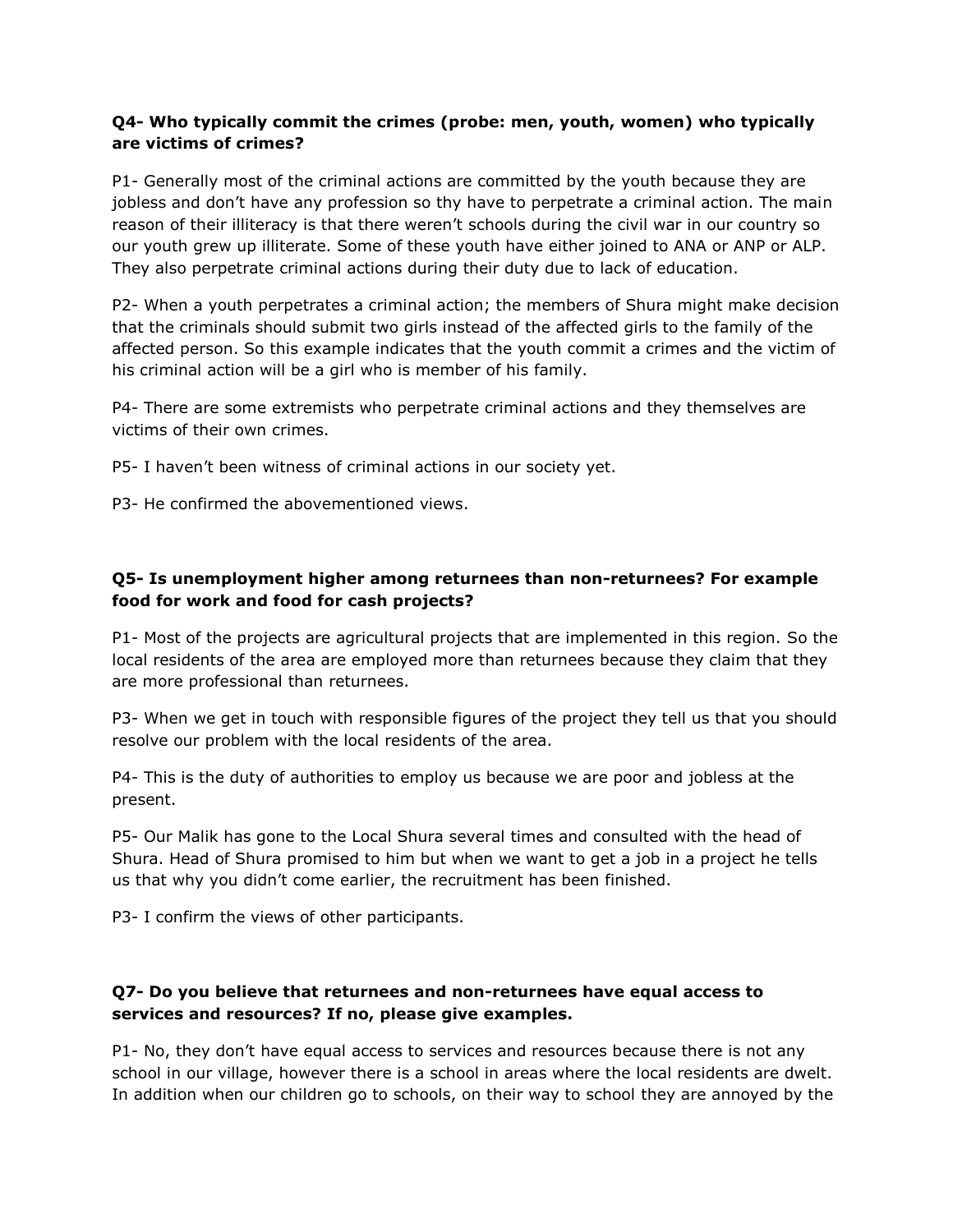children of the local residents so due to this reason our children have been deprived from the acquisition of education.

P2- The local residents do no permit returnees to exploited from the hand pumps that are excavated in their dwelling areas. They prohibited our children and women several times, however we told them that we will repair the hand pumps if they are destroyed but they didn't agree with us.

P3- There is a clinic which is far from our residence area that we can't arrive there on time. In addition the personnel of the mentioned clinic do not dispense medicines for us.

P4- We don't have access to public services and resources because they are at the service of the local residents.

P5- I agree with all other participants.

#### **Section D: Justice and Rule of Law**

### **Q1 Are there differences in the way the community functions now that returnees are living in the community? For example**

#### **A. The way the community interact among themselves.**

Views of all participants: There are different tribes and different linguistic groups with various culture and traditions so it is very difficult to familiarize with each other in a short time. It needs a long time until these people improve and strengthen their interactions with each other. A lot of time have been passed but still do not have relationship with each other but we try to terminate this issue and get together.

#### **B. The way the community builds and maintain relationships and trust**

Views of all: in order to build and maintain relationship and trust with each other, It is up to the local residents to give up from despising others. Their representatives should hold summit and negotiate with our delegations in order to find solution way for these problems.

#### **C. The way the community support each other during difficult economic times**

Views of all participants: We haven't supported each other during difficulties yet because our in opposition with them. I don't think that we will support each other during difficult economic times until that these dissensions are not removed among us.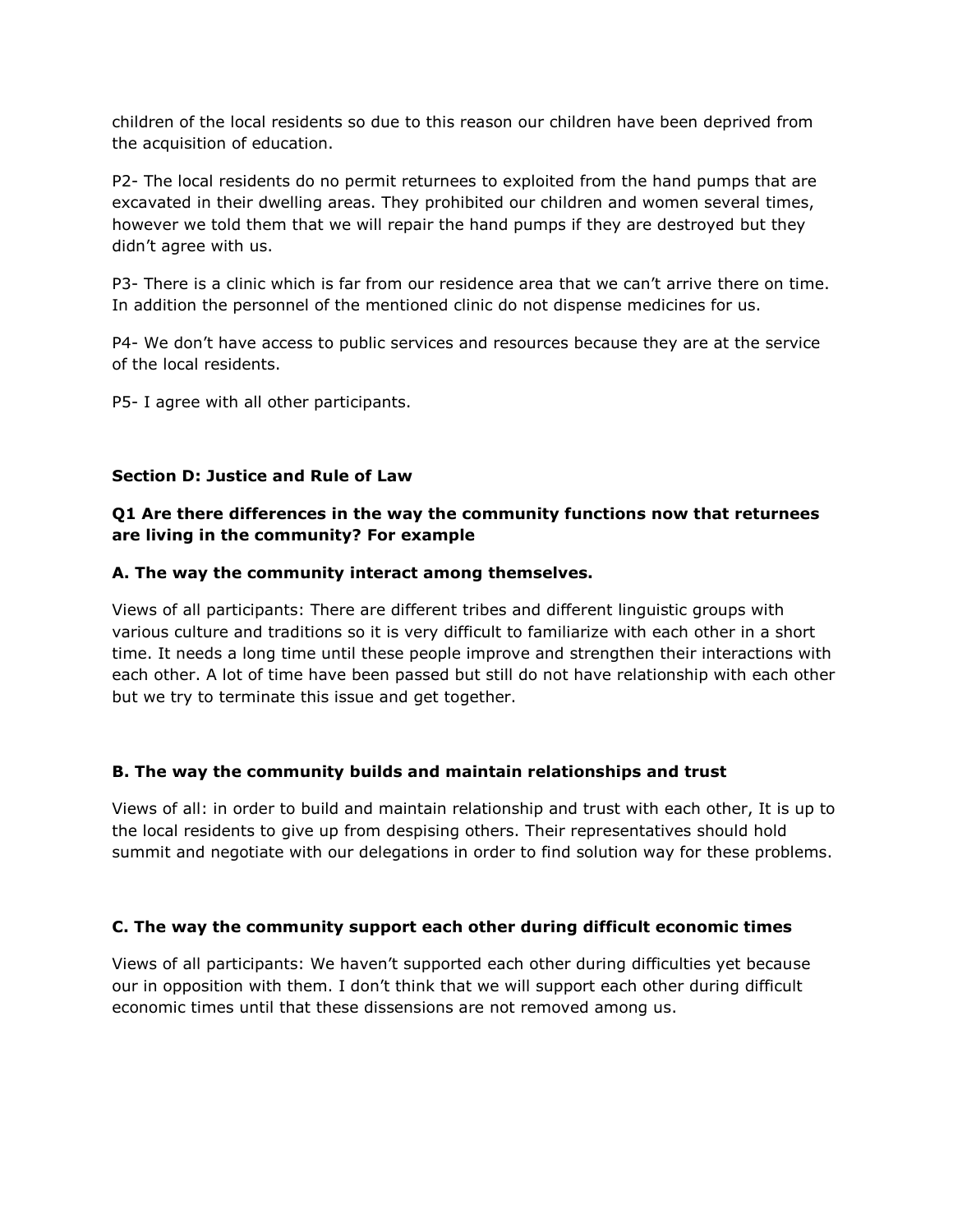#### **D. The way the community share resources**

Views of all participants: We are ready to share our resources with them but I don't think that they will agree with us. So I ask from the government and other related organs to adopt practical measures in order to resolve our problems.

#### **Q2- How safe is for women and girls to move around the community?**

P1- It is safe for women and girls to move around the community but we do not allow them to move to remote areas because they might be at risk.

P3- We don't allow women to go to remote and rural areas. In addition we don't permit our women to work and earn money for the household.

P4- If necessary, the women are allowed to go to the clinic but they are not permitted to move to remote areas without intimate person.

P5- We take our women when we want to purchase clothes and other necessary items for them.

P2- He confirmed views of other participants.

#### **Q3- What do you think would improve safety of women and girls in this community?**

P1- In the first step security should be maintained in the region because at the present the women are not safe due to the presence of criminals in the region.

P2- The local power Shura can maintain safety of girls and women in our society.

P3- There are some criminals that are obvious to all of the villagers. The people are frightened from them because in the past they had connection with the Taliban and at the present they have been equipped by ammunitions of the government so they are able to fulfill all kinds of activities.

P4 and P5 confirmed the aforesaid views.

#### **Q4- Is it safe for men to travel outside the community during the day? Is it safe for men to travel?**

P1- We are able to move outside the community during the day but not during the night.

P2- The Afghan National Army and Afghan National Police by coordination of each other patrol during the night. Meanwhile, the rebels also patrol during the night.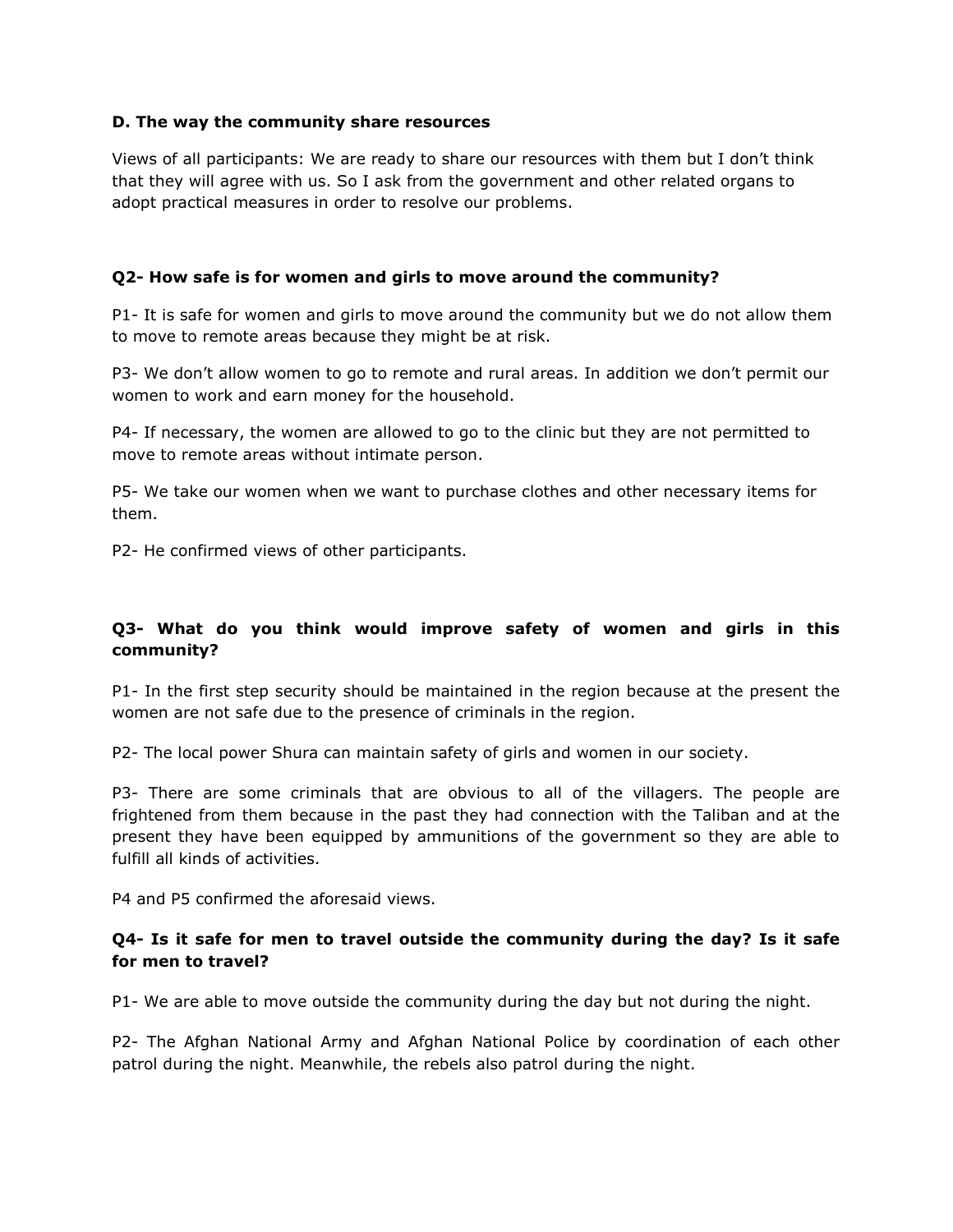P3- We resolve all kinds of our problems during the day but we can't move to remote areas even during the day as well.

P4- There is not safety for men to during the night to move around so everyone try to protect his home. But we are safe during the day because due to the presence of the local police the Taliban are not able to move around.

P5- He confirmed views of other participants.

#### **Q5- Which group is the biggest threat to safety and security?**

P1- As I mentioned before that one of the biggest threat against safety and security in our village are the Taliban who are engage in battle with the government.

P2- In most of the rural areas the Taliban torched schools and didn't allow students and teachers attend to schools.

P3- The rebels bury land mines for the foreigners' vehicles but regretfully that most of the time the civilians are killed while crossing from the roads and explosion of the land mines.

P4- Most of the time during the battle between the Taliban and foreign forces the innocent people are killed.

P5- Most of the time during the night raids instead of the Taliban the innocent people are killed.

#### **Q6- What can the community do to improve the safety and security of the community?**

P1- The community can't prevent the extremists in order to bring security to the region because the villagers are at risk.

P2- There are some ways that the villagers can improve safety of the region. The local Shura of all region should be united and adopt practical measures regarding bringing of security to the region. The members of the Shura should be elected by the residents of the area. The residents of the area should not allow strangers to worsen the security situation of the region.

P3- The government should improve its behavior with the public because most of the people are dissatisfied from the government. If they are faced with any problem they are not willing to refer to the governmental organs because the have to pay money for the governmental employees instead of resolving their problems.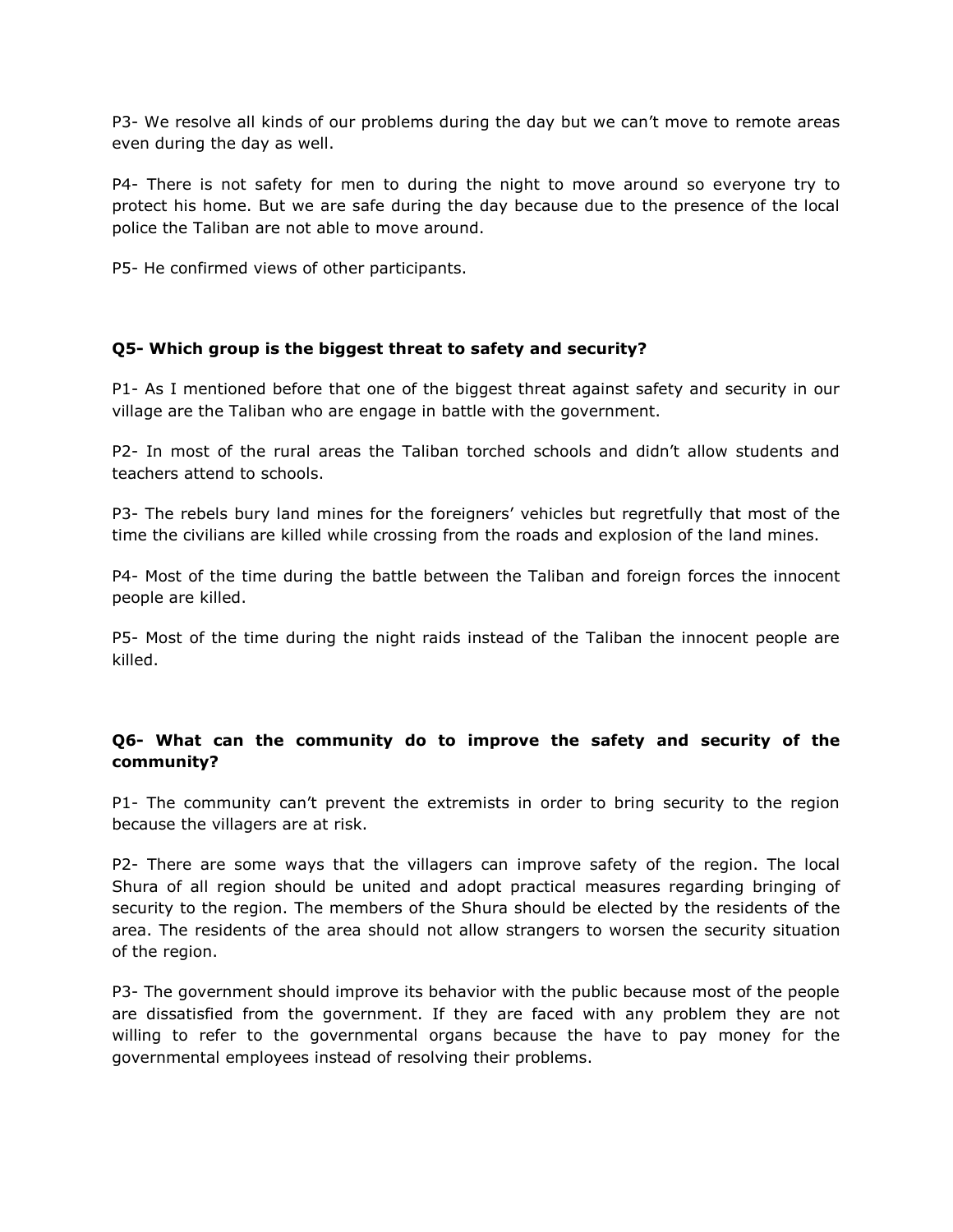### **Q7- Have there been benefits to returnees relocating to your community? What are they? Are there any problems? What are they?**

P1- As we mentioned before that returnees have a lot of problems in field of health services, educations, and drinking water.

P2- The local residents have compelled the government not to distribute lands for the returnees so we don't know that what should be done in order to resolve this problem.

P3- We tried to resolve the dispute but our attempts were worthless.

P4- We ask from the government not to distribute lands for the returnees because they have come from other areas. These lands are mine. They should leave to their own provinces because we don't have personal lands yet.

P5- I confirm the abovementioned views.

#### **The End**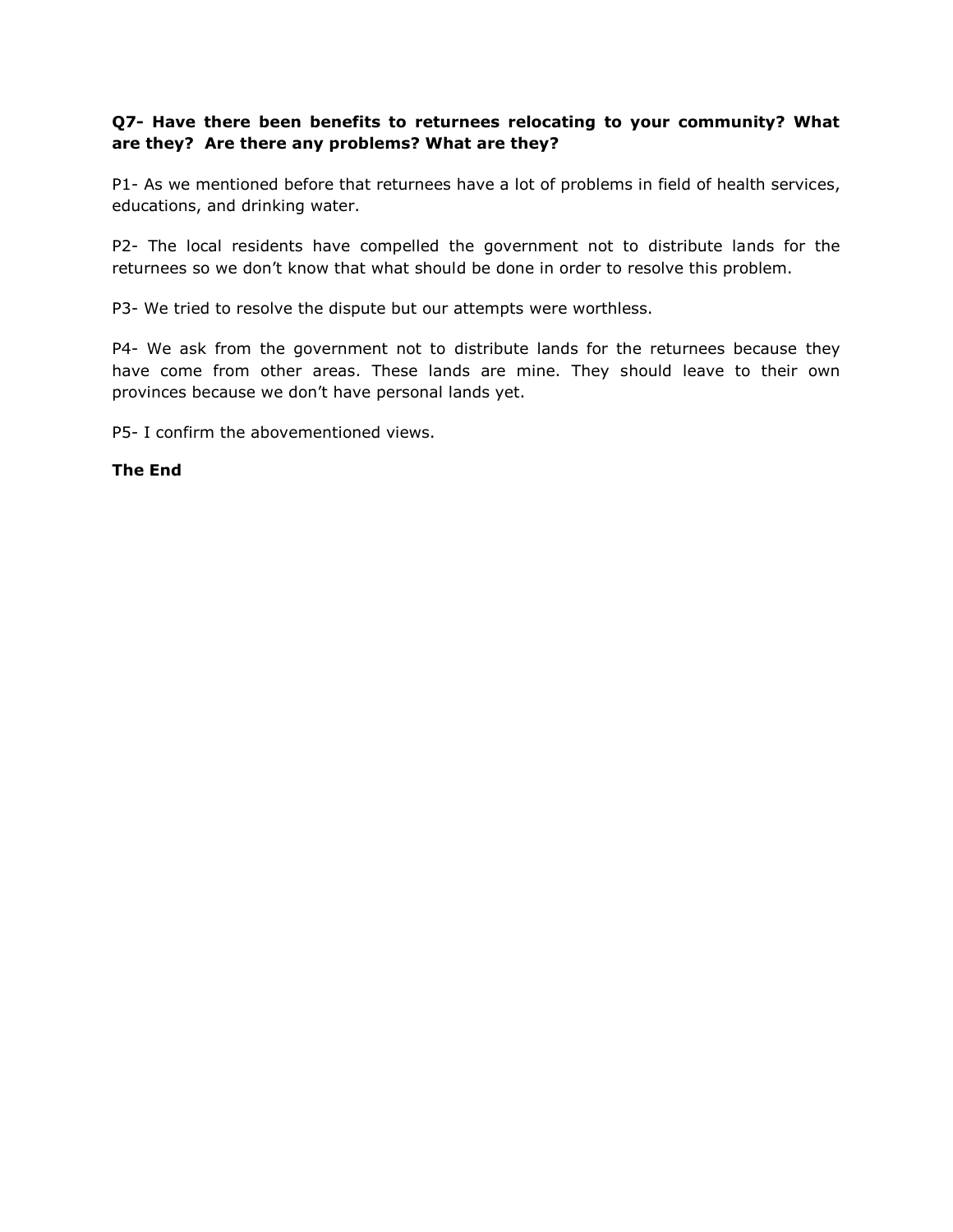# **FOCUS GROUP DISCUSSION**

#### **FORM REGISTRATION NO: 28**

| <b>Moderator's and Taker</b><br>4.                                                                                                                                                   |                                 |   |                                                          |  |  |  |  |
|--------------------------------------------------------------------------------------------------------------------------------------------------------------------------------------|---------------------------------|---|----------------------------------------------------------|--|--|--|--|
|                                                                                                                                                                                      |                                 |   |                                                          |  |  |  |  |
| 1.5                                                                                                                                                                                  | Facilitator's name:             |   | Hamayun                                                  |  |  |  |  |
| 1.6                                                                                                                                                                                  | Note taker's Name:              |   | Mirza Mohammad                                           |  |  |  |  |
| 1.7                                                                                                                                                                                  | Date of the FGD:                |   | 17/9/2012                                                |  |  |  |  |
| 1.8                                                                                                                                                                                  | <b>Report Number:</b>           | 6 |                                                          |  |  |  |  |
|                                                                                                                                                                                      |                                 |   | <b>Area Information</b><br>5.                            |  |  |  |  |
| 2.1                                                                                                                                                                                  | <b>Reintegration site Name:</b> |   | Meyan Joy                                                |  |  |  |  |
| 2.2                                                                                                                                                                                  | Site Number:                    |   | 12                                                       |  |  |  |  |
| 2.3                                                                                                                                                                                  | Returnees: (Yes, No)            |   |                                                          |  |  |  |  |
|                                                                                                                                                                                      | Non-Returnees: (Yes, No)        |   | Yes                                                      |  |  |  |  |
| 2.4                                                                                                                                                                                  | Gender (Male, Female, Mixed)    |   | Male                                                     |  |  |  |  |
| 2.5                                                                                                                                                                                  | GPS (Yes, No)                   |   | Yes                                                      |  |  |  |  |
|                                                                                                                                                                                      | If No see code.                 |   |                                                          |  |  |  |  |
| 2.6                                                                                                                                                                                  | <b>GPS</b> location             |   |                                                          |  |  |  |  |
|                                                                                                                                                                                      | Latitude:                       |   | 31 66 863                                                |  |  |  |  |
|                                                                                                                                                                                      | 65 67 376<br>Longitude:         |   |                                                          |  |  |  |  |
| 6. FGD Outcome                                                                                                                                                                       |                                 |   |                                                          |  |  |  |  |
| 3.1<br>FGD Completed (Yes, No)<br><b>Yes</b>                                                                                                                                         |                                 |   |                                                          |  |  |  |  |
| 3.2                                                                                                                                                                                  |                                 |   | FGD team Notes use to take note any special observation: |  |  |  |  |
| The interview lasted for along time because two participants of this focus group discussion fled<br>from the interview but then they were brought back by head of the village Shura. |                                 |   |                                                          |  |  |  |  |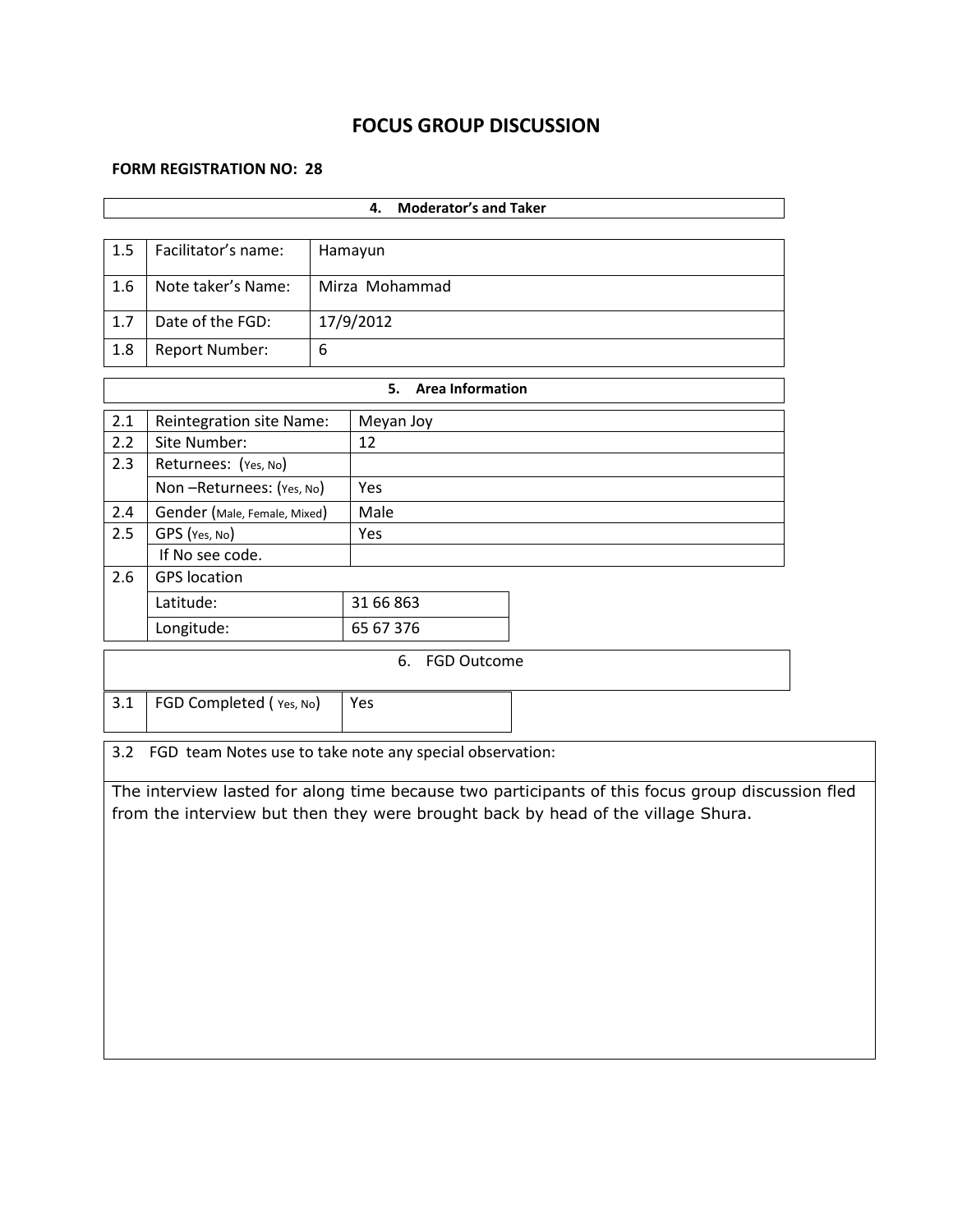| 4. Data Management Information (Internal Use Only by Database Entry Team) |  |                  |                              |  |  |  |  |
|---------------------------------------------------------------------------|--|------------------|------------------------------|--|--|--|--|
| 4.1 Date of Interview                                                     |  | 19/9/2012        |                              |  |  |  |  |
| 4.2 Interviewer's number                                                  |  | Male Interviewer | $K-1$<br>Female Interviewer  |  |  |  |  |
| Supervisor's number<br>$K-4$                                              |  |                  | Regional Supervisor's number |  |  |  |  |
| 4.5 Date of office editing                                                |  | 20/9/2012        |                              |  |  |  |  |
| 4.6 Office editor's code                                                  |  |                  | $K-4$                        |  |  |  |  |
| 4.7 Date of data entry                                                    |  | 30/10/2012       |                              |  |  |  |  |
| Data entry officer code<br>4.8                                            |  | 10               |                              |  |  |  |  |

| List of Participants in Focused group discussions (F.G.D) |           |  |  |  |  |
|-----------------------------------------------------------|-----------|--|--|--|--|
| Province                                                  | Kabul     |  |  |  |  |
| District                                                  | Arghandab |  |  |  |  |
| Site Number                                               | 12        |  |  |  |  |
| Village                                                   | Baba Wali |  |  |  |  |

| <b>No</b>      | <b>Name</b>   | <b>Position</b> | <b>Occupation</b> | <b>Contact No</b> | Age |
|----------------|---------------|-----------------|-------------------|-------------------|-----|
| $\mathbf{1}$   | Agha Janan    |                 | Malik             | 0700589592        | 30  |
| 2              | Toryalai      |                 | Member of Shura   | 0700313336        | 40  |
| 3              | Norurahman    |                 | Member of Shura   | 0707283259        | 50  |
| $\overline{4}$ | Ruzi Mohammad |                 | Farmer            | 0795376045        | 35  |
| 5              | Ghul Agha     |                 | Farmer            | 0700360313        | 42  |
|                |               |                 |                   |                   |     |
|                |               |                 |                   |                   |     |
|                |               |                 |                   |                   |     |
|                |               |                 |                   |                   |     |
|                |               |                 |                   |                   |     |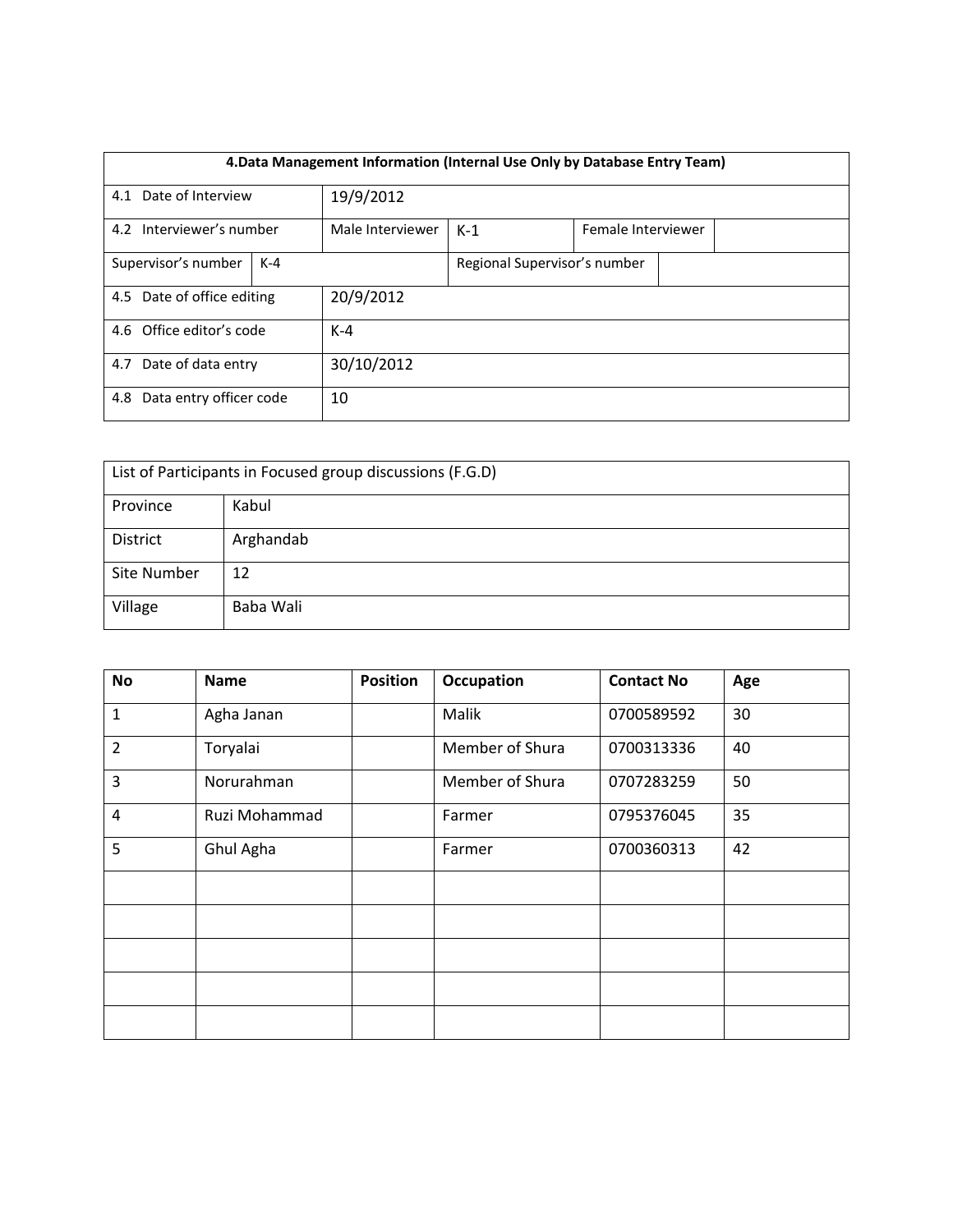# **Section A: General and Specific Concerns**

### **Pat A: Education**

#### **Q1- What are your concerns regarding education for returnees?**

P1- Our children are very interested to seek the knowledge but the school is located about 3 Km far from our village. Our children can't attend the school regularly and they have difficulty to arrive on time as well.

P2- At the present era, it is very necessary for both boys and girls to seek the knowledge and become educated. But our daughters are faced with difficulty because there is not a separated school for them.

P3- One of the major problems of the students is lack of female teachers.

P4- It is very necessary upon both men and women to seek the knowledge.

P5- The school is located far from our village so our children are enrolled at school at the age of 9 years old.

#### **Part B: Health Services**

#### **Q1- What are your concerns regarding health services for the returnees?**

P1- There are about 1200 families in this area who don't have access to clinic because it is located 5 Km far from our village.

P3- We can't transfer our patients on time to the clinic because it is located far from our village. The patient's condition becomes deteriorated until we arrive to the health center.

P5- When we take a pregnant woman to health centers before arrival to there the baby dies due to late arrival of the patient to the health facility.

P2- In cases of epidemic diseases before taking the patient to the health facility all other members of a family get illness from the patient.

P4- This participant confirmed views of other participants regarding the aforementioned question.

#### **Part C: Access to drinking water**

#### **Q1- What are your concerns regarding access to potable water for the returnees?**

P1- There are two drinking water wells that are located two Km far from our village so we don't access to clear water all the times.

P2- The hand pumps which are installed on the wells don't have good quality so most of them destroyed after utilization for a while and now they need to be repaired.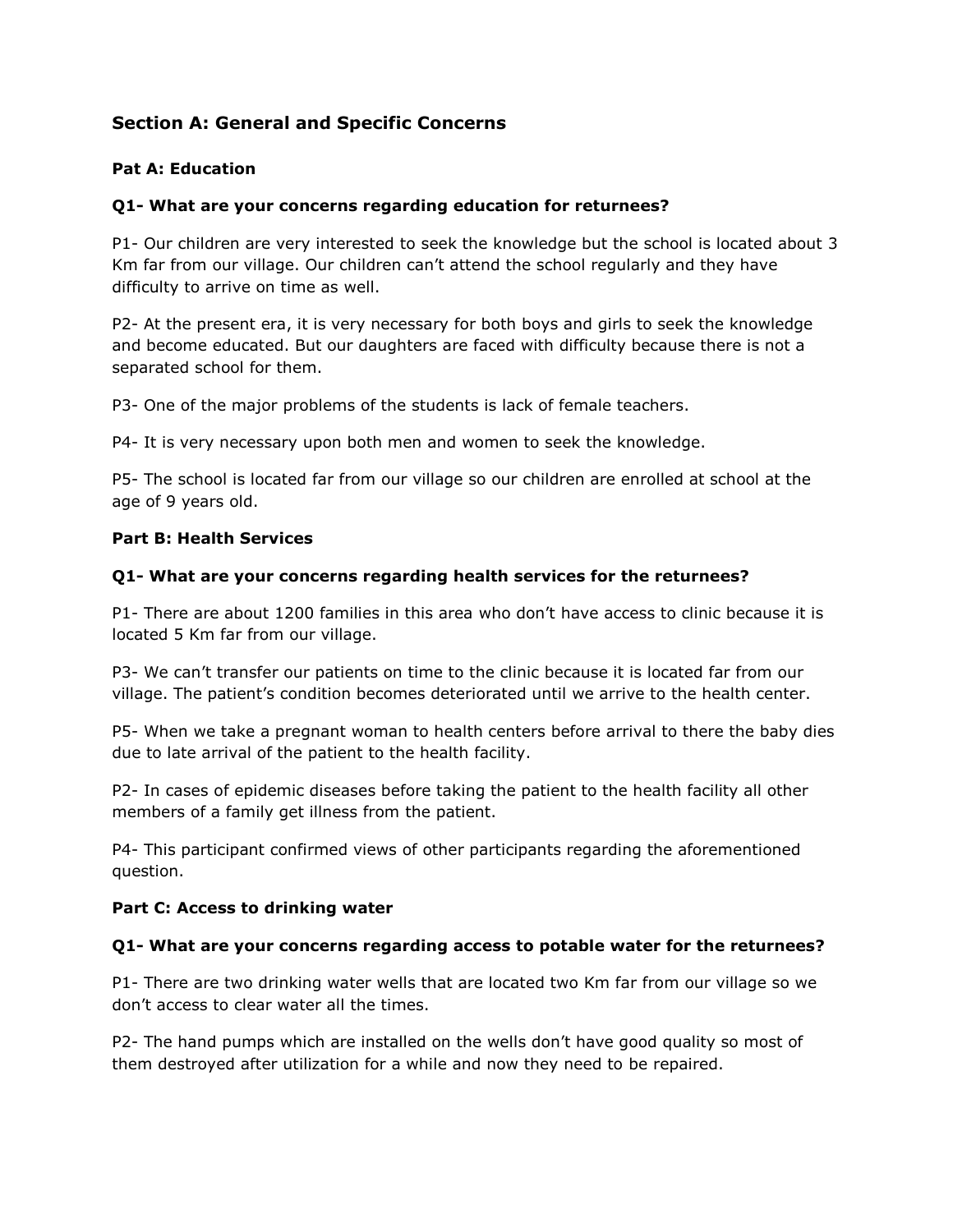P3- One of the major problem of us in this section is the simultaneous drying out of the wells.

P4- We have continually asked from the NGOs to excavate our wells and increase the depth of the wells in order to prevent them from drying out.

P5- Most of the diggers do not excavate the wells according to the standard for instance if they have been told to excavate a well at the depth 70 meter the diggers excavate it 30 meters and they tell us that they have contracted with the donor to excavate a well at the same depth. So when they dig the well at the depth of 30 meter, after sometimes the well completely dries out.

## **Part D: Access to shelter**

## **Q1- What are your concerns regarding access of returnees for shelter?**

P1- Due to three decades of civil war our homes destroyed and we can't afford to repair them.

P3- Our home is an inherited home which has not enough rooms so it is very difficult to get along in these few numbers of rooms.

P2- We have a clayish home which is not firmly made so it is very dangerous to live during the winter because there is high risk of destruction as a result of heavy rainfalls.

P5- Our toilet is destroyed because it is not properly constructed that sanitation can't be observed.

P4- Our homes are very old and antique which have humidity and moisture that cause a lot of diseases.

#### **Part G: Access to employment opportunities**

## **Q1- What are your concerns regarding access to employment opportunities for the returnees?**

P1- Most of the girls and women of this region are illiterate so it is asked from the government to hold vocational courses of embroidery, poultry breeding, tailoring, carpet weaving and etc.

P3- Most of our youth have been deprived of knowledge due to civil war in the country and now they are jobless and faced with a lot of difficulties.

P2- some of the youth are jobless and some others have joined to Afghanistan local police. They are illiterate so if they lose this job they will become jobless again.

P4- Some of the villagers have private lands but others either lease or sharecrop lands of other villagers.

P5- Some of the villagers earn money through breeding of domestic animals such as cows, goats and sheep.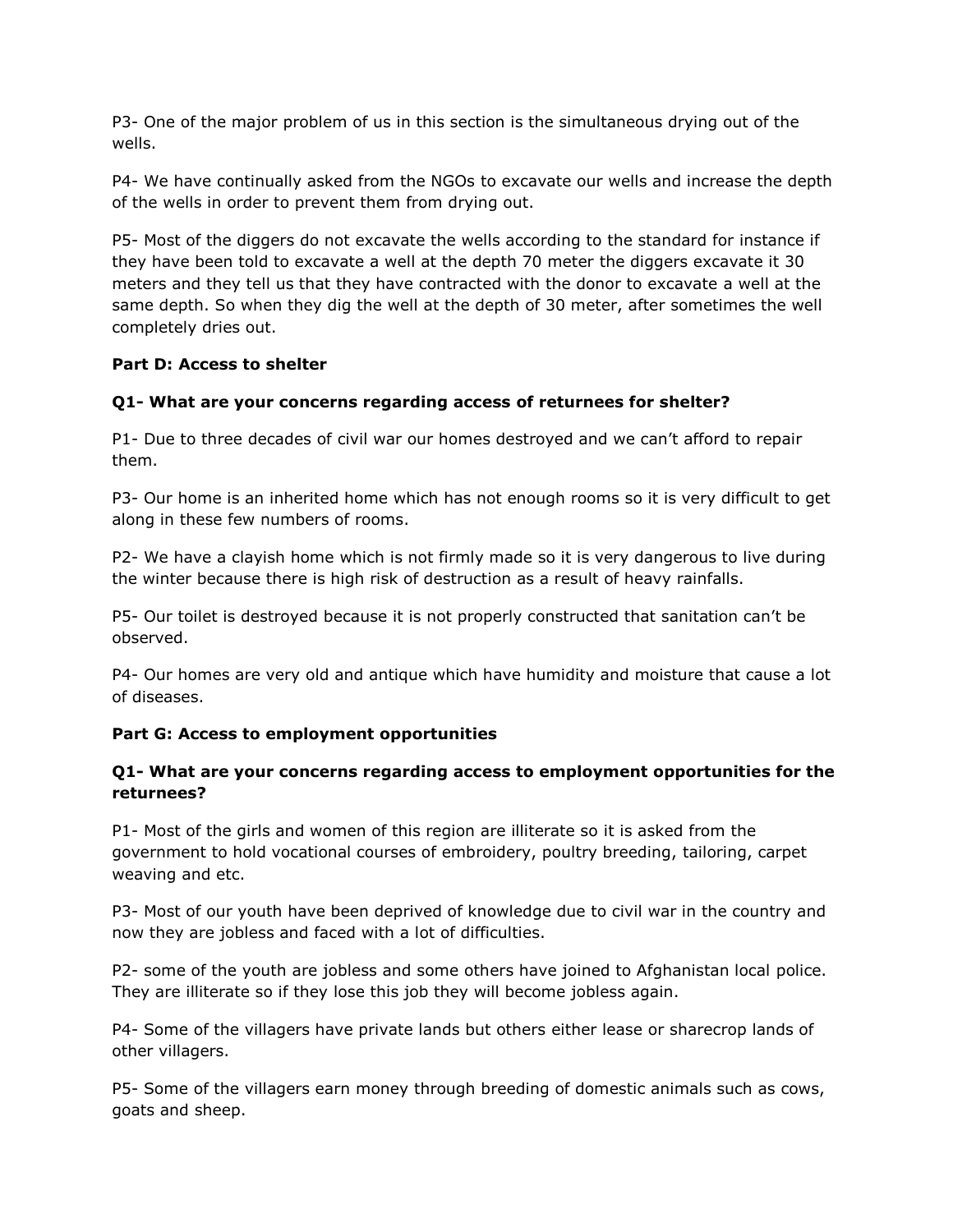#### **Part H: Sanitation**

#### **Q1- What are your concerns regarding sanitation of returnees?**

P1- Most of the toilets have been anciently designed that sanitation can't be observed because stool and urine comes out of the toilet and spread on the way that causes gathering of mosquitoes that transfer different kinds of infectious diseases.

P2- Most of the residents of the area don't have a proper place for defection therefore they defecate in everywhere that they want.

P4- Most of the people piles up garbage and animal manure in front of their homes that causes deterioration of their health.

P5- Most of the people do not wash their hand after that they return from the toilet.

P3- The drinking water are not safe and clear because they are uncovered, so dust and grimes worsen the quality of potable water.

#### **Q2- Do you believe that returnees and non-returnees have equal access to services and resources?**

P1- There is no difference between returnees and non-returnees because all of the residents have equal access to services and resources.

P2- The local residents show sensitivity with those who newly reside in the region because they are frightened that lest they might put them in trouble one day.

P3- The local residents of the area have good relationship with the returnees. They are not concerned of their presence in the area.

P4- All of the residents of the area including returnees and non-returnees have equal access to services and resources and there is no difference between returnees and non-returnees.

P5- He confirmed views of other participants.

#### **Q3- If no, give examples?**

P1- The children of both returnees and non-returnees attend the same one school but they don't have competition with each other.

P2- All of the residents have equal access to the drinking water well.

P3- We all have equal access to the clinic.

P4- All of the people who breed domestic animals have equal access to the pastures whether they are returnees or non-returnees.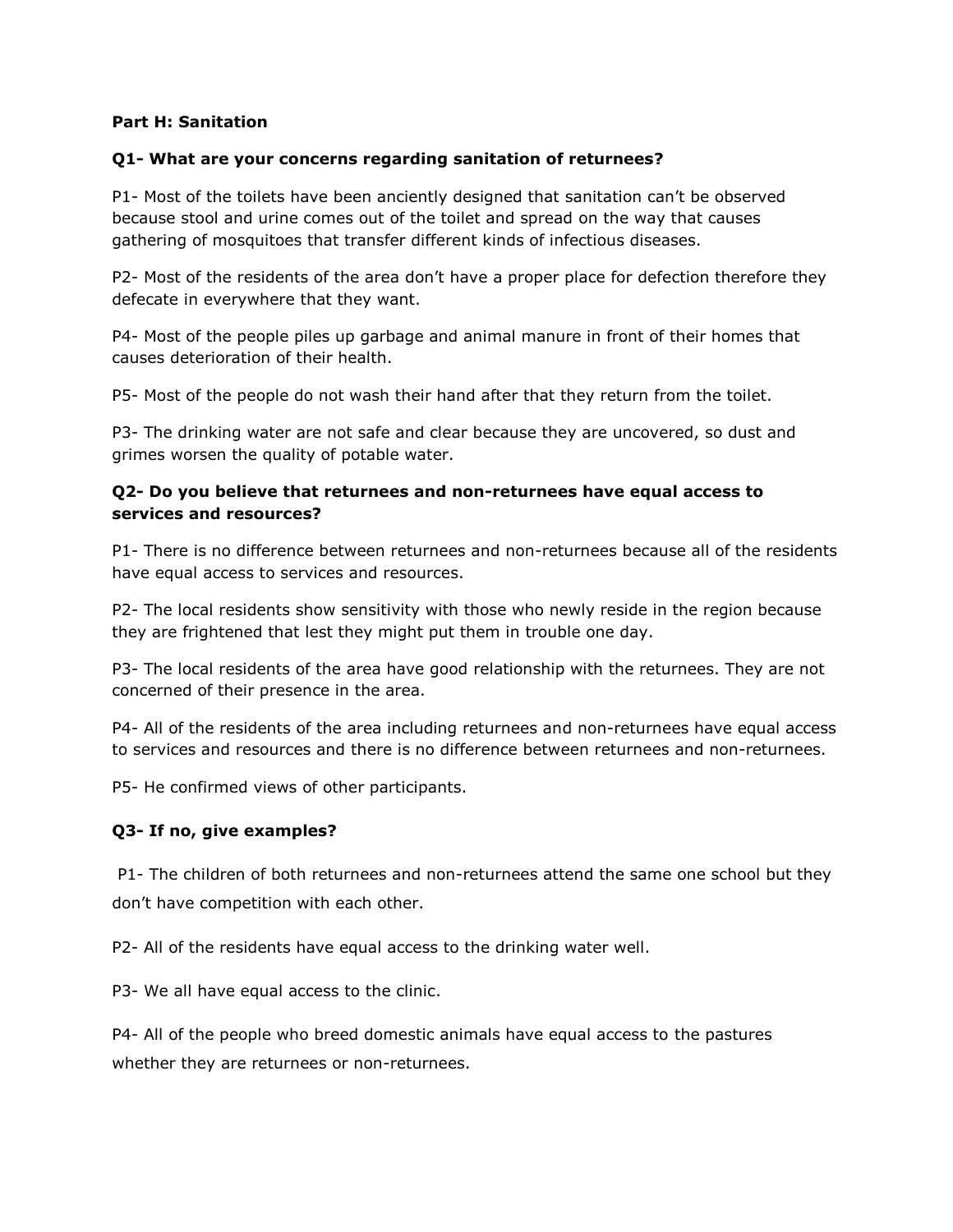# **Section B: Governance and Participation**

### **Q1- How effective is the government?**

P1- There is an administration under the name of government but the public do not trust on it because the current government can't afford to implement the law.

P2- The government is not effective until the law is not implemented.

P3- In the past the security was maintained but at the present the area is not secure.

P5- The government will be more effective whenever the development projects are submitted to the private sectors where the villagers be employed in the mentioned projects.

P4- I confirm the views of other participants.

## **Q2- Since the government has been elected what changes have you observed in areas of livelihood?**

P1- Since the government has been elected some positive changes such as maintenance of security and reduction of combats compared with the past regimes.

P2- A lots of positive changes have occurred in education section such as reconstruction of schools, establishment of teacher training institutes.

P3- Most of the roads have been asphalted and some of them have been reconstructed.

P4- The girls who couldn't attend the school in the past during the current government they are able to freely attend the school.

P5- The living condition of the people have improved. All of the people have constructed homes for themselves and the employment opportunities have increased as well. Most of the people are employed in the development projects. A lot of hospitals have been built so now most of the patients are treated inside the country however the people had to transfer an ordinary patient to the foreign countries for medical treatment.

## **Q3- Are the women consulted on important issues? If yes, what issues? How are they?**

P1- The women are consulted on important issues that are related to the family for instance some of the families consult with women on issues such as marriage of their children and other related issues.

P2- As our society is a traditional society so most of the families consult with women based on customs and traditions of Afghans.

P3- The women are not allowed to interfere in issues that are not related to them such as construction of bridges, streets, clinics, mosques and schools because these issues are not related to them so they are not consulted regarding the aforementioned issues.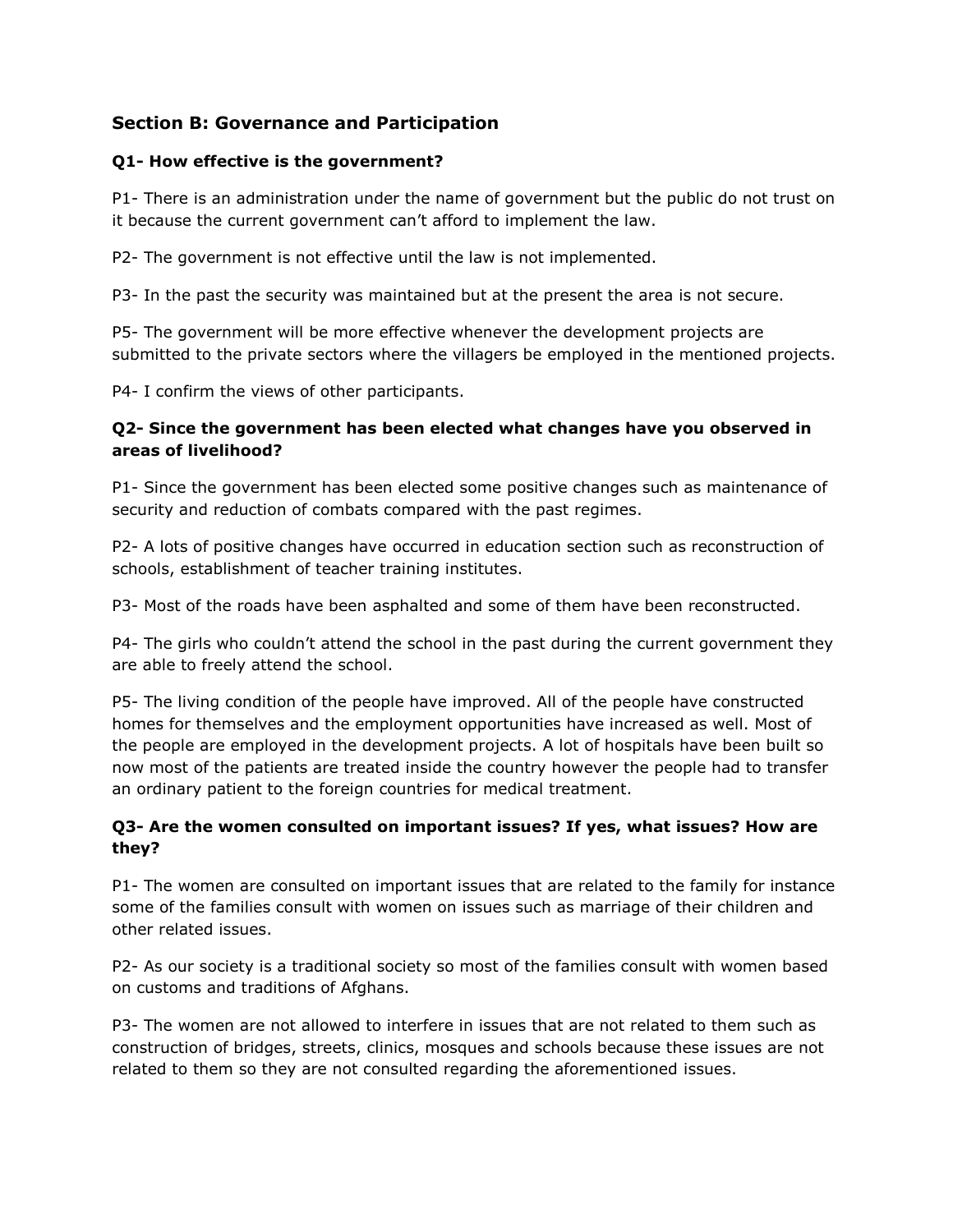P4- In the past regimes the people didn't consult with women but after the establishment of the current government most of the people consult with women and I think it is a positive change that we have been observed.

P5- Afghanistan is an Islamic country and based on Islamic and Sharia law the women can achieve their rights such as inheritance, dowry (Mahr), divorce, and alimony.

## **Q4- How do people get access to information? Regarding rights, laws, policies and national institutions?**

P1- The sophisticated and literate people get information regarding the aforementioned issues trough the newspapers, magazines and rallies.

P2- In general the public get information about the aforesaid issues from the Mullah Imam of the mosques and elders of the village.

P3- the men get information when they go to the bazaar, hotel, mosque or clinic and get information regarding the aforementioned issues but the women can't achieve information and are unaware in most of cases.

P4- Some of the families get information from the radio, TVs or other resources.

P5- Some of the poor and needy people don't have access to the media so most of the time they are unaware of what is going on around the area.

# **Section C: Access to livelihood, social and economic security**

#### **Q1- How do you feel about the land was allocated to the returnees?**

P1- We are satisfied from the government due to allocation of lands for the returnees. We were very happy that they were rescued from the problem of homelessness because they are our brothers.

P2- We are very happy and satisfied from this action of the government and hope that the government may also donated other items such as foodstuff as well.

P3- We are very happy from the allocation of lands for returnees but we also ask from the government to allocate lands for the local residents of the area who are poor and needy.

P4- Allocation of the lands will cause the repatriation of more immigrants from the Iran and Pakistan to their own country because they are living under the critical conditions at the present in the mentioned countries because their children are deprived from the acquisition of knowledge.

P5- The 5<sup>th</sup> participants of this focus group discussion confirmed views of other participants.

# **Q2- Were there problems because some non-returnees didn't have access to land?**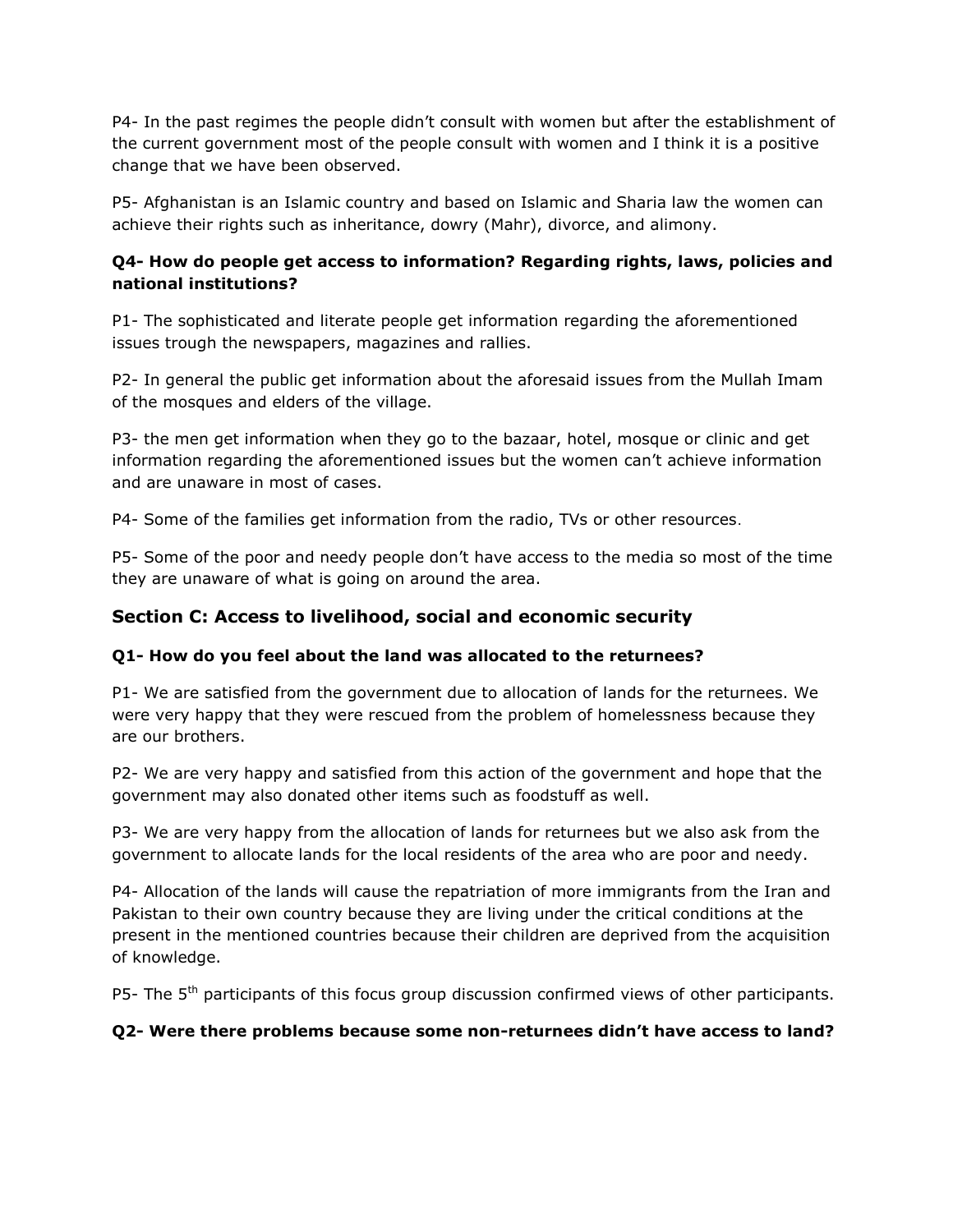P1- However the local residents of the area have also been affected due to the civil war but they don't need to lands because they had already homes. Returnees were deserved so the donors prioritized returnees and allocated lands for them.

P2- We are satisfied from the allocation of lands for the returnees because now they are trustable and can join the Afghan National Army.

P3- We have good relationship with returnees and we are happy from their presence in the area.

P4- At first we disagreed with their presence in this region because they had lived in Iran and Pakistan but we suffered from all kind of problems due to civil war in this area so we gave priority that should be donated instead of them. On the other hand, we taught that their presence might create problems for us in this region.

P5- This participant confirmed views of other participants.

# **Q3- Does the community have problems with crime? If yes, what types of crime?**

P1- No there hasn't been any kind of problem with crime in this region because all of the residents of this area are Muslims and under the rule of Islamic laws.

P2- There might be perpetrators of crimes in the area but they conceal their criminal action because they don't want to defame their family.

P3- There aren't strangers in this area so we haven't been witness of any criminal action yet. If any dispute occurs then it will be resolved by the Shuras.

P4- If anyone perpetrates a criminal action, he will be sent to the district by elder of the village in order to be punished there.

P5- It is possible that there might be some criminals in the region but still we haven't been witness of any criminal action yet but if some one is arrested as criminal he will be punished.

## **Who typically commit the crimes (probe: men, youth, women) who typically are victims of crimes?**

P1- In the past there were a lot of criminal actions and in addition to the youth the women were also involved in perpetrating of criminal actions. When a man perpetrates a criminal action, the victim will be a woman. For example when a man commits a murdering action a girl from his family will be victim of this action because she will be married to a person related to the murdered family.

P3- A few criminal actions occur and in general the youth are perpetrators of criminal action.

P4- This participant confirmed views of other participants.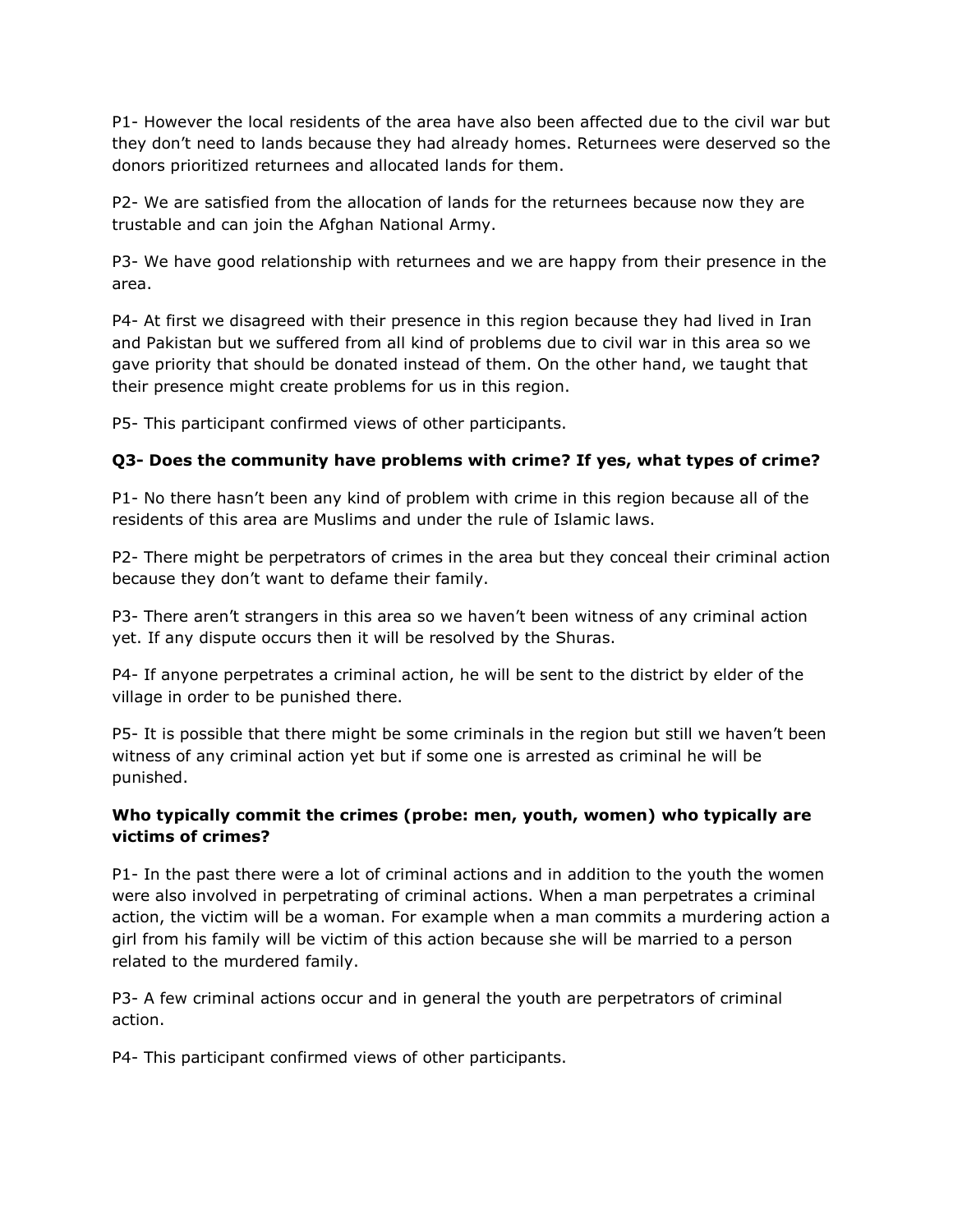## **Q5- Is unemployment higher among returnees than non-returnees? For example food for work and food for cash projects?**

P1- Majority of the residents are poor and needy so they need to the aforementioned projects in order to earn money and provide alimony for their household.

P2- The necessity is extremely felt for the aforesaid projects but it would be better that the aforesaid project be long term projects. All of the people should be employed in the mentioned projects.

P3- There is no difference among the residents of the area. All of them are employed in the projects alternatively.

P4- Those who are poor and needy should be employed in the project regardless of this issue whether they are returnees or local residents of the area.

P5- There are poor people among both returnees and non-returnees so they should be equally employed in the projects because returnees have been faced with a lot of problems such as mortality while living in Iran and Pakistan.

# **Q6- Do the community members have more skilled workers than the returnees?**

P1- There are more skilled workers among returnees because they have learnt different professions such as tailoring, and carpentry while living in the neighboring countries.

P2- Returnees have sought the knowledge while living in Iran and Pakistan but the local residents of the area were faced with a lot of problems such as drought, battle, and poverty so returnees have more skilled workers compared with the local residents of the area.

P3- The local residents are employed in different governmental organs because they were here during the war as well. Some of them have joined national police; others are teachers, servants, and traders.

P4- There is no difference between returnees and non-returnees.

P5- This participant confirmed views of other participants.

## **Q7- Do you believe that returnees and non-returnees have equal access to services and resources? If no, please give examples.**

P1- At first we had opposition with each other but then our kinship started with each other but now we don't have any opposition with one another.

P2- Some of returnees have learned different professions in the foreign countries such as Pakistan. As some of them were older so they had difficulty while enrolling at schools.

P3- At the present there is no difference between returnees and non-returnees in this field.

P4- The local Shuras which were related to returnees and non-returnees entirely eradicated the differences among them.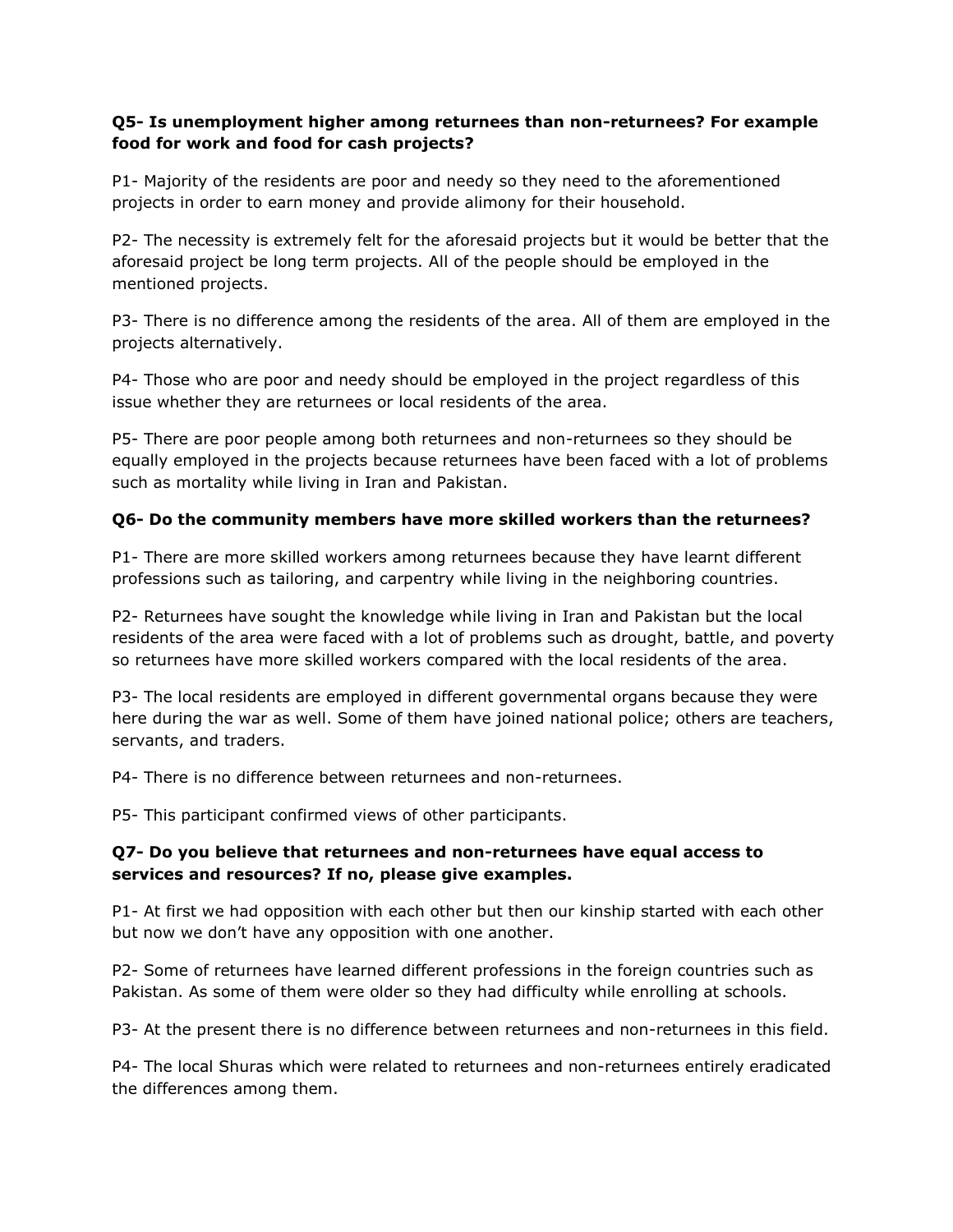P5- We haven't witness of any complaint regarding access of returnees to resources yet because we have good relationship with them and have also equal access to services and resources.

### **Section D: Justice and Rule of Law**

## **Q1 Are there differences in the way the community functions now that returnees are living in the community? For example**

## **A. The way the community interact among themselves.**

P1- It is the custom of the villagers to cooperate with each other especially during fulfillment of common works such as cleaning of culverts.

P2- The villagers perform masonry work of a school together.

P3- All of the villagers have good relationship with each other therefore they assist with each other in all spheres of livelihood.

P4, P5- These participants confirmed views of other participants.

## **B. The way the community builds and maintain relationships and trust**

P1- We all have good relationship with each other and we trust on each other as well.

P2- There is not any kind of discrimination between returnees and non-returnees. We cooperate with each other in all conditions whether it is grief or pleasure condition. We live together like brothers.

P4- In order to strengthen our relationship with each other there are local Shuras that resolves our problems by holding weekly summits.

P3- Whenever a person faces with any problem all other people get together in order to resolve the problem.

P5- This participant confirmed views of other participants regarding the aforementioned question.

# **C. The way the community support each other during difficult economic times**

P1- When the returnees face with economic problems then we allow them to utilize from our facilities and resources such as wood, fruit, vegetables, gardens and other resources.

P3- When a village faces with any kind of disaster such as flood, hails, gale, and etc then we support them through the local Shura.

P4- Those who are poor and needy such as widows, and the disabled people then according to the customs of our village we collect money for them in the mosques in order to resolve their economic problems.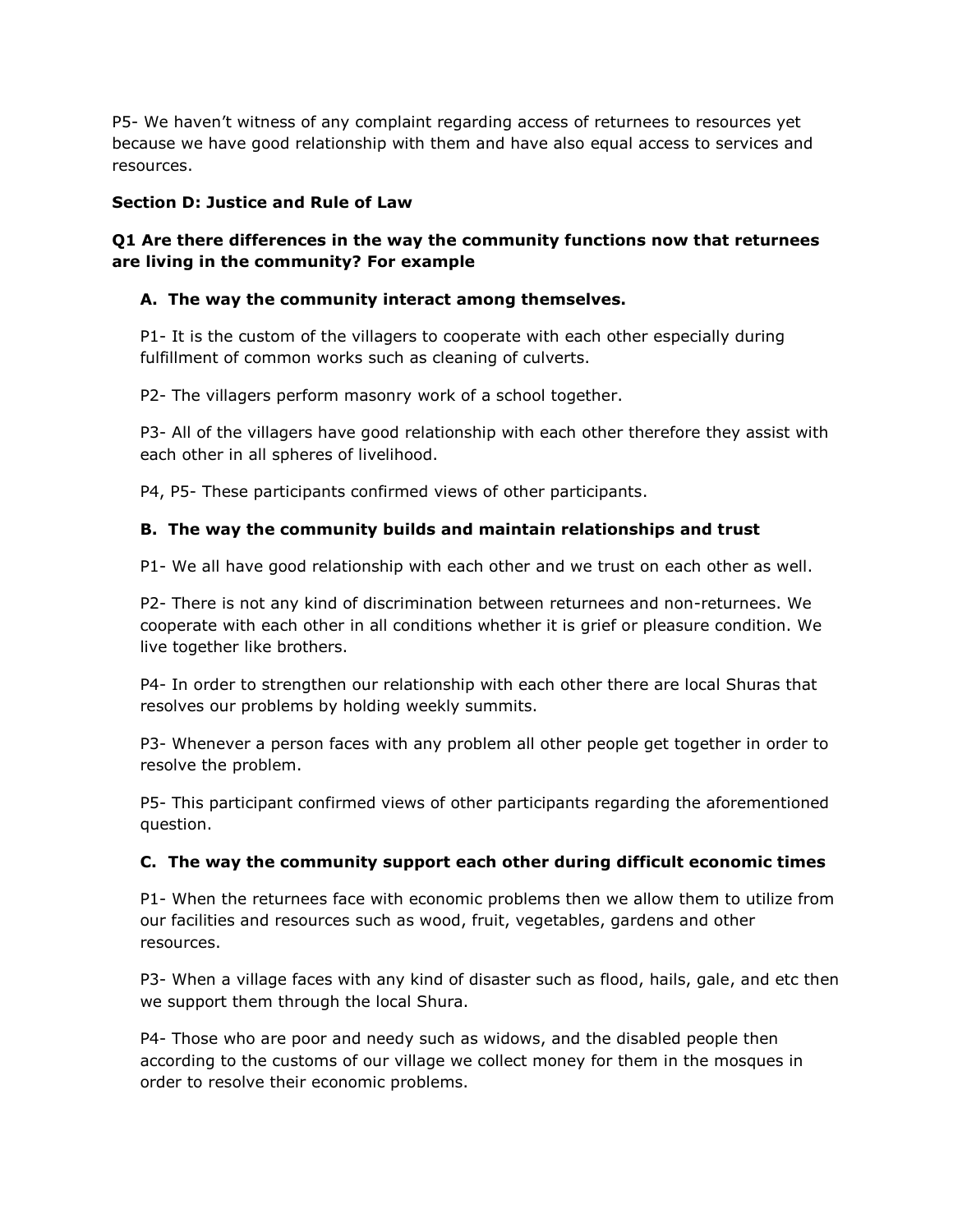P5- This participant confirmed views of all other participants.

## **D. The way the community resolve disputes between returnees and nonreturnees?**

Views of all participants: We all are Muslims and based on provisions of Islam we are brothers of each other. Whenever a person faces with any dispute or problem then all of the villagers cooperate with them based on our economical strength. For instance if a person be poor and doesn't have ability to get marry then the people donate with him. Or if anyone else be faced with a grief event such as death then all of the villagers try to help with him.

#### **E. The way the community share resources**

P1- We all have equal access to all kind of resources such as clinics, wells, current water sources, fruits, wood and etc.

P2- All of the residents have equal access to nearly all kinds of resources. Even that we have equal access to mud, rock, stone, wood and leaves for protecting of fruits.

P3- All of the villagers have equal access to public resources such as deserts, lands, irrigation water and other governmental and public resources.

P4 and P5- These participants confirmed views of all other participants.

#### **Q2- How safe is it for women and girls to move around the community?**

P1- The women are able to move around the community and participate in different ceremonies such as requiem, visiting of a patient and other ceremonies.

P2- According to the custom and traditions of this area the women are not allowed to get out of homes and move around without necessity and excuse.

P3- If there is necessary as well the women can't get out of home without an intimate. Otherwise, they are not allowed to move around the community without intimate.

P4- Like other parts of Afghanistan that women can work on their farming lands, in this area the women are not allowed to freely move around.

P5- The residents of this area don't allow their daughters attend the schools because according to the customs and traditions of this area it is very shameful for men to allow their women work outside of their homes and earn money because it is the duty of men to provide alimony for his family.

## **Q3- What do you think would improve safety of women and girls in this community?**

P1- The safety of women and girls will be improved when the men provide all necessities of women based on provision of Islam. For instance, providing of alimony, dowry (Mahr),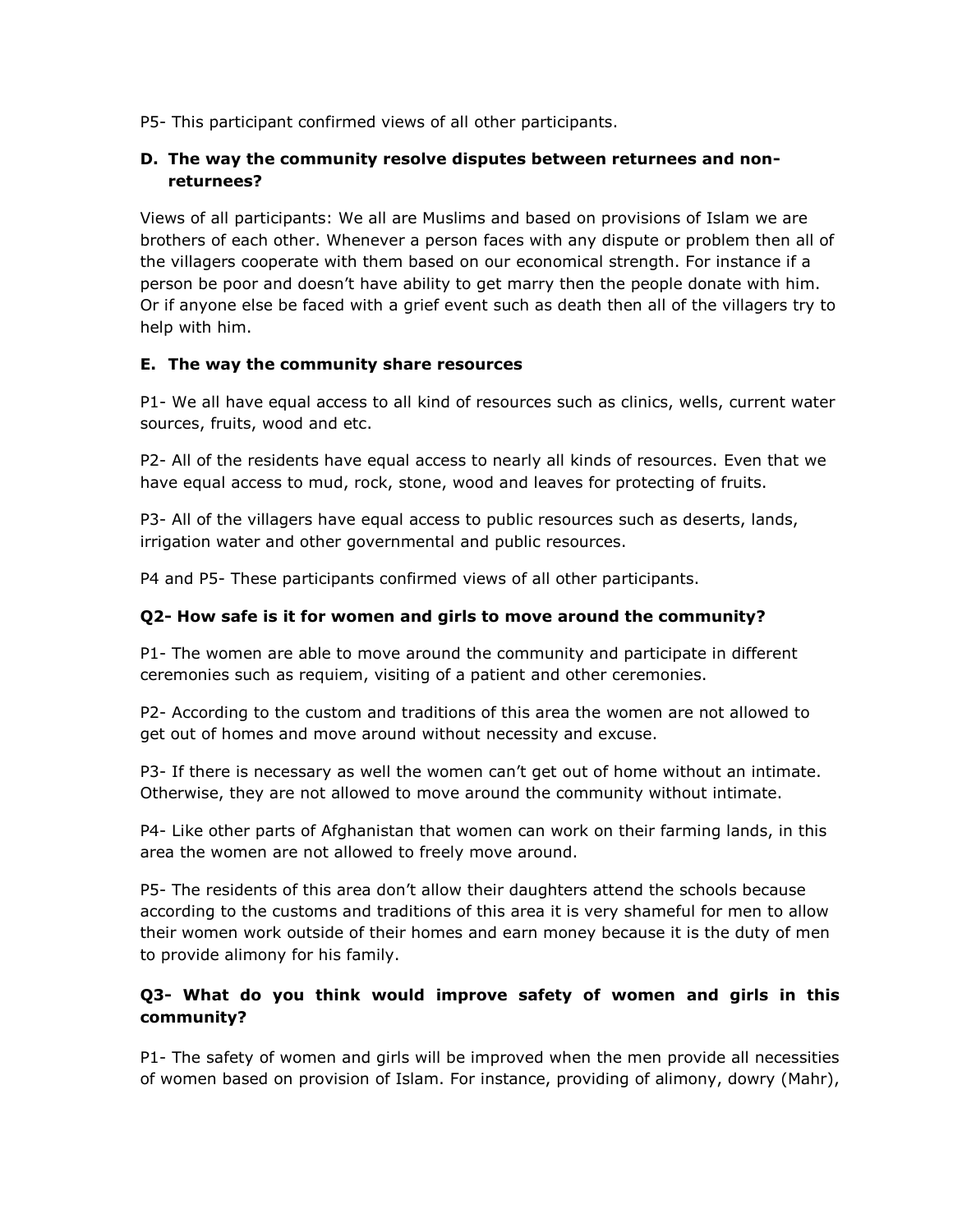payment of inheritance and other rights of women will improve their safety in the region.

P2- If the women be allowed to work outside of home, then they won't be safe at all because it is possible to occur ethical corruption.

P3- They won't be safe whether they are allowed to move around the community freely and this issue will cause a lot of criminal and ethical corruption incidents.

P4- If the women and girls are allowed to move around without intimate there are some abductors in the area who will kidnap them because such kind of incidents have occurred in the past as well.

P5- The safety of women and girls will be improved providing that teachers of school and Mullah Imam of the mosques preach to the people regarding rights of the women.

## **Q4- Is it safe for men to travel outside the community during the day? Is it safe for men to travel?**

P1- It is not safe for high ranking officials to travel during the night.

P2- The public can travel both during the day and night and there is not any kind of threat against their travel during the night.

P3- It will be safer for men to travel during the night providing that the government could establish the local police, and local Shura as the police be able to patrol around during the night and ensure security of the area and arrest the rebels and punish them through the rules and regulations.

P4- At the present there are some problems regarding travel of men outside the community during the night due to patrol of the foreign forces, ANA and ANP who search the rebels and extremists in order to maintain security in the area.

P5- This participant confirmed the aforementioned views.

#### **Q5- Which group is the biggest threat to safety and security?**

P1- There are some people who deteriorate the security situation of the area and commit different kinds of crimes by wearing of the police uniform.

P2- The biggest threat to safety and security is the presence of Taliban and their supporter in the area. However those by establishment of the local police their number has reduced in the area but in spite of that their presence is dangerous.

P3- In some cases due to competition among the local police causes to deteriorate the security conditions of the area.

P4 and P5 had similar answer like other participants.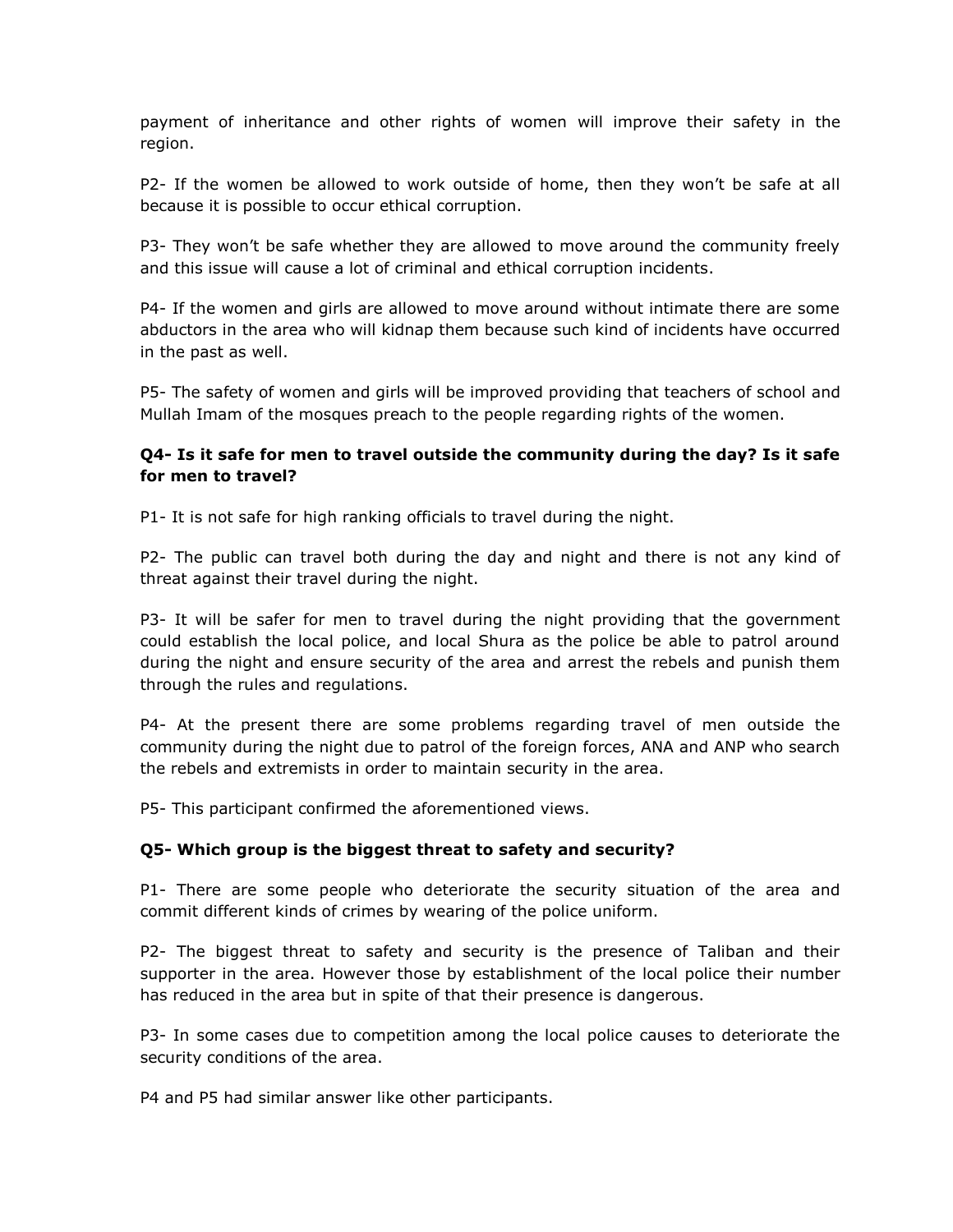## **Q6- What can the community do to improve the safety and security of the community?**

P1- The government should prolong the education term of the police in order to teach them how to maintain rights of the people and be determined and guarantor of safety in the region.

P2- A lot of attention should be paid in recruitment process of volunteers who join the Afghan National Army and Afghan National Police in order to select proper and suitable people in the mentioned organs who could maintain security in the area

P3- The national unity should be revived among the officers of ANA and ANP. Discrimination and linguistic and tribal differences should be uprooted from the security organs in order to ensure security and safety in the region.

P4- The gap and discord between the people and government should be removed.

P5- The foreign forces should be committed to our traditions, culture, and Islamic values.

## **Q7- Have there been benefits to returnees relocating to your community? What are they? Are there any problems? What are they?**

P2- By repatriation of returnees to this region the road built newly and the transportation and transaction have also increased in this area.

P3- After the repatriation of returnees some positive changes have occurred for instance reconstruction of roads, bridges, excavation of wells and implementation of food for work projects.

P4- a lot of things have been donated for the people for instance donations of improved seeds, poultry forms, and cows for the people that has improved the economic condition of the people.

P5- distribution of donations for the people has induced voluntarily repatriation of the people.

# **The END**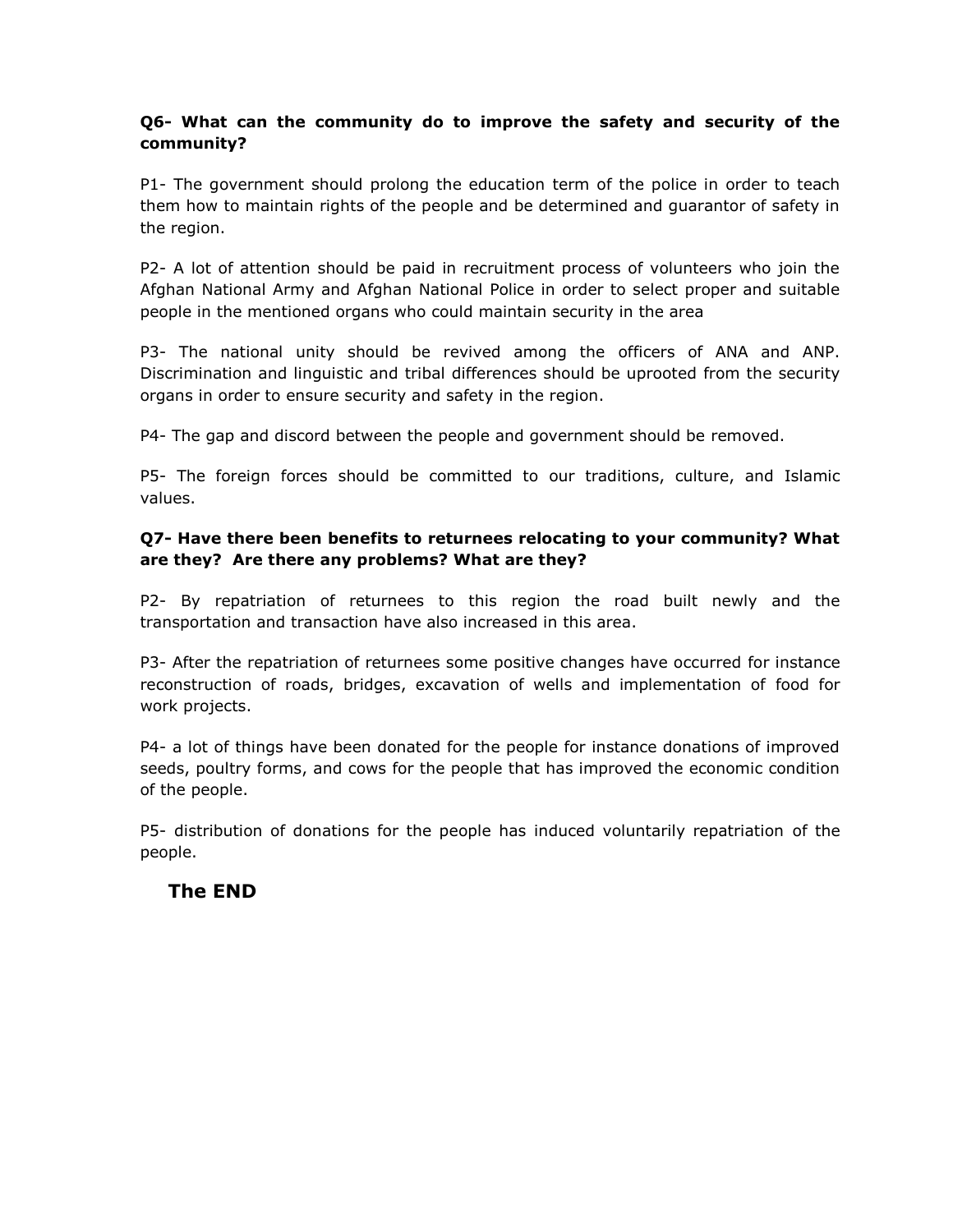# **FOCUS GROUP DISCUSSION**

#### **FORM REGISTRATION NO: 30**

3.1 FGD Completed (Yes, No)

| <b>Moderator's and Taker</b><br>7. |                                 |       |             |  |  |  |  |
|------------------------------------|---------------------------------|-------|-------------|--|--|--|--|
|                                    |                                 |       |             |  |  |  |  |
| 1.9                                | Facilitator's name:             | Razia |             |  |  |  |  |
| 1.10                               | Note taker's Name:              | Razia |             |  |  |  |  |
| 1.11                               | Date of the FGD:                |       | 15/9/2012   |  |  |  |  |
| 1.12                               | <b>Report Number:</b>           | 5     |             |  |  |  |  |
|                                    | 8.<br><b>Area Information</b>   |       |             |  |  |  |  |
| 2.1                                | <b>Reintegration site Name:</b> |       | Naqibi Mena |  |  |  |  |
| 2.2                                | Site Number:                    |       | 12          |  |  |  |  |
| 2.3                                | Returnees: (Yes, No)            |       | Yes         |  |  |  |  |
|                                    | Non-Returnees: (Yes, No)        |       |             |  |  |  |  |
| 2.4                                | Gender (Male, Female, Mixed)    |       | female      |  |  |  |  |
| 2.5                                | GPS (Yes, No)                   |       | Yes         |  |  |  |  |
|                                    | If No see code.                 |       |             |  |  |  |  |
| 2.6                                | <b>GPS</b> location             |       |             |  |  |  |  |
|                                    | Latitude:                       |       | 31 65 238   |  |  |  |  |
|                                    | Longitude:                      |       | 65 66 943   |  |  |  |  |
|                                    | 9.<br><b>FGD Outcome</b>        |       |             |  |  |  |  |

3.2 FGD team Notes use to take note any special observation:

One of women wanted to say something about the criminal actions in this area but she was prevented by other women who participated in this interview.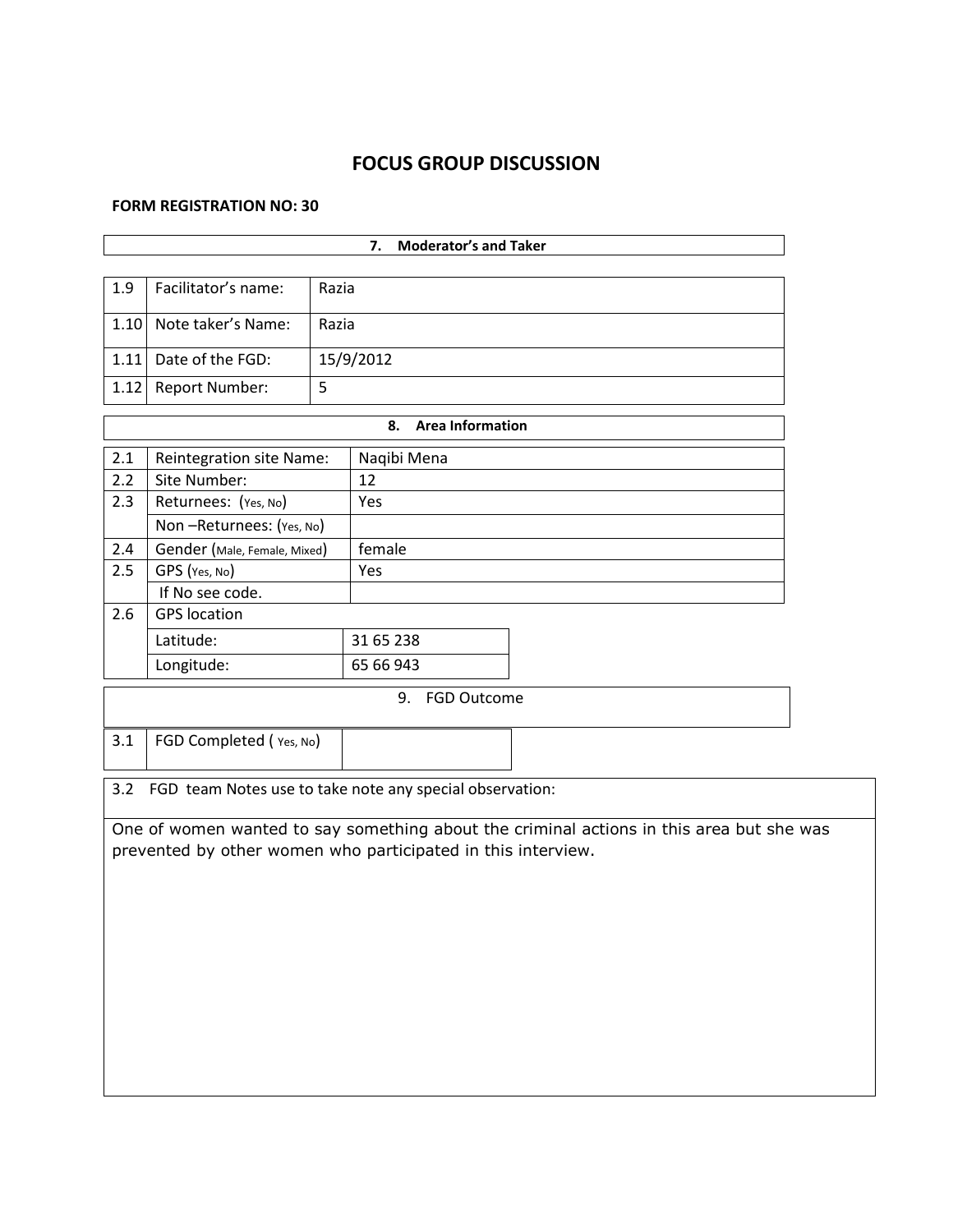| 4. Data Management Information (Internal Use Only by Database Entry Team) |  |                  |                              |  |       |  |  |
|---------------------------------------------------------------------------|--|------------------|------------------------------|--|-------|--|--|
| 4.1 Date of Interview                                                     |  | 15/9/2012        |                              |  |       |  |  |
| 4.2 Interviewer's number                                                  |  | Male Interviewer | Female Interviewer           |  | $K-3$ |  |  |
| Supervisor's number<br>$K-4$                                              |  |                  | Regional Supervisor's number |  |       |  |  |
| 4.5 Date of office editing                                                |  | 16/9/2012        |                              |  |       |  |  |
| 4.6 Office editor's code                                                  |  | $K-4$            |                              |  |       |  |  |
| 4.7 Date of data entry                                                    |  | 1/11/2012        |                              |  |       |  |  |
| Data entry officer code<br>4.8                                            |  | 10               |                              |  |       |  |  |

| List of Participants in Focused group discussions (F.G.D) |             |  |  |  |  |
|-----------------------------------------------------------|-------------|--|--|--|--|
| Province                                                  | Kandahar    |  |  |  |  |
| <b>District</b>                                           | Arghandab   |  |  |  |  |
| Site Number                                               | 12          |  |  |  |  |
| Village                                                   | Naqibi Mena |  |  |  |  |

| <b>No</b>        | <b>Name</b>      | <b>Position</b> | Occupation | <b>Contact No</b> | Age |
|------------------|------------------|-----------------|------------|-------------------|-----|
| $\mathbf{1}$     | Parwina          |                 | Home Wife  |                   | 35  |
| $\overline{2}$   | <b>Gul Makai</b> |                 | Home Wife  |                   | 28  |
| 3                | Jaan Bakhta      |                 | Home Wife  |                   | 40  |
| 4                | Bakht Bebi       |                 | Home Wife  |                   | 37  |
| 5                | Gul Juma         |                 | Home Wife  |                   | 32  |
| $\boldsymbol{6}$ |                  |                 |            |                   |     |
| $\overline{7}$   |                  |                 |            |                   |     |
|                  |                  |                 |            |                   |     |
|                  |                  |                 |            |                   |     |
|                  |                  |                 |            |                   |     |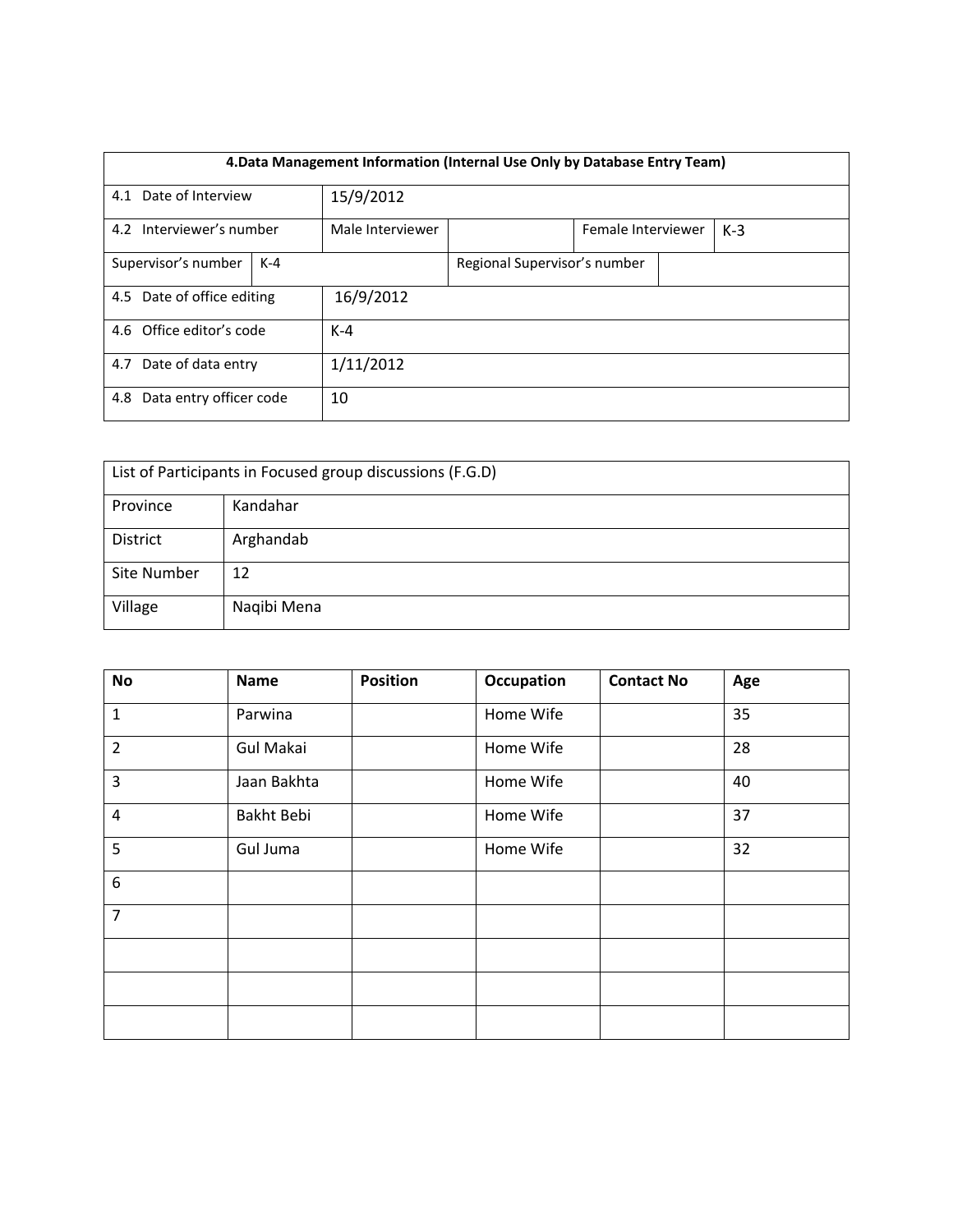# **Section A: General and Specific Concerns**

### **Pat A: Education**

## **Q1- What are your concerns regarding education for returnees?**

P1- One of the major concerns of us regarding education is the remote location of school because it is located about three KM far from this area, so it is very difficult for our children to go to school.

P2- The local residents of the area disturb our children on their way to school and sometimes prevent them from going to school.

P3- There is not a female school near here in our village so we ask from the related organs to build a school in this area.

P5- This participant also complained that there is not a female school in their village. Besides, boys' school is also far from their region and only children at the age of 9 and 10 years old can attend the school.

#### **Part B: Health Services**

## **Q1- What are your concerns related to health services for the returnees?**

P1- There is only one clinic in Baba-e-Wali village which is located 4 Km far from our village so we don't have access to the mentioned clinic due to its remote location.

P2- When a person become sick especially during the night; it is very difficult to transfer the patient to the hospital and until we find a car the health condition of the patient become critical and very awful.

P4- We can't transfer the pregnant women on time to the hospital so before arrival of the pregnant mother to the health facility her baby dies on the way.

P5- We are illiterate people so we do not refer the patient to the doctor until he becomes seriously sick. In that case the patient's health becomes more serious until we take him/her to the hospital.

P6- Our children do not vaccinate on time due to remote location of the hospital.

#### **Part C: Access to drinking water**

#### **Q1- What are your concerns regarding access to potable water for the returnees?**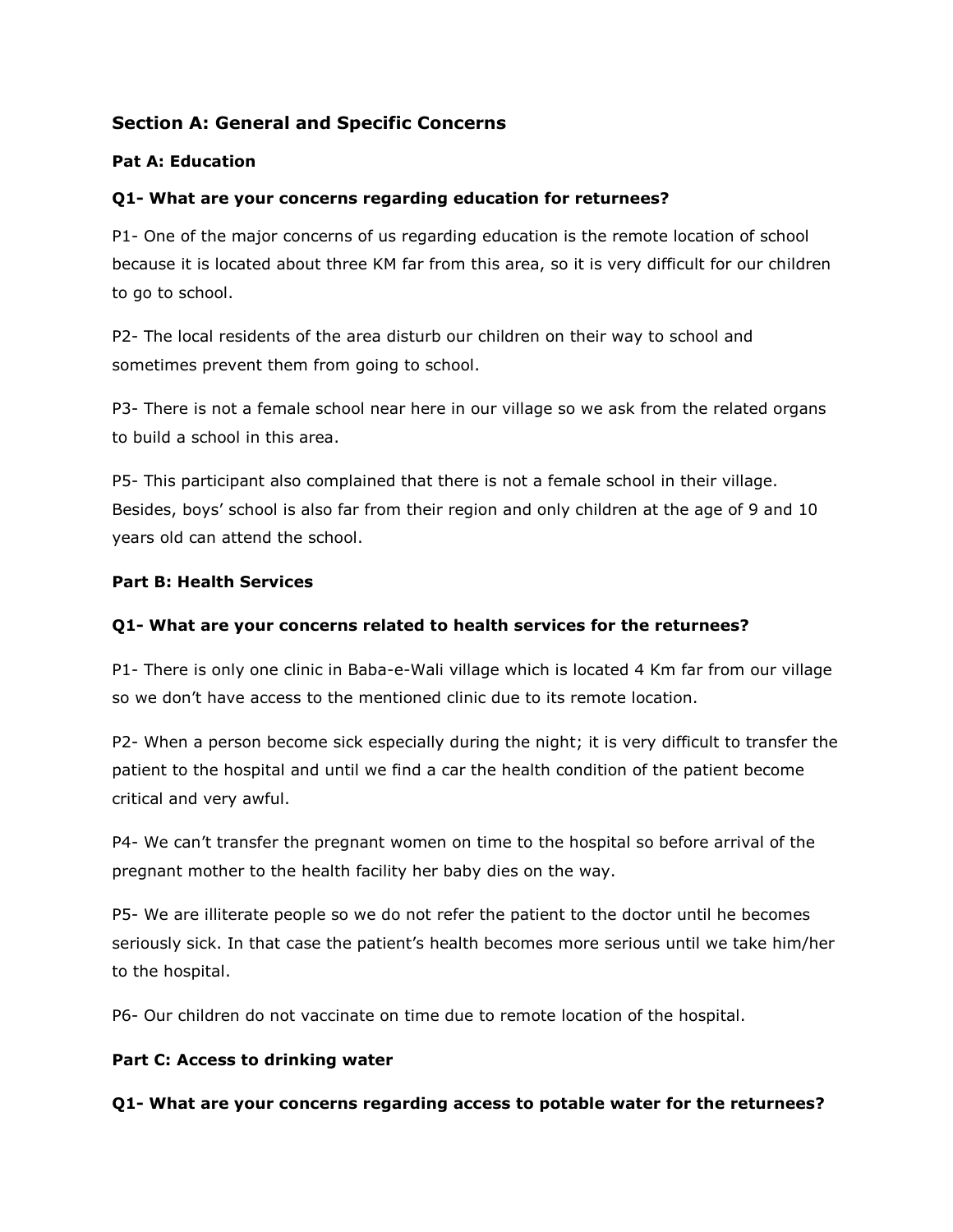P1- There are about 200 households in our village but there is not a water hand pump.

P2- As our homes are 1.5 KM far from the homes of the local residents of the area so it lasts a long time to bring water from such a distant area.

P3- When our children bring water, they are generally prohibited by the local residents of the area because they told them that our children will destroy their water pumps so they do not allow our children to bring water.

P4- The local residents of the area do not permit us to bring water form their water pumps so we have to utilize from the water of the canals and streams that are contaminated and we usually become sick by drinking of those unhygienic water.

P5- This participant confirmed all the abovementioned views.

#### **Part E: Access to Shelter**

#### **Q1- What are your concerns regarding shelter for the returnees?**

P1- We have temporary shelters as you are observing that we are living under the tents at the present and our tents will be eroded very soon.

P2- We face with a lot of problems especially when the winds and gales blows in here. When it is raining the rain water diffuses from the tents and drops down to the floor.

P4- We have migration cards but regretfully that none of the NGOs build shelters for us.

P3- During the summer the hot sun rays and in the winter season the cold water always annoys us.

P5- This participant agreed with answers of other participants.

#### **Part G: Access to employment opportunities**

P1- The residents of this area (returnees) are very poor people so they have to perform the wage labor as they did in the Pakistan as well.

P2- Due to remote location of schools and bad economic condition of the people our children are compelled to purchase plastic bags and other items in order to earn 50 AF at the end of the day.

P3- Our youths extract sand from the river and bring it to the district for purchasing.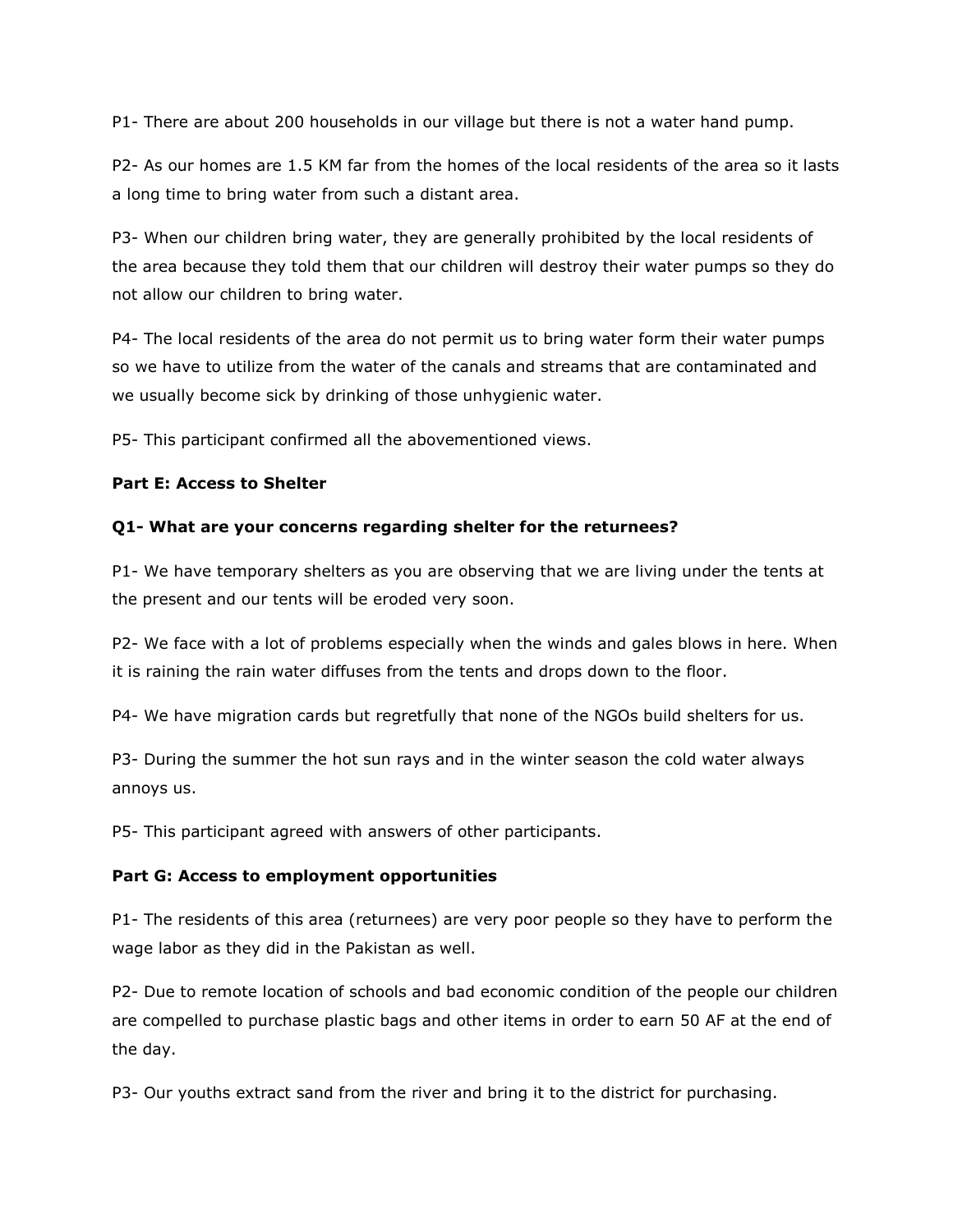P4- The adults and heads of families go to the bazaar to find a wage labor for themselves but sometimes they succeed to find work for themselves and occasionally they come back to their homes.

P5- This participant confirmed views of other participants.

#### **Part H: Sanitation**

#### **Q1- What are your concerns regarding sanitation of returnees?**

P1- There are a lot of pollutions and garbage in our area.

P2- As we don't have a shelter, it is obvious that we don't have a toilet either so we have to defecate in the open area.

P4- From one hand we get water from the canals which doesn't have good quality and from other hand we don't have proper pots for reservation of water, so due to these reasons we generally become sick by drinking such kind of water.

P3- We are poor people and we are habituated to wash our hands with clean water and soap.

P5- There are some ponds of water around our living area where insects gather in the mentioned ponds and transfer infectious diseases such as Malaria in our community.

# **Q2- Do you believe that returnees and non-returnees have equal access to services and resources?**

P1- The school is located 3 Km far from this area and water pumps are 4 Km far from this are. In spite of that we don't have access to other resources as well.

P2- We don't have access to health facilities. There are water hand pumps but the local residents of the area do not permit us to bring water from them.

P3- We don't have access to services and resources compared with the local residents of the area.

P4- They (local residents) have shelters and private homes but we don't.

#### **Q3. If no, why? Give examples**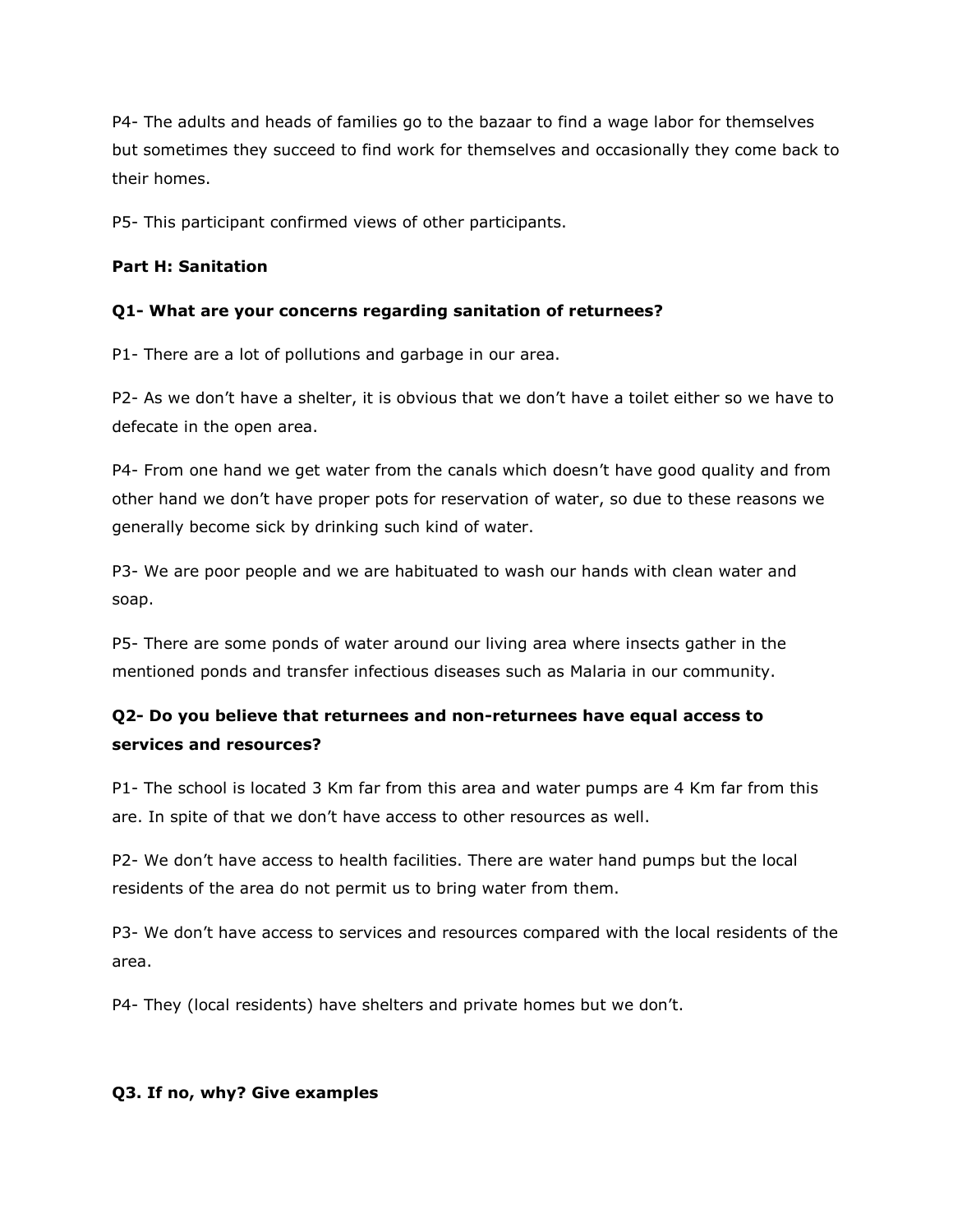P1- For example the local residents of the area have access to potable water but don't.

P2- The local residents have private homes but still we have not been allocated a plot of land by any organ yet.

P3- We have temporary shelters. When we refer to the government, authorities of the government promise that will provide us shelters but in fact they don't fulfill their vows.

P4- The clinic is located next to the residence area of the local residents but it is located very far from our region.

P5- They exploit from the different projects such as poultry, tailoring, food-for-work and other projects.

#### **Q4- If no, what could be done to give everyone equal access?**

P1- As the local residents have private shelters so the government should donate a plot of land in order to provide a shelter for ourselves.

P2- The government and NGOs should establish a school in our region.

P4- As the clinic is located very far from us so a clinic should be provided for us.

P5- This participant showed his agreement and confirmation regarding the aforementioned views.

# **Section B: Governance and Participation**

#### **Q1- How effective is the government?**

P1- How can the government be effective whenever there is not rule of law.

P2- The government is very expert in extension of corruption but they are the NGOs that provide facilities to the people. However the government has also provided some services to the people by assistance of the international community.

P3- At the initial days after the establishment of the current government the security condition of the area was very satisfactory for a while but then it was deteriorated day by day and now we are not satisfied from the current situation.

P4- The government is effective only for a few people but it is not effective for the public because the government has not been able to implement the law yet.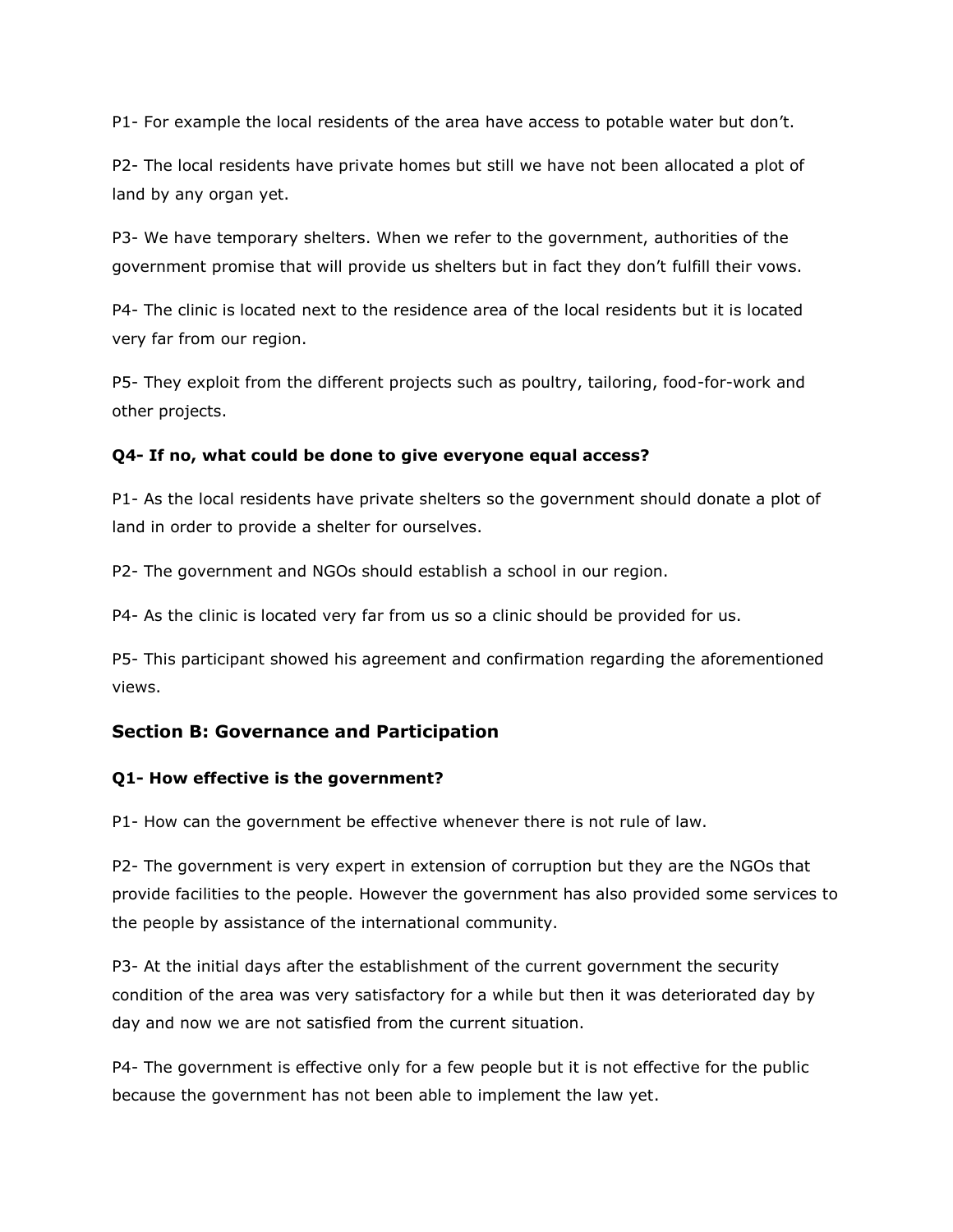P5- The government will be effective on that time when a high position is submitted to an educated and expert person but in the current government they have assigned ineligible people in the high governmental posts. For instance a religious leader has been assigned as minister of mines and industries, so how can this government be effective by such kind of administration.

# **Q2- Since the government has been elected what changes have you observed in areas of livelihood?**

P1- A lot of positive changes have occurred in the living condition of the wealthy people because they were wealthy but became wealthier since the establishment of the current government.

P2- Most of the people have been benefited to seek the knowledge at schools and also a lot of places have been reconstructed since the establishment of the current government.

P3- When Karzai became president; he wiped out the internal war to a great extent.

P4- A lot of roads in different areas of Afghanistan reconstructed during the current government.

P5- The security maintained to an extent as the people are able to go to their work places without fear but still they are not entirely confident about security situation of the region.

# **Q3- Are the women consulted on important issues? If yes, what issues? How are they?**

P1- All of the women have a high dignity based on provision of Islam so they are exploited from their rights in this area.

P2- The women are not allowed to interfere on issues that are not related to their home but when an issue occurs in the community the women are only permitted to listen to the story but they are not allowed to speak about the issues that related to the community. They are sometimes consulted on issues such as purchasing of items for home.

P3- Our society (Afghan society) is a traditional society and based on customs and traditions the women are sometimes consulted regarding some of the issues that are related to the community as well.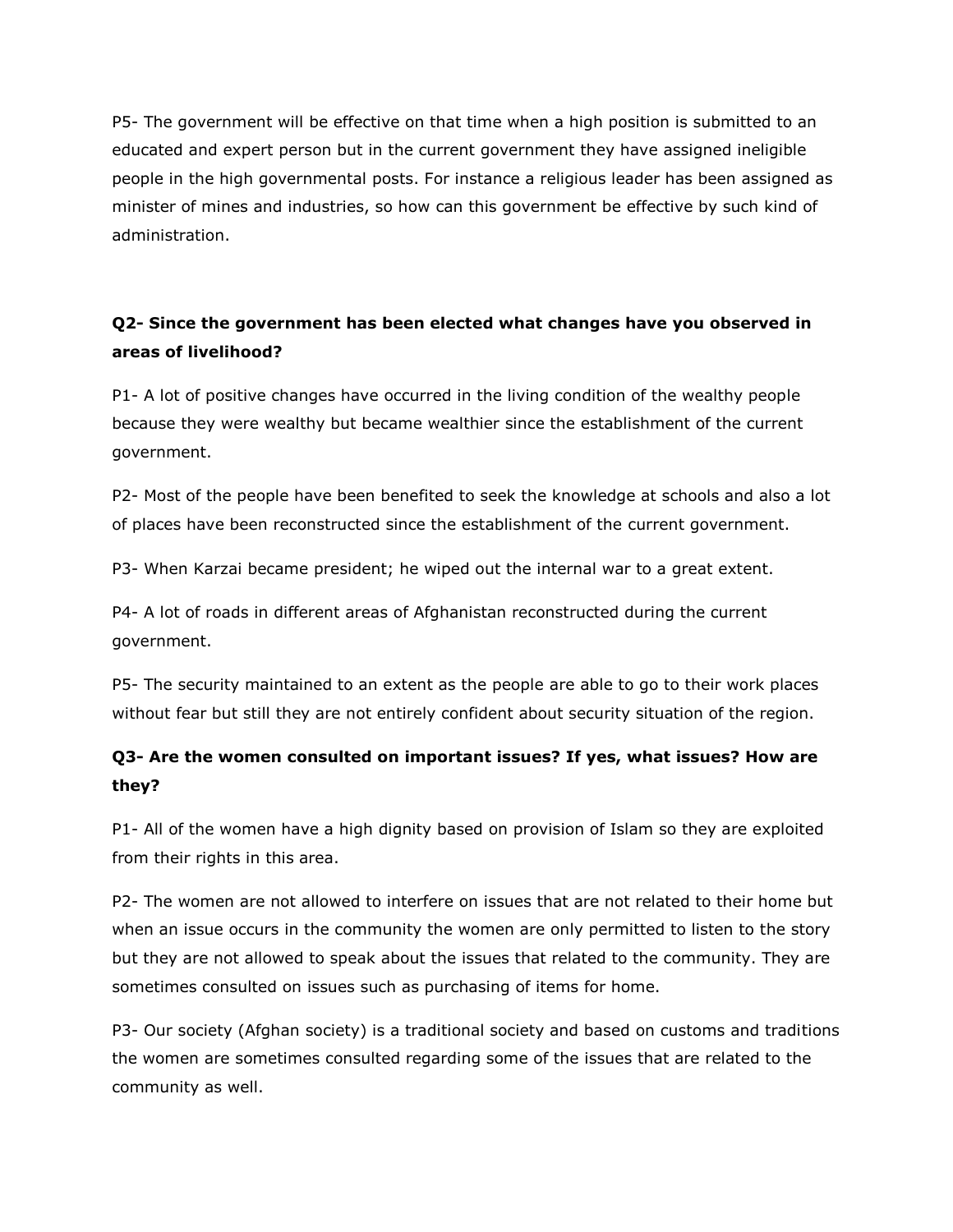P4- The women are consulted only when a dispute or a problem occurs at home. But they are not allowed to speak about outdoor issues until they are not asked about such kind of issues are related to the community.

P5- In my point of view, women are consulted only when a family decides to marry either his son or his daughter. In such cases in order to gain the satisfaction of their children the men allow their wives to ask regarding the satisfaction or dissatisfaction of their marriage because they are mothers who are closer to their children.

# **Q4- How do people get access to information? Regarding rights, laws, policies and national institutions?**

P1- In my view, most of the people get information regarding the aforementioned issues from the Mullah Imam of the mosques, news papers, gazettes and radios.

P2- We get information regarding the issues that are mentioned above from the Mullah Iam of the mosque and radios.

P3- I get information from the public regarding rights, laws and policies.

P4 and P5 confirmed views of other particpants.

# **Section C: Access to livelihood, social and economic security**

#### **Q1- How do you feel about the land was allocated to the returnees?**

P1- We have repatriated from the Pakistan and live here in this desert but the local residents do not permit us to live here.

P2- We haven't been donated lands yet. We wrote petition and referred to the government but they promised with us and so far they haven't accomplished their vows.

P3- We have been living here for nearly eight year but so far none of the organs have paid attention to our problems yet.

P4- The local residents claim that they own this desert but the government also support their views so they don't permit us to live in this area.

P5- We don't have a private land or shelter in Afghanistan so either the government or NGOs should resolve our problem in this field.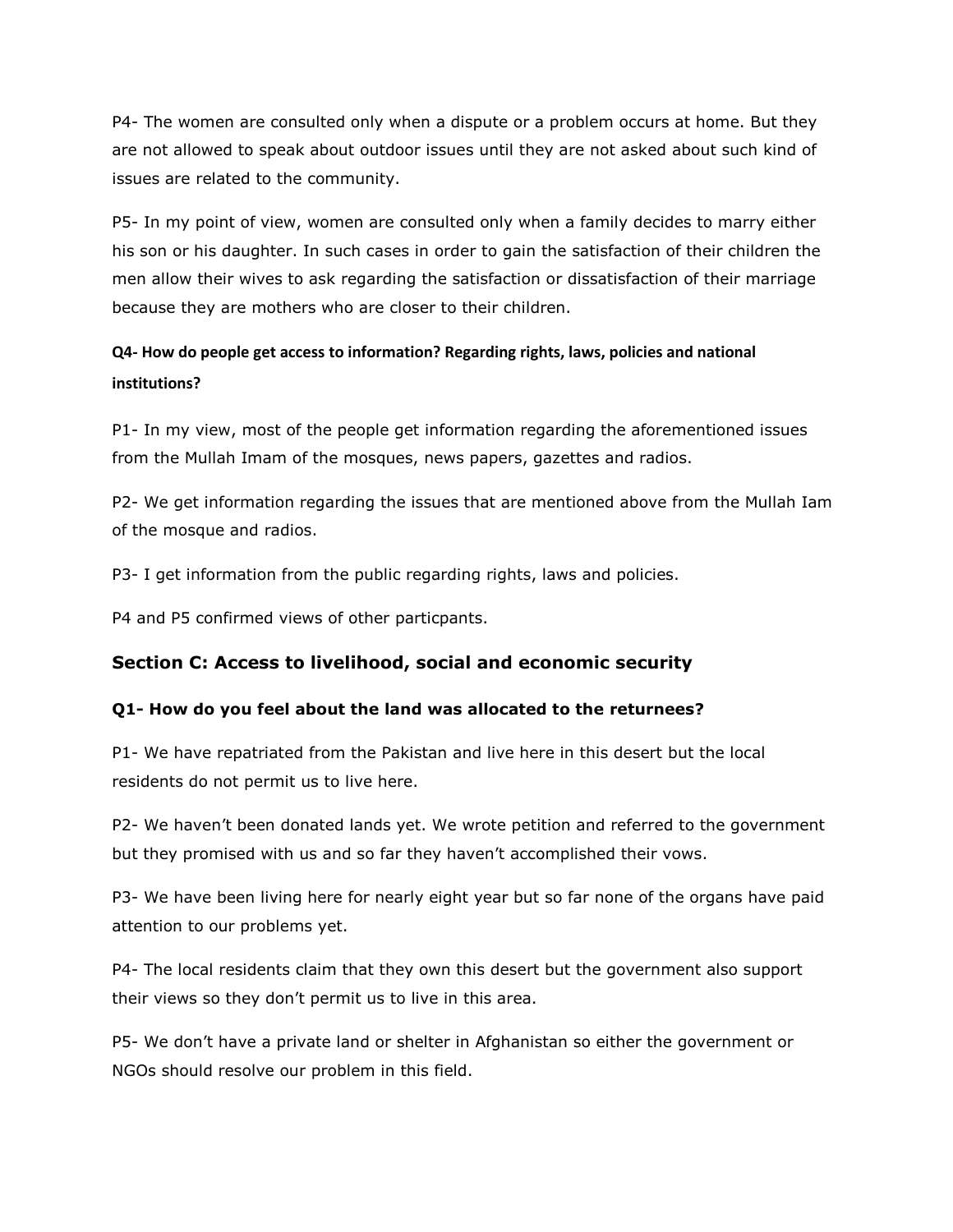#### **Q2- Were there problems because some non-returnees didn't have access to land?**

P1- All of the local residents of the area have private homes and lands.

P2- There are around 200 households in this area who are homeless. None of the organs have paid attention to us yet so where should we go form here and whom should we ask regarding resolution of our problem.

Other participants confirmed views of two other participants.

## **Q3- Does the community have problems with crime? If yes, what types of crime?**

P1- There are a lot of criminals but no one want to defame the perpetrator.

P2- There might be criminals in this region but they are not clear who they are but if they are arrested, then they will be punished.

P3- The residents of this area do not sell their lands on strangers because they are sacred that lest the terrorist might increase their influence in the region.

P4- All of the residents of the this area are very restricted to the Islamic provisions so as a result of this issues we haven't been witness of any incident in this region yet.

P5- There are Shuras (councils) in this area so the extremist do not perform their terrorist activities in this region due to the presence of the mentioned councils.

# **Q4- Who typically commits the crimes? (Probe: men, youth, women). Who typically are the victims of the crime?**

P1- There were a lot of criminal incidents in this area that in spite of the youth the men and women were also involved in perpetrating of criminal actions. When the men perpetrate a criminal action the victim of the crime is generally a woman because the women are very feeble. In addition there aren't enough female advocates who could defend from their rights.

P2 and P3 had similar answers like the first participant.

P4- I haven't been witness of any criminal incident yet but if a crime happens then the victim will obviously be a woman.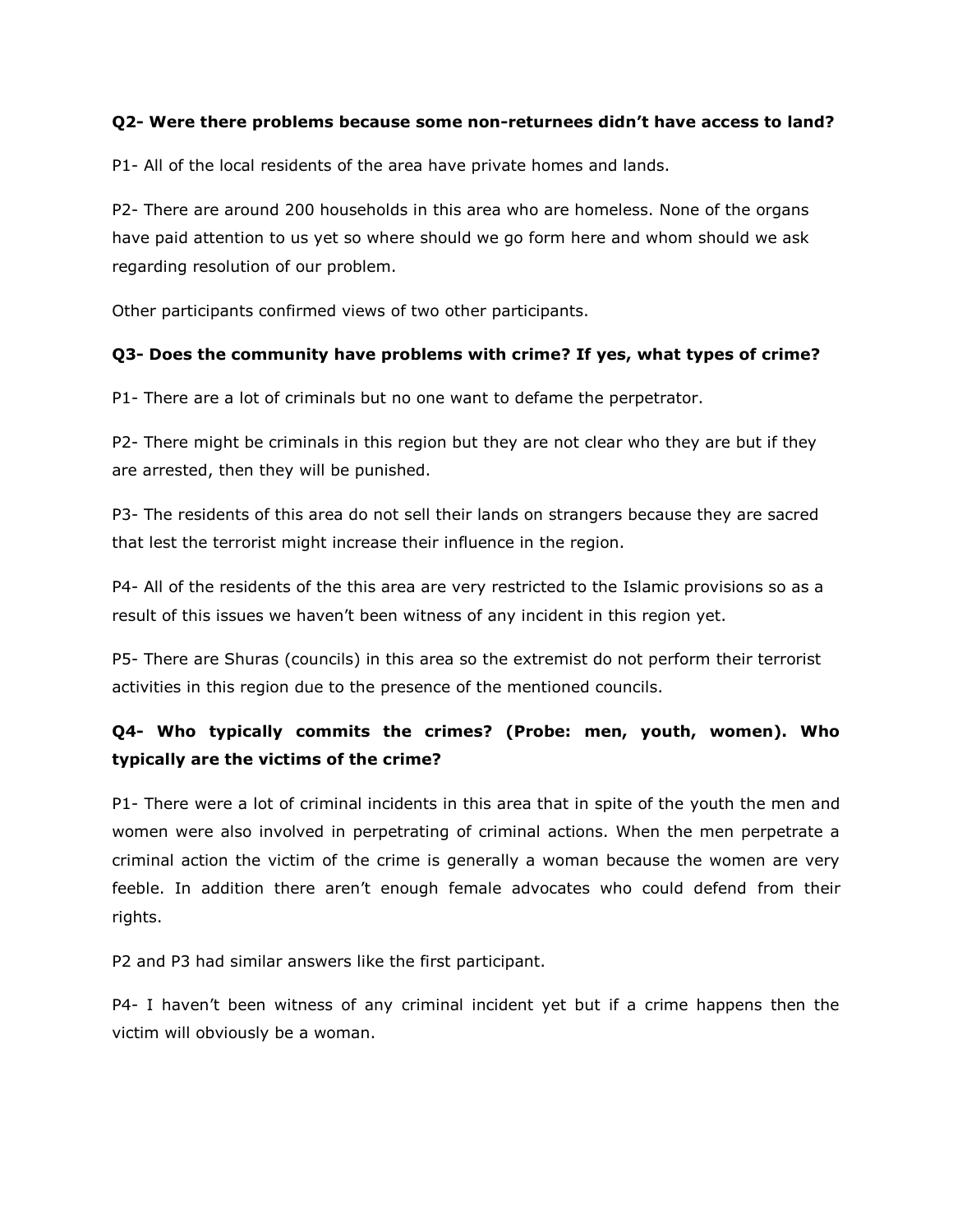P5- In my point of view there are extremists who perpetrate criminal actions and they themselves are victims of their actions as well as it has been observed in some of their criminal actions.

**Q4- How do people get access to information regarding rights, laws, policies and national institutions?** 

# **Q5- Is unemployment higher among returnees than non-returnees? For example food for work and food for cash projects?**

P1- Most of the local residents of the area have private lands that are busy in their farming affairs but sometimes when they are free then they participate in the aforesaid projects.

P2- A few projects have been implemented in this area yet but whenever a project is implemented then all of the residents are equally employed in the project and there is no difference between returnees and non-returnees in this field.

P3- In general there is not any kind of problem in this field.

P4 and P5- These participants confirmed the abovementioned views.

#### **Q6- Do the community members have more skilled workers than the returnees?**

P1- The employer of every side who was a little intelligent and expert whether he might related to returnee or non-returnee but will employ more people of his side.

P2- As the local residents of the area have lived even during the civil war as well so their relatives are working in the high governmental posts so they get information earlier than us regarding the projects and also they are employed more than returnees in the projects but they don't have skilled workers compared with returnees because returnees have learnt different profession while living abroad.

P4- In my point of view there is not much big difference in this field because all of the residents have equal access to employment opportunities.

P5- The fifth participant confirmed views of all other participants.

# **Q7- Do you believe that returnees and non-returnees have equal access to services and resources? If no, please give examples.**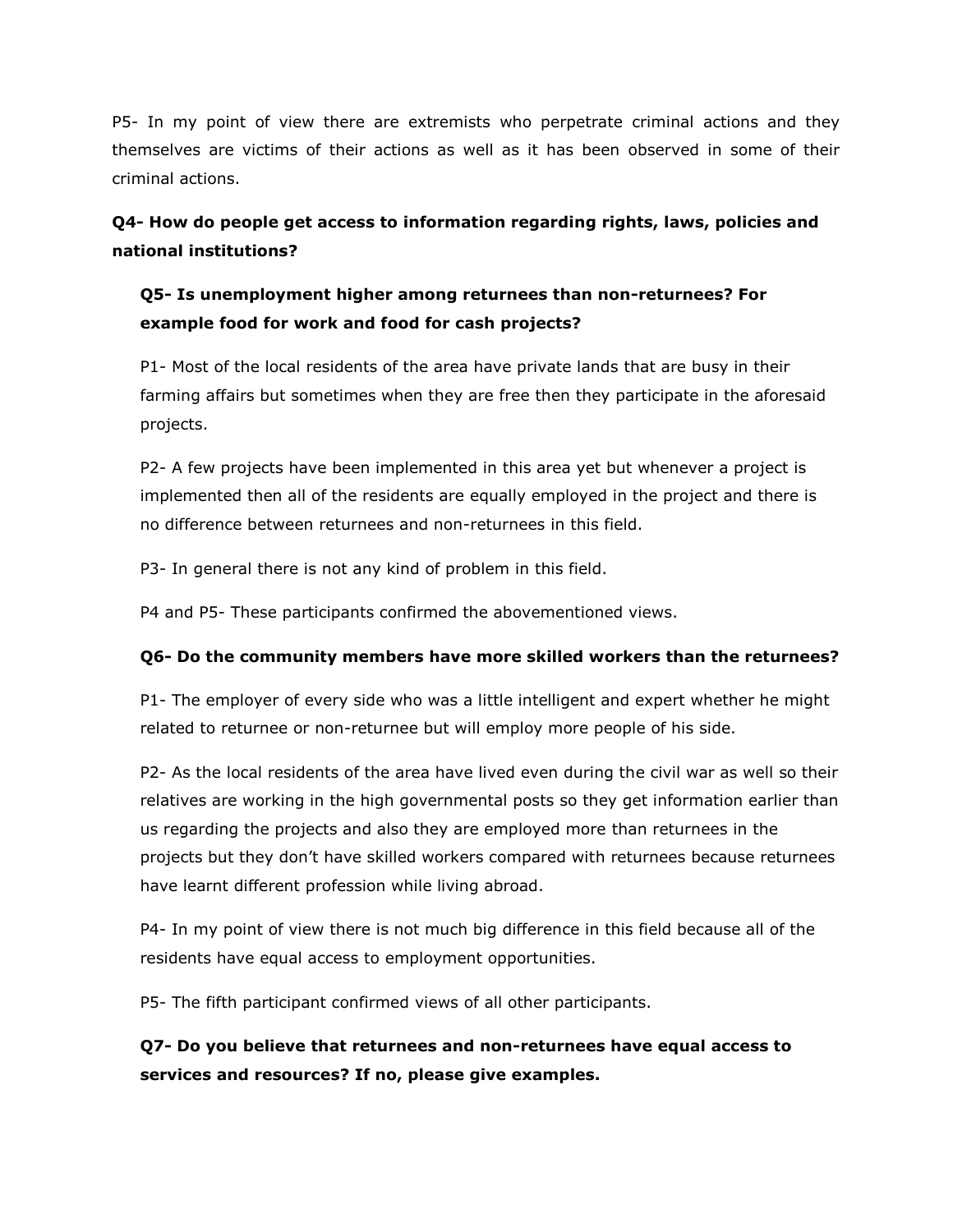P1- As I mentioned before that returnees and non-returnees do not have equall access to services and resources because they have lands but we don't.

P2- The clinic has established near to the residence area of the local residents of the village and when we refer to them mentioned clinic the doctors do not give us a while pill as well.

P3- School is also located near to the area where local residents are living and when we send our children to school on their way to school they are disturbed by the local residents of the area.

P4- In most of the cases only the local residents of the area are exploited from the development projects.

P5- When donations are allocated to our village before we get information regarding the issue the local residents of the area already distribute the donated items among them and do not distribute it on us.

#### **Section D: Justice and Rule of Law**

# **Q1 Are there differences in the way the community functions now that returnees are living in the community? For example**

#### **F. The way the community interact among themselves.**

P1- In the past according to the custom and traditions of the area everyone who was involved in a problem then another person helped him but today everyone resolve his problem by himself.

P2- In the past the people of this are performed their works commonly however today they perform it individually.

P3- In the past during the cleaning of culverts all of the people cleaned the culvert together which was called Hashar but today this work is performed by some of the NGOs.

P4- In the past some activities performed collectively however such kinds of customs do not exist anymore in this area. Everyone tries to resolve his own problem.

#### **G. The way the community builds and maintain relationships and trust**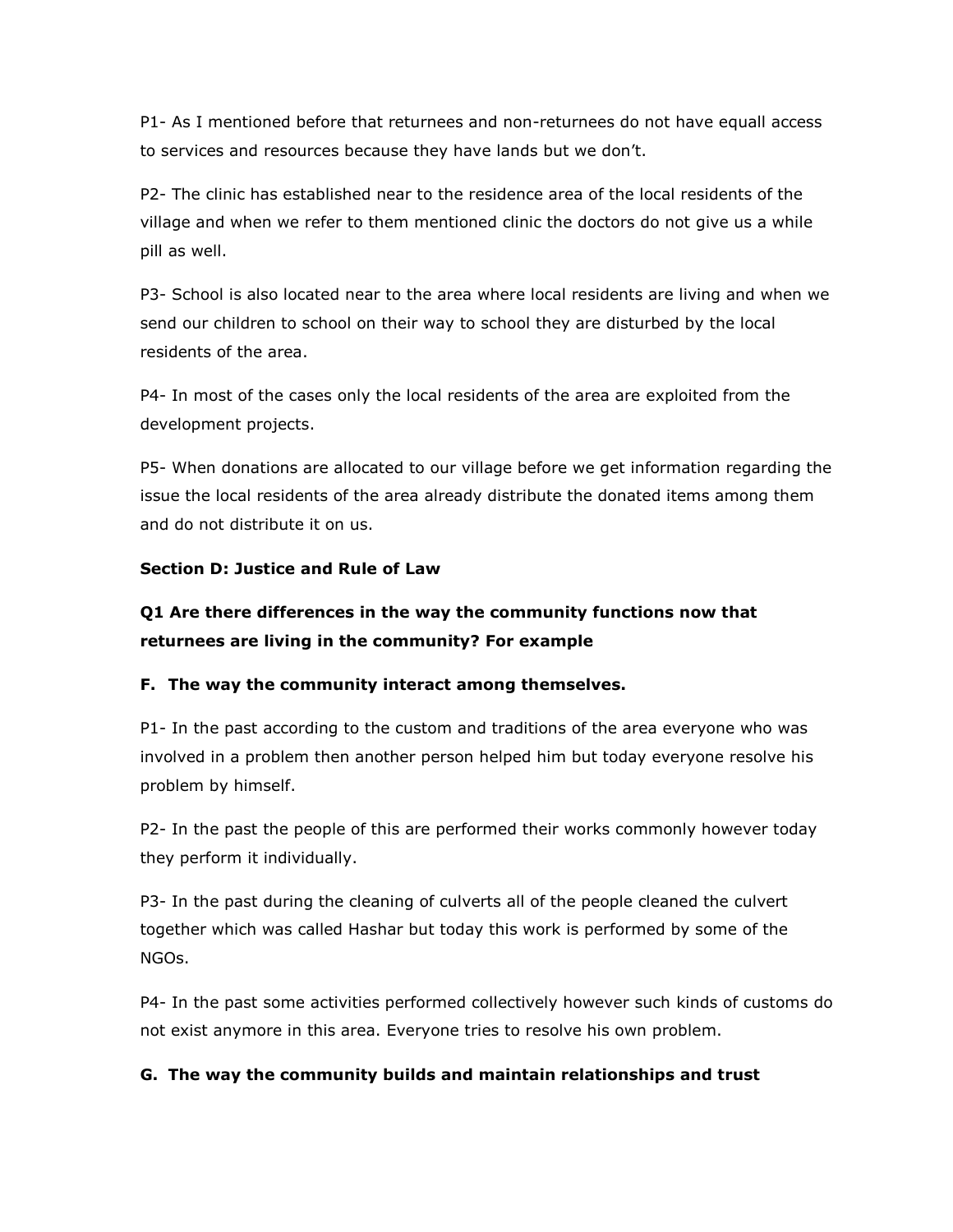P1- We have good relationship with each other and also maintain trust on each other.

P2- We all have mutual respect to each other, therefore we haven't been witness of any problem among the residents yet.

P3- There is a Shura who have resolved our problems several times.

P4- The only problem of returnees with the local residents is that they don't allow us to live in this area and also do not permit us to bring water from their water pumps.

P5- We don't have any problem with them. The only problems are the issues that were mentioned above. Otherwise we have good relationship with each other even that we participate in grief and pleasure ceremonies of one another.

#### **H. The way the community support each other during difficult economic times**

P1- We don't have as close relationship as we could support each other during difficult economic times.

P2- Our relationship doesn't improve with them because they don't permit us to live here in this region.

P3- We cooperate with each other during difficulty but so far we haven't sought assistance of the local residents regarding their financial assistance with us during difficult economic times.

P4- We cooperate with one another during difficult economic times.

P5- This participant confirmed views of other participants.

# **I. The way the community resolves disputes among returnees and nonreturnees?**

P1- As the local residents of the area do not accept our presence in this area so we are in dispute with them so far.

P2- We try to resolve the dispute by assistance of each other but the local residents are not willing to resolve this dispute.

P3- They do not get in touch with us and do not strengthen their links with us because we have returned from other areas.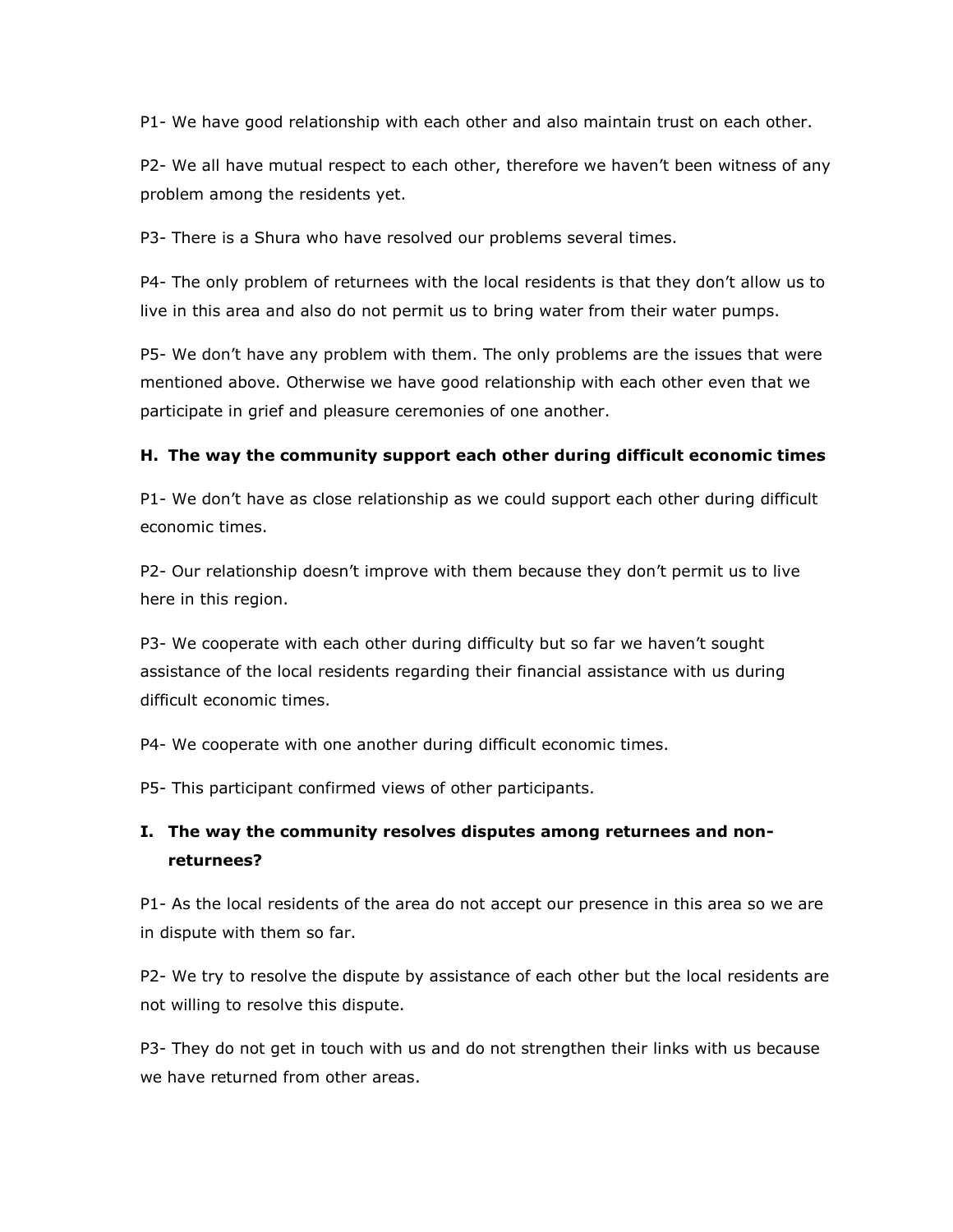P4- The local residents of the area try to remove and expel us from this area and they are still seeking assistance of the governmental authorities in connection with this issue.

P5- The NGOs should help with us regarding this issue.

#### **The way the community share resources**

P1- The local residents do not permit us to share the services and resources and have equal access.

P2- The local residents do not agree with us to bring water from the canals as well.

P3- However the local Shuras tried to resolve this problem between returnees and nonreturnees but were not succeeded.

P4- They are not interested to accept the returnees part of their society.

P5- We are not allowed to bring feeding materials such as herbs and grasses for our animals from the lands that are related to their area.

## **Q2- How safe is for women and girls to move around the community?**

P1- Like other regions of Afghanistan that the women are allowed to move around the farming lands, in this region the women are not allowed doing so.

P2- the women are not permitted to move around without necessity. But if it be necessary then also they are not allowed except that they are accompanies by their intimate.

P3- The women are allowed to participate in some of the ceremonies such as requiem, visiting of a patient, wedding, and etc.

P4- According to the customs and traditions of this area the women are not allowed to move around the society without necessity.

P5- The residents of the area do not allow even to their youngster daughter to move around the society.

**Q3- What do you think would improve safety of women and girls in this community?**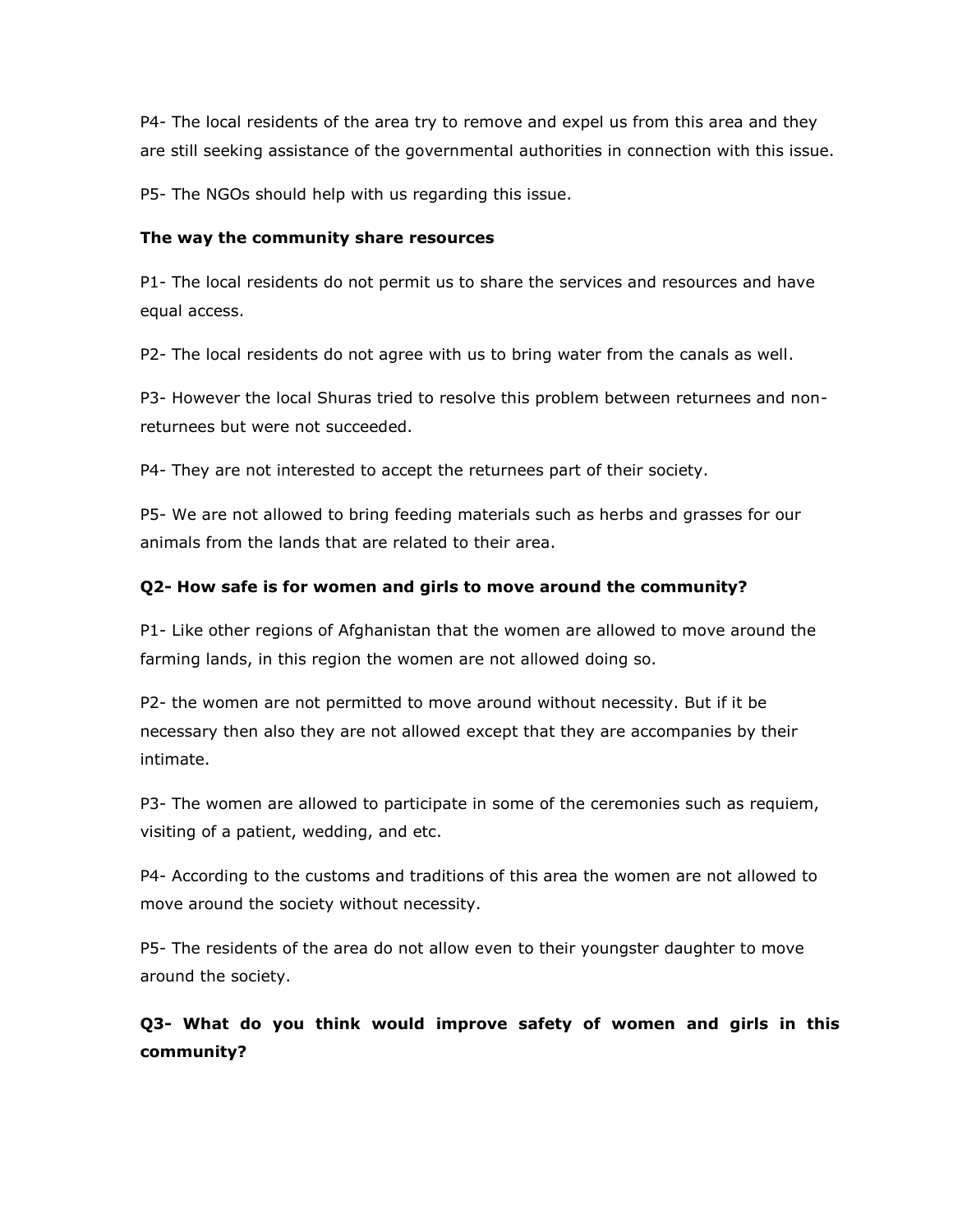P1- If the girls and women be allowed to work like men and earn money then they won't be safe anymore.

P2- The women will be safe when their rights are provided for them for instance, alimony, dowry (Mehr) and inheritance.

P3- The safety of women will be wiped out when they are allowed to freely move around the society without necessity.

P4- The safety of women will be in danger when they do not observe Islamic Hejab (veil)

P5- this participant confirmed the abovementioned views.

# **Q4- Is it safe for men to travel outside the community during the day? Is it safe for men to travel?**

P1- The men are able to travel outside the community both during the day and night without fear and concern.

P2- Those who are high ranking officials, it is difficult for them to travel outside the community during the night.

P3- The men will be safer if the government could establish the local police that could patrol during the night. They should ask from the people regarding their movement around the society during the night.

P4 and P5- these participants confirmed views of other participants.

#### **Q5- Which group is the biggest threat to safety and security?**

P1- One of the biggest threat against safety and security in this area is the presence of the Taliban and their supporters. However by establishment of the local police their presence has decreased in this area.

P2- Due to the presence of competition among the local police sometimes their presence causes to deteriorate the security situation of the area.

P3- Most of the people wear the police uniform and under the pretext of this issue they deteriorate the security situation of the area.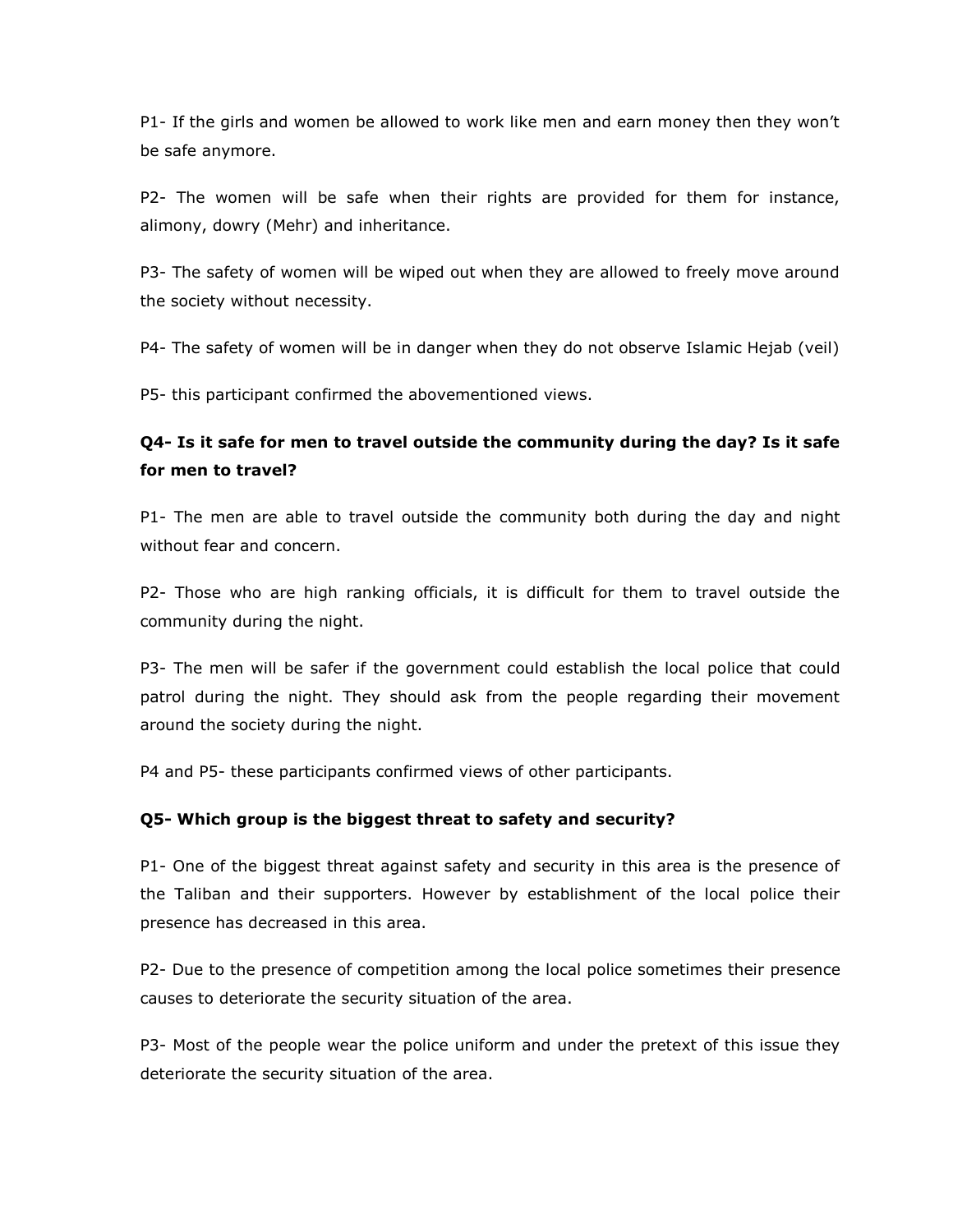P4, and P5 confirmed the abovementioned views regarding the aforementioned question.

# **Q6- What can the community do to improve the safety and security of the community?**

P1- The government officials along with the foreign forces should respect our Islamic values and they shouldn't trample our rules and regulations.

P2- In order to improve the safety of the region the government should wipe out discrimination from the governmental organs.

P3- The local police and should be trained for a long as they could get information regarding the rights of the citizens.

P4- Those who recruited in the deployments of the national army and national police should have good behavior with the people and be determined to serve for his country.

P5- The government should have close connection with public in order to improve security situation of the area.

# **Q7- Have there been benefits to returnees relocating to your community? What are they? Are there any problems? What are they?**

P1- Some changes have occurred in the region after relocation of returnees in this region for instance we can mentioned reconstruction of roads, bridges and schools.

P2- The only problem for this region is this issues that after relocation of returnees to this area the pasturing areas of the local residents have decreased compared with the past.

P3- After relocation of returnees to this area the transaction process have greatly increased besides some roads and bridges were also reconstructed.

P4- In agriculture section some donations have also occurred with the residents of the areas for instance the people were donated improved seeds, cows and poultry that improved living condition of the people through such kind of donations.

P5- Through donations other returnees will also be encouraged to repatriate to their country.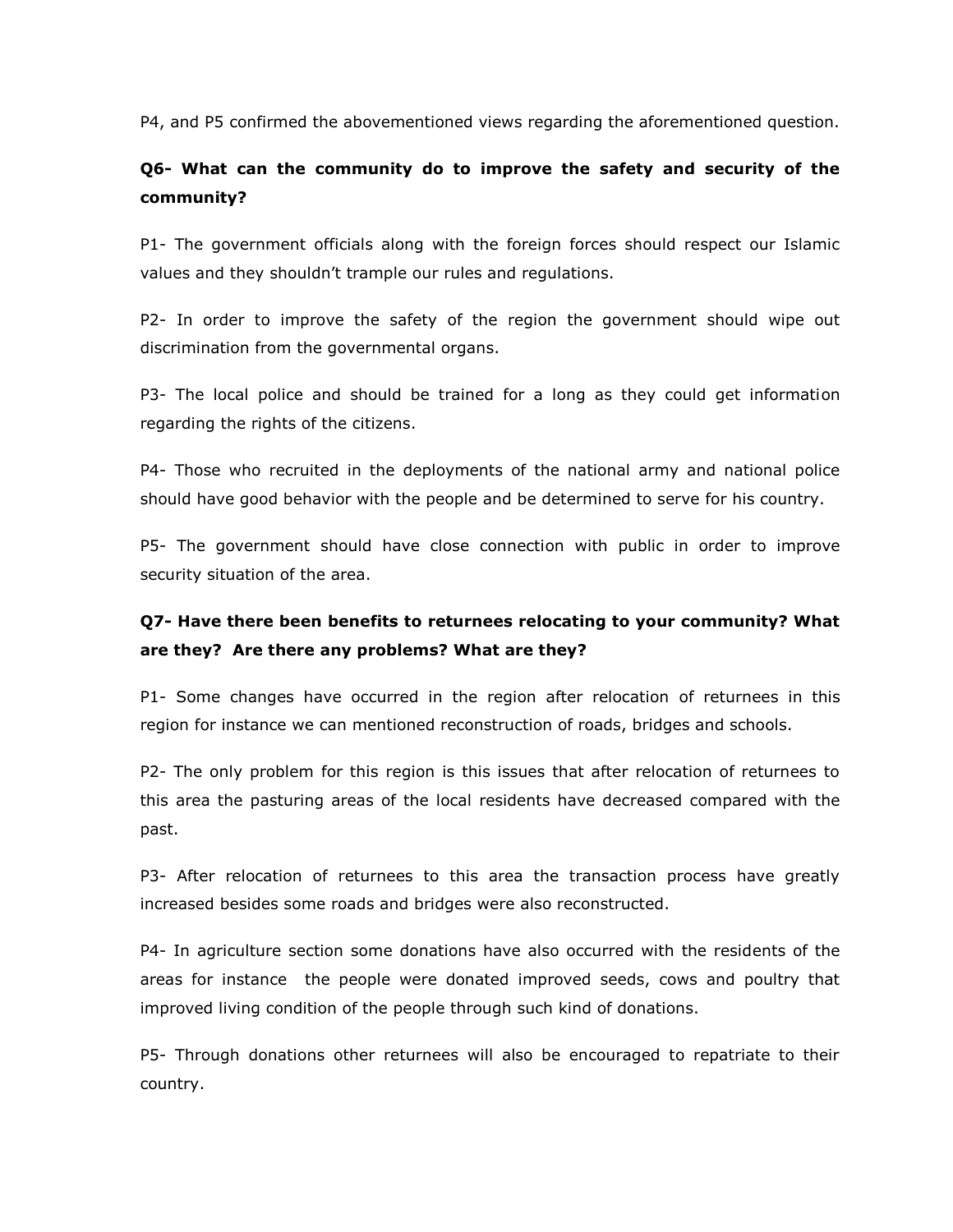# **Section E: Gender based violence**

**Q 1: without mentioning any names or indicating anyone specific, Can you tell me what kinds of incidents of violence against women and girls take place in the community?**

P1- According to the customs and traditions of our society the women are not allowed to

Move around the society without necessity so we haven't been witness of any violence against women in this area yet.

P2- The violence against women generally occurs in cities and bazaars but our village is located very far from the bazaar and in spite of this issue all of the residents of this area have close family kinship with each other so we haven't been witness any violence against women in this area so far.

P3- In most of the households a dispute occurs between a man and his wife but it never complicates to be changed to violence.

P4- elders of our village who have influence among the people along with the Mullah Imam of the mosque generally preach to the people to give up from the violence against the women.

#### **Q 2: Who are the perpetrators? (Probe: Family member, people in authority)?**

P1- We haven't been witness of any incident yet that could reveal the violence against women in this region so it is obvious that there won't perpetrator as well.

P2- In my point of view in most of cases the powerful people perpetrates the violence actions against women and the victims of their violence are generally the poor people.

P3- Some of the extremists also commit the violence actions against women.

P4- As it is a an Islamic and also an Afghan society so the women do not report the violence to any organ.

P5- This participant confirmed views other participants.

# **Q 3: How comfortable are women and girls in seeking help from services providers?**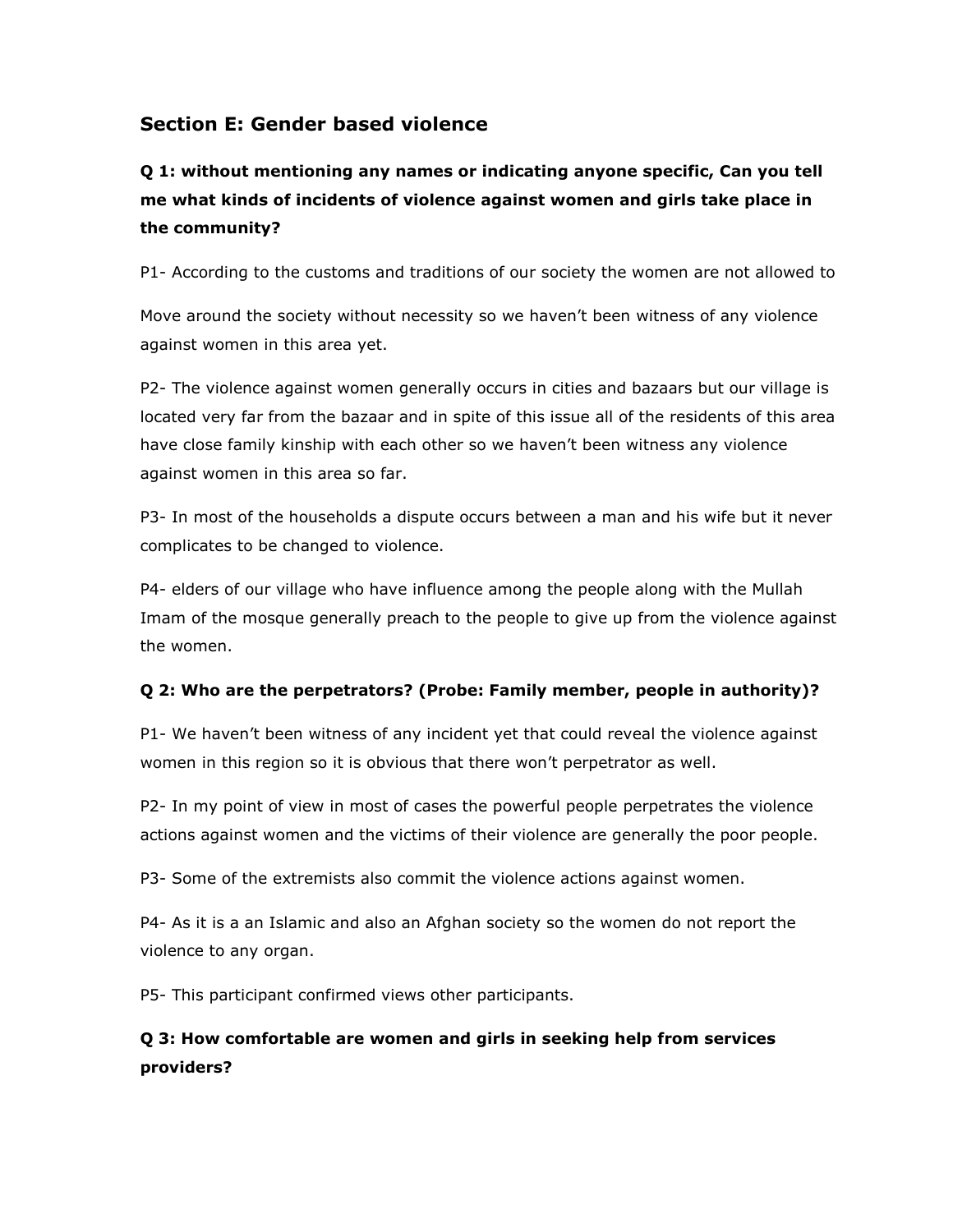P1- There aren't organizations, service provider organs that the women could seek assistance from them. The women are only allowed to seek assistance of the health providers but when necessary o0therwise they are not allowed to seek assistance from anyone regarding the violence.

P2- Most of the police and other service providers are corrupt people so how they can provide services for others. So due to this issue the women do not refer to them at all.

P3- According to the customs of this area the women are not allowed to seek assistance of service providers regarding the violence because they don't want to defame themselves. But they might seek assistance from them providing that they are not affected there because the women are very harmful and they can be used as a tool by anyone and anywhere.

P4 and P5 confirmed views of other participants.

# **Q 4: If a girl suffers violence, is she likely to report it? If yes to whom, If no why?**

P1- Based on customs and traditions of this area the women are not permitted to report the violence to anyone else because in that case it is possible that she will lose her life with this action.

P2- Some of the girls might tell us to their mothers regarding the violence that she has suffered from but her mother is not likely to report it because she doesn't want to disgrace name and reputation of his family and she is frightened that no one will get marry with her daughter any longer.

P3- A lot of violence cases have occurred that the problem has been resolve according to the regulations and customs of the society or through illegal ways the perpetrator has been punished.

P4 and P5 confirmed views of other participants.

# **Q 5: How would a perpetrator of sexual or gender based violence be punished?**

P1- If a person perpetrates a sexual or gender based violence then he should be punished based on rules and regulations of Islam and Sharia Law.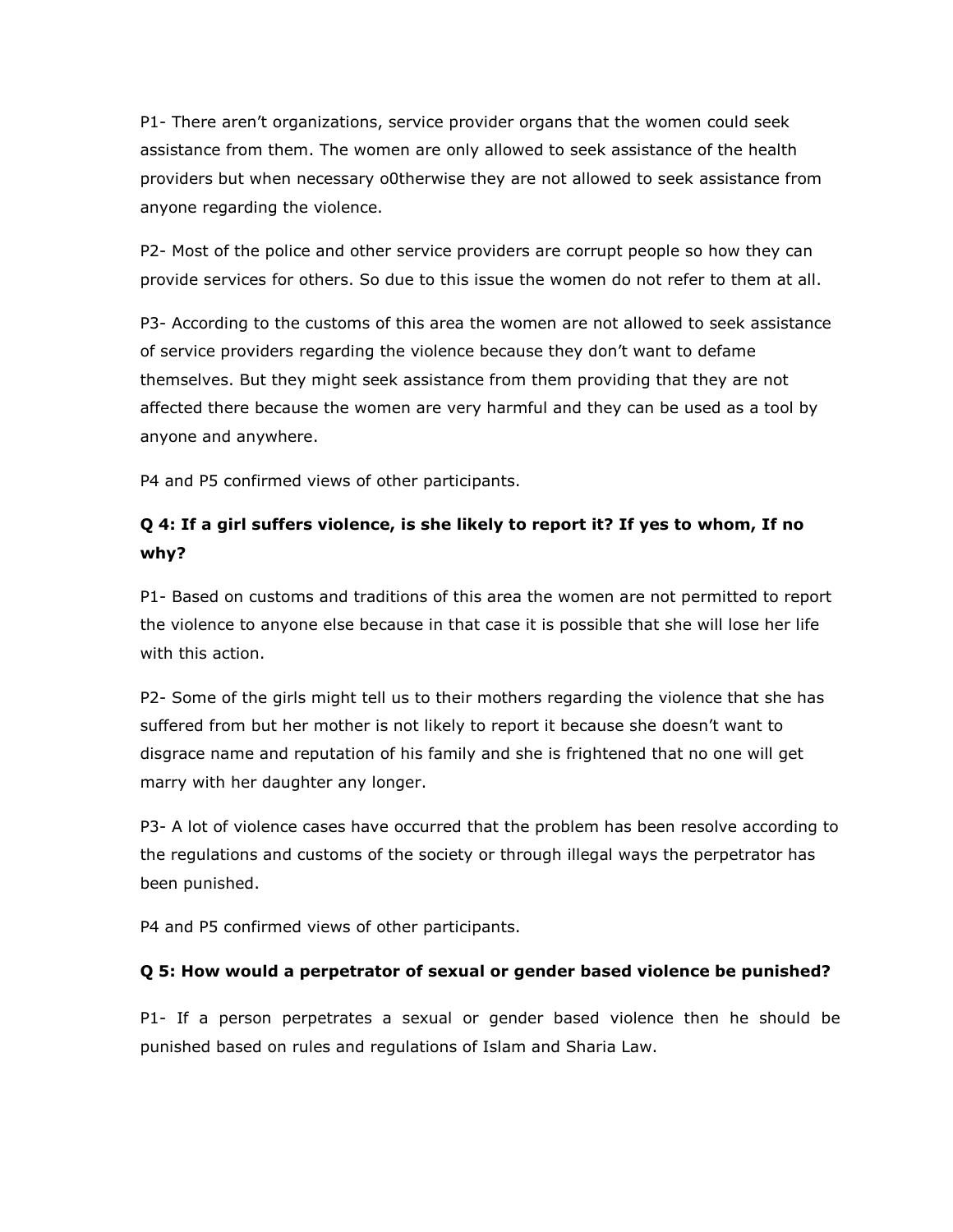P2- According to the statement of this participant the perpetrator of a sexual attack should be punished based on culture and traditions of a society which differs from one tribe to another.

All other participants confirmed the aforesaid views and they had similar answers too.

# **The END**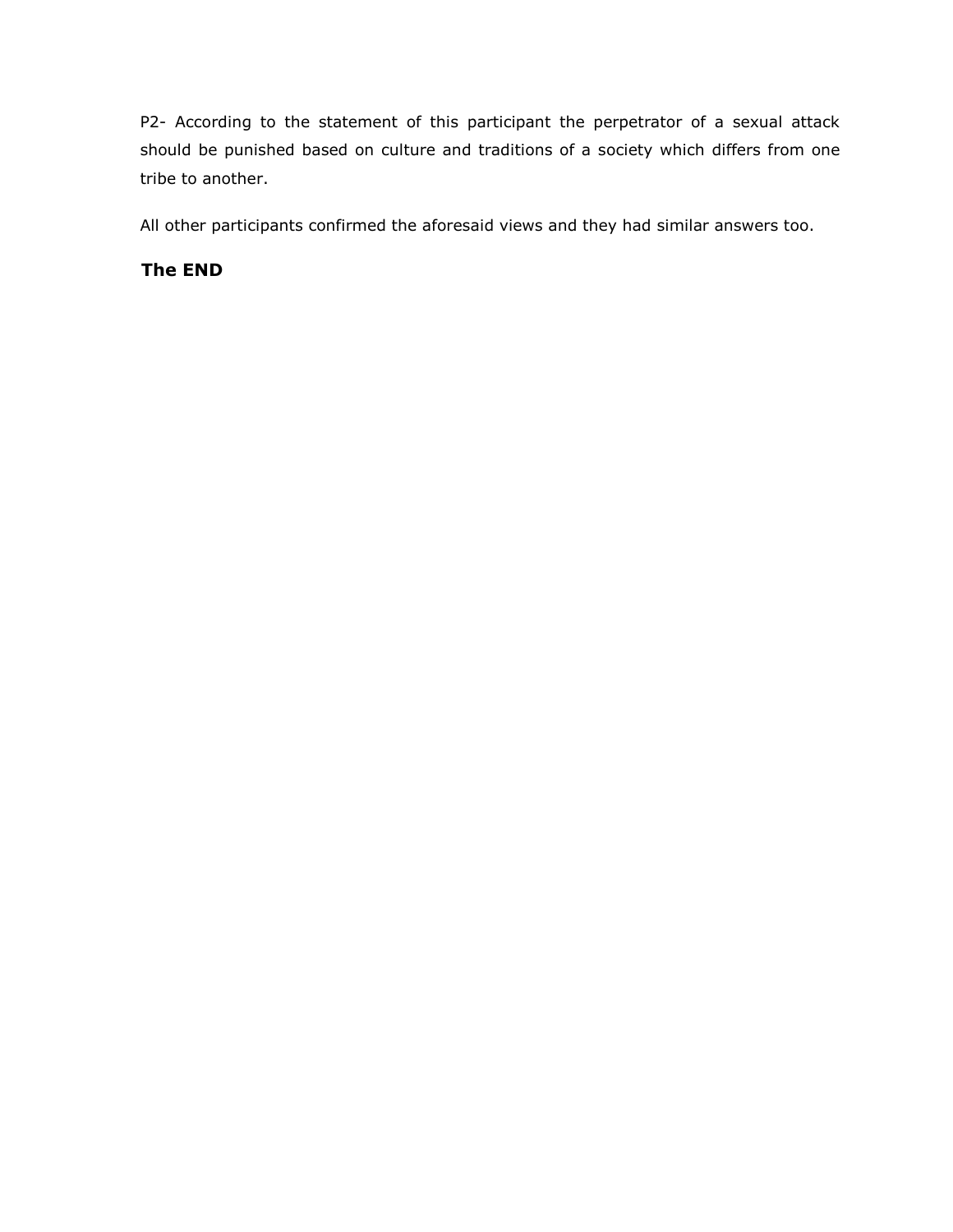# **FOCUS GROUP DISCUSSION**

#### **FORM REGISTRATION NO: 138**

| 10. Moderator's and Taker |                                |              |                                                          |                                                                                            |  |  |  |  |  |  |
|---------------------------|--------------------------------|--------------|----------------------------------------------------------|--------------------------------------------------------------------------------------------|--|--|--|--|--|--|
| 1.13                      |                                |              |                                                          |                                                                                            |  |  |  |  |  |  |
|                           | Facilitator's name:<br>Hamayun |              |                                                          |                                                                                            |  |  |  |  |  |  |
| 1.14                      | Note taker's Name:             |              | Mirza Ahmad                                              |                                                                                            |  |  |  |  |  |  |
|                           | 1.15 Date of the FGD:          |              | 09/09/2012                                               |                                                                                            |  |  |  |  |  |  |
| 1.16                      | Report Number:                 | $\mathbf{1}$ |                                                          |                                                                                            |  |  |  |  |  |  |
|                           |                                |              | 11. Area Information                                     |                                                                                            |  |  |  |  |  |  |
| 2.1                       | Reintegration site Name:       |              | Khushki                                                  |                                                                                            |  |  |  |  |  |  |
| 2.2                       | Site Number:                   |              | 12                                                       |                                                                                            |  |  |  |  |  |  |
| 2.3                       | Returnees: (Yes, No)           |              | Yes                                                      |                                                                                            |  |  |  |  |  |  |
|                           | Non-Returnees: (Yes, No)       |              |                                                          |                                                                                            |  |  |  |  |  |  |
| 2.4                       | Gender (Male, Female, Mixed)   |              | Male                                                     |                                                                                            |  |  |  |  |  |  |
| 2.5                       | GPS (Yes, No)                  |              | Yes                                                      |                                                                                            |  |  |  |  |  |  |
|                           | If No see code.                |              |                                                          |                                                                                            |  |  |  |  |  |  |
| 2.6                       | <b>GPS</b> location            |              |                                                          |                                                                                            |  |  |  |  |  |  |
|                           | Latitude:                      |              | 31 66 535                                                |                                                                                            |  |  |  |  |  |  |
|                           | Longitude:<br>65 67 540        |              |                                                          |                                                                                            |  |  |  |  |  |  |
|                           |                                |              | 12. FGD Outcome                                          |                                                                                            |  |  |  |  |  |  |
| 3.1                       | FGD Completed (Yes, No)<br>Yes |              |                                                          |                                                                                            |  |  |  |  |  |  |
|                           |                                |              |                                                          |                                                                                            |  |  |  |  |  |  |
| 3.2                       |                                |              | FGD team Notes use to take note any special observation: |                                                                                            |  |  |  |  |  |  |
|                           |                                |              |                                                          | People constringed interestedly and responded to our questions very carefully and eagerly. |  |  |  |  |  |  |
|                           |                                |              |                                                          |                                                                                            |  |  |  |  |  |  |
|                           |                                |              |                                                          |                                                                                            |  |  |  |  |  |  |
|                           |                                |              |                                                          |                                                                                            |  |  |  |  |  |  |
|                           |                                |              |                                                          |                                                                                            |  |  |  |  |  |  |
|                           |                                |              |                                                          |                                                                                            |  |  |  |  |  |  |
|                           |                                |              |                                                          |                                                                                            |  |  |  |  |  |  |
|                           |                                |              |                                                          |                                                                                            |  |  |  |  |  |  |
|                           |                                |              |                                                          |                                                                                            |  |  |  |  |  |  |
|                           |                                |              |                                                          |                                                                                            |  |  |  |  |  |  |
|                           |                                |              |                                                          |                                                                                            |  |  |  |  |  |  |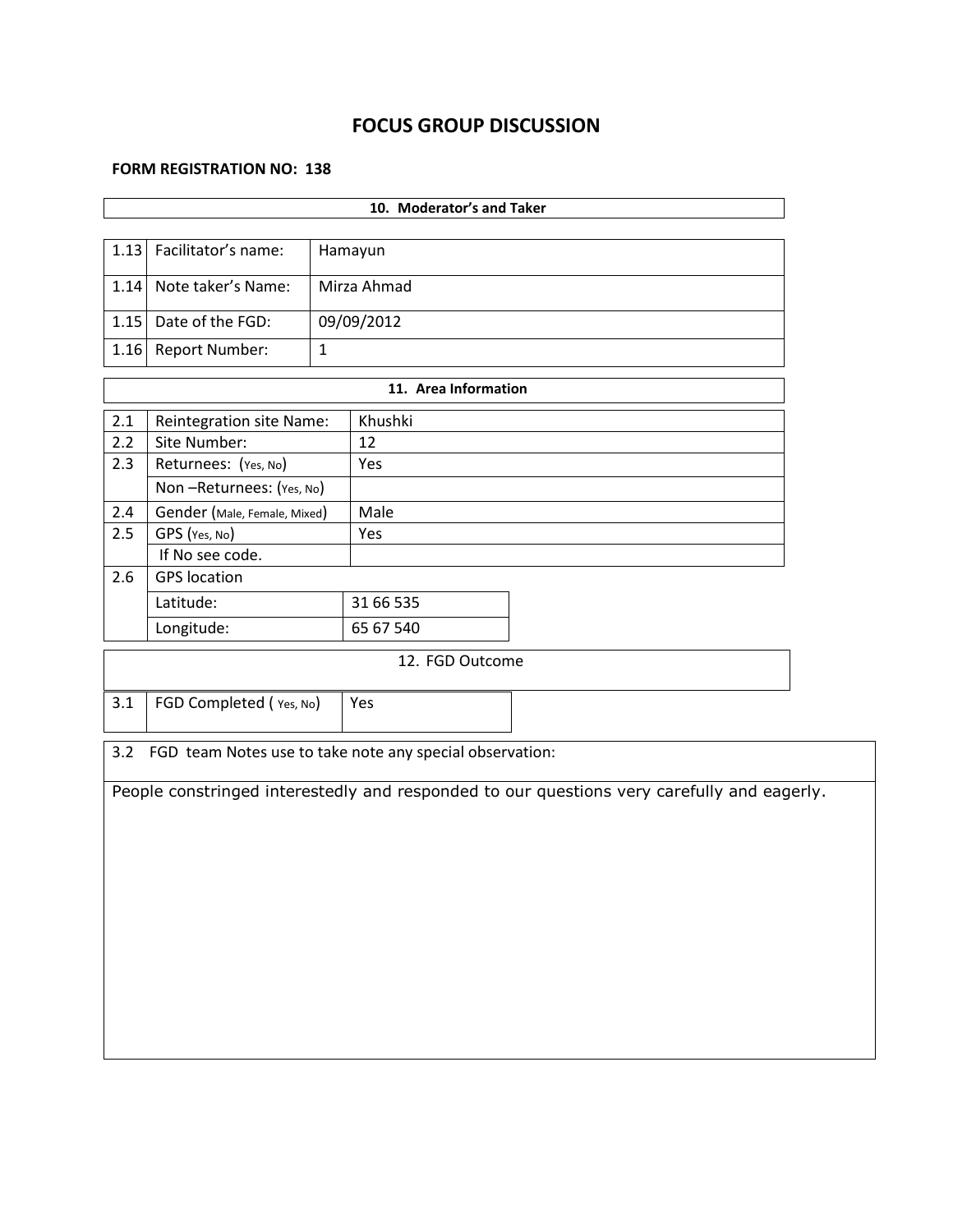| 4. Data Management Information (Internal Use Only by Database Entry Team) |  |                  |                              |  |                    |  |  |  |
|---------------------------------------------------------------------------|--|------------------|------------------------------|--|--------------------|--|--|--|
| 4.1 Date of Interview                                                     |  | 09 / 09 / 2012   |                              |  |                    |  |  |  |
| 4.2 Interviewer's number                                                  |  | Male Interviewer | $W-8$                        |  | Female Interviewer |  |  |  |
| Supervisor's number<br>K4                                                 |  |                  | Regional Supervisor's number |  |                    |  |  |  |
| 4.5 Date of office editing                                                |  | 10/09/2012       |                              |  |                    |  |  |  |
| 4.6 Office editor's code                                                  |  | K4               |                              |  |                    |  |  |  |
| 4.7 Date of data entry                                                    |  | 10/10/12         |                              |  |                    |  |  |  |
| Data entry officer code<br>4.8                                            |  | 7                |                              |  |                    |  |  |  |

| List of Participants in Focused group discussions (F.G.D) |           |  |  |  |  |
|-----------------------------------------------------------|-----------|--|--|--|--|
| Province                                                  | Kandahar  |  |  |  |  |
| District                                                  | Arghandab |  |  |  |  |
| Site Number                                               | 12        |  |  |  |  |
| Village                                                   | Khashki   |  |  |  |  |

| <b>No</b>      | <b>Name</b>  | <b>Position</b>   | Occupation | <b>Contact No</b> | Age |
|----------------|--------------|-------------------|------------|-------------------|-----|
| $\mathbf{1}$   | Abdul Zaher  | Head of council   |            |                   | 30  |
| $\overline{2}$ | Ghullam Shah | Member of council |            |                   | 35  |
| 3              | Taj Mohammad | Member of council |            |                   | 40  |
| $\sqrt{4}$     | Ata Mohammad | Member of council |            |                   | 50  |
| 5              | Mualem       |                   |            |                   | 45  |
|                |              |                   |            |                   |     |
|                |              |                   |            |                   |     |
|                |              |                   |            |                   |     |
|                |              |                   |            |                   |     |
|                |              |                   |            |                   |     |

Council= hints to Shura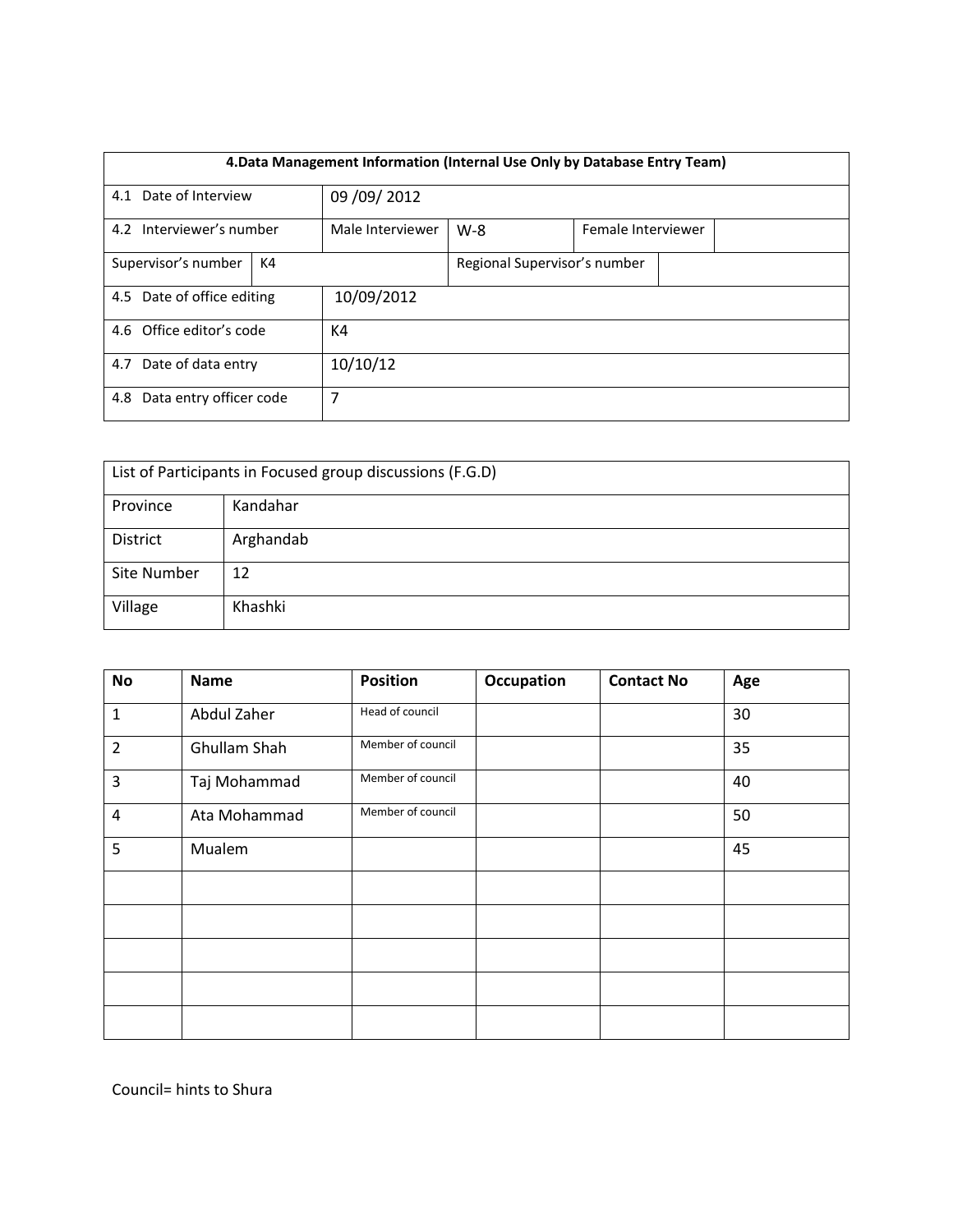# **Section A: General and Specific Concerns**

#### **Pat A: Education**

## **Q1- What are your concerns regarding education for returnees?**

P1- All of us are interested to educations our children need to be a literate persons in the future. There is a school but it is too far.

P2- A primary school should be built in our village near to our home that our children can easily continue their educations.

P3- There is no school for girls near to this area so a school should be built for girl in our village.

P4 and P5 agree with aforementioned opinions.

#### **Part B: Health Services**

P1- We need a clinic in the village which has doctor every time.

P2- Clinic is too far we will face with problems when we have a patient especially during the night there is not doctor in this clinic.

P3- Our clinic should has ambulance to transmit patients to hospital.

P4- If government employs a midwife in each clinic a lot of problems will be solved.

P5- I agree with aforementioned opinions.

#### **Part C: Access to drinking water**

#### **Q1- What are your concerns regarding access to potable water for the returnees?**

P1- We don't have complete access to the potable water during the year and also the wells are too far.

P2- Some of these wells are deactivated although we always fix them but they are not enough for people.

P3- The only reason of damaging of these hand pumps is the low quality of them.

P4- The deepness of wells are 60m in proposal but they dug 30m so if the level of water descends the wells would not have water.

P5- Agree with these opinions.

#### **Q1- What are your concerns regarding shelter for the returnees?**

P1- Most of returnees who had returnees forms haven't used the constructional materials which distributed by UNHCR now they aren't distributing the materials for making shelter.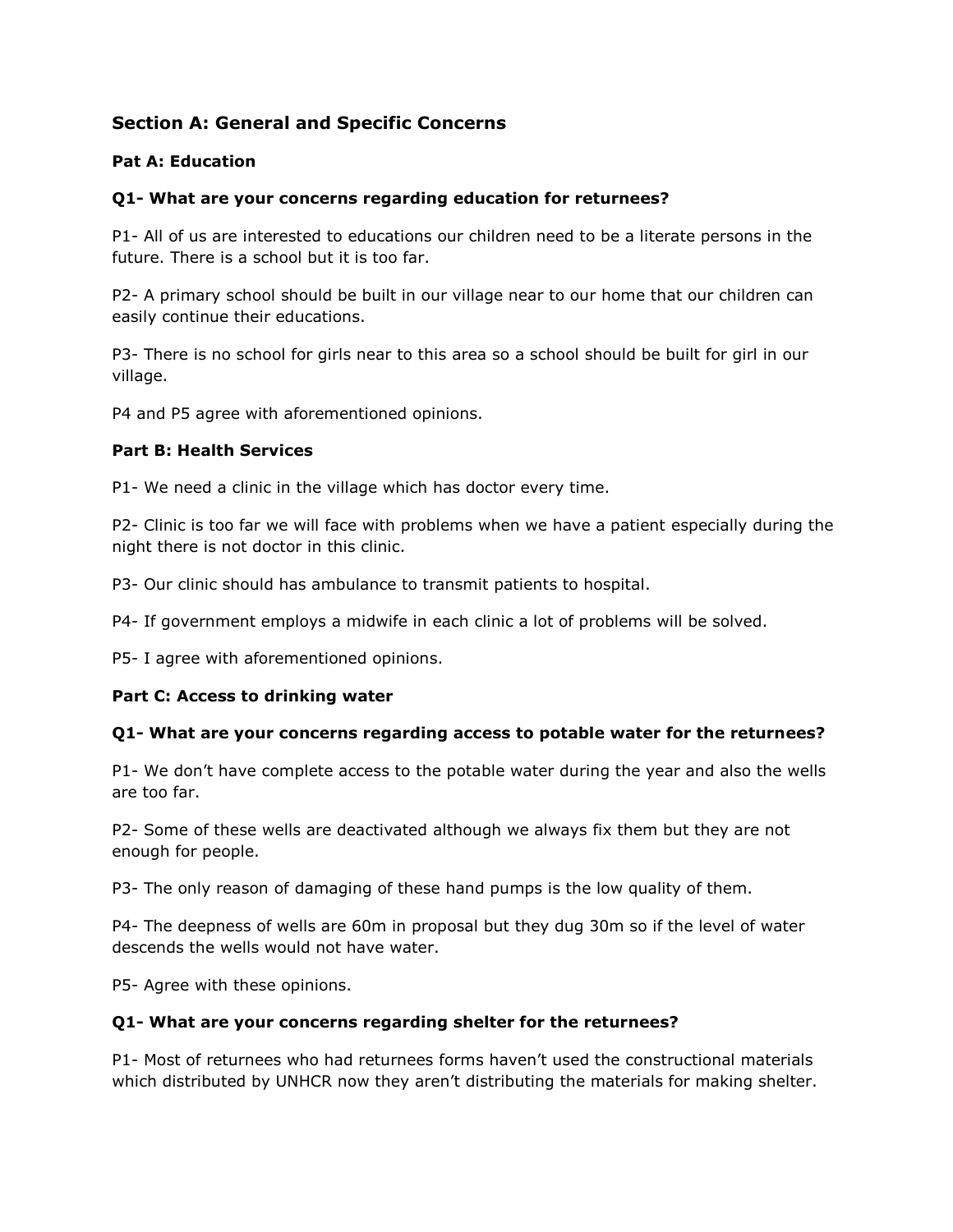P2- UNHCR distributes materials for building of two rooms to each family but two rooms are not enough for a big family.

P3- The Company which has contract with UNHCR to prepare materials for building of shelters brings materials with a low quality.

P4 and P5 emphasized on aforementioned opinions.

### **Part F: Access to protection of women and children**

#### **Part G: Access to employment opportunities**

P1- Development projects should be implemented to prevent unemployment among the people.

P2- a lot of poor families relocated in this area and also there are no employment opportunities for people. If Organizations implement an occupational workshop here it will help people to learn some occupations and earn money to resolve their problems.

P3- If Organizations give cows and make poultry farms for poor families it will improve the condition of their live.

P4- Courses should be established to train youth different occupations like piping, carpentering and etc

P5- Agreed with aforementioned opinions.

#### **Part H: Sanitation**

#### **Q1- What should be done in order to improve sanitation of the households?**

P1- There is a lot of trashes so a team from clinic should inform people to clean the area from these trashes because it can cause different illnesses among the people.

P3- People should be informed to observe cleanliness at home and wash their hands after using the toilet.

P4- Potable water should clean.

P2 and P5 emphasized on aforementioned opinions.

#### **Part I: Access to Pastures**

#### **Q2- Do you believe that returnees and non-returnees have equal access to services and resources?**

P1- All returnees and non-returnees have equal access to services and resources. There is no difference in this field. Children of returnees and non-returnees are using from one school.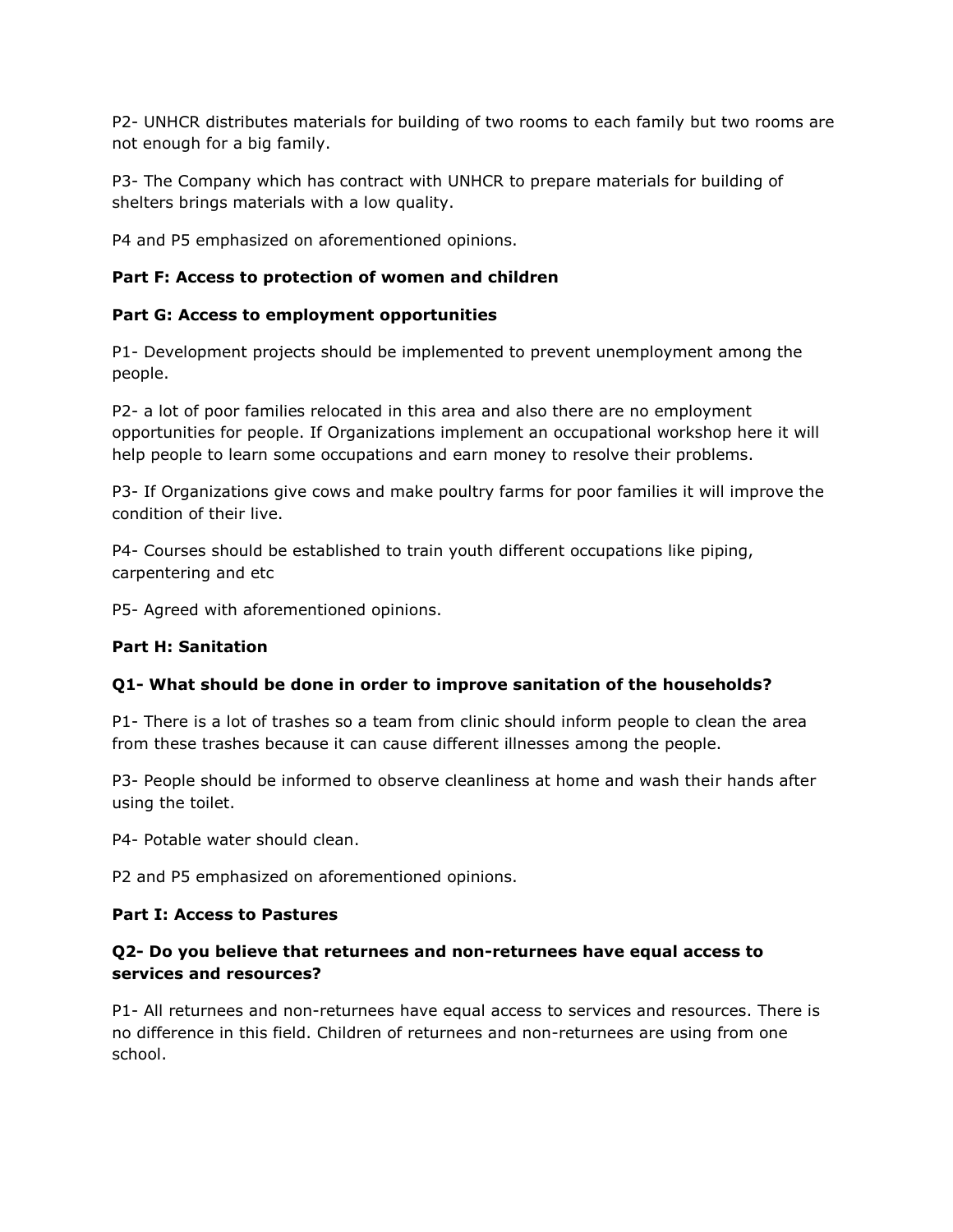P2- The only difference is this when Internal Displaced persons coming in a society. People are not good with them because local residents don't know about their personalities and they think they will make problems here. All people use from one clinic.

P3- Local residents don't have any concern regarding returnees and they have good relationships. They are using equally form water resources.

P4- There is no difference between returnees and non-returnees in employment to projects. If returnees have livestock can use from pasture like non-returnees.

P5- Have the same idea.

## **Section B: Governance and Participation**

#### **Q1- How effective is the Government?**

P1- The security was not in the past and also we are not optimist about it.

P2- Government is effective but not so and people don't trust it because government can't apply the law.

P3- If a government can't implement the law how it can be effective?

P4- There are non-governmental organs which provide services for people but governmental organs just have skills at corruption.

P5- Government can be effective while it observes full employment and proficiency.

#### **Q2- Since the government has been elected what changes have you observed in areas of livelihood?**

P1- When president Karzai elected as president of Afghanistan wars and pessimisms decreased here.

P2- Roads constructed in different province of Afghanistan.

P3- People became rich and a lot of changes have become to their live.

P4- People can go to their works calmly without any fear.

P5- Reconstructions have been started in different part of Afghanistan and also schools are built and children can continue their educations.

#### **Q3- Are the women consulted on important issues? If yes, what issues? How are they?**

P1- According to the custom of people of the community women will be consulted on some important issues.

P2- Women have special position in the society and they can ask their rights according to the Islamic rules.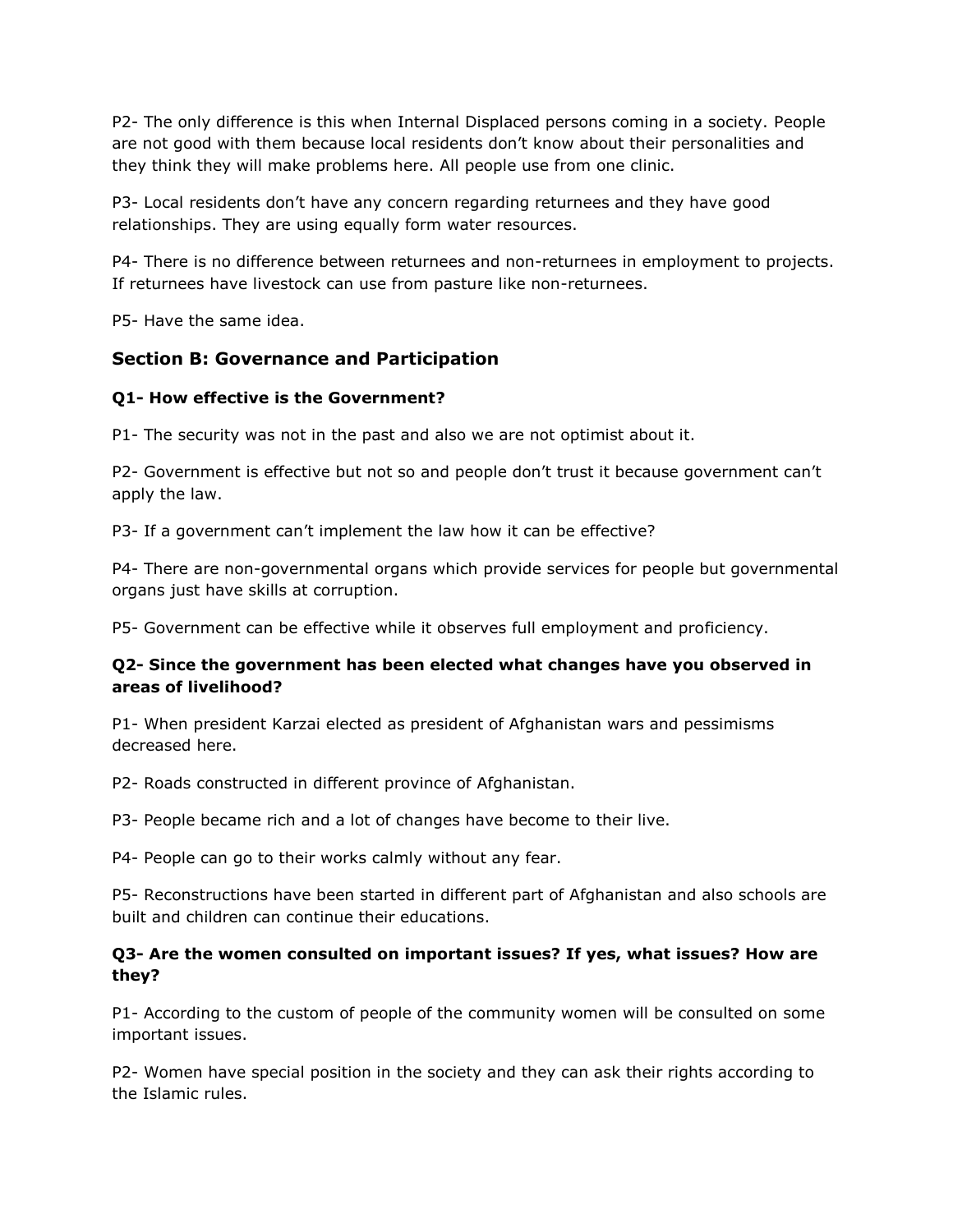P3- Women are consulted on home affairs, or when problems are happened at home men will consult with them to solve the problems, but they are not consulted on issues which are not belongs to home.

P4- Women don't have the right to interfere into issues which are belongs outside of home. They are not informed about actions take place out of home.

P5- In my opinion men consult women about the engagement of their sons or daughters because women can help better in this respect.

# **Q4- How do people get access to information? Regarding rights, laws, policies and national institutions?**

P1- The people of this village are very poor and don't have access to information resources and they don't know about the law, rights, policies etc. They just know the issues which Amam Saheb talks about.

P2- Sometimes I hear radio it talks about Human Rights, Government, The Law etc.

P3- We get information regarding these issues via radio and TV.

P4- We get information regarding rights, laws etc. via radio, TV, news paper and also people talk about these issues everywhere.

P5- Agreed with aforementioned opinions.

# **Section C: Access to livelihood, social and economic security**

#### **Q1- How do you feel about the land was allocated to the returnees?**

P1- I didn't have a shelter in Afghanistan, but now I am very to happy to have my own home and land.

P2- I am very happy to have this land, but it is not enough for us because our family is big.

P3- We are glad from government and non-governmental organs because of these donations.

P4 and P5 agreed with aforementioned opinions.

#### **Q2- Were there problems because some non-returnees didn't have access to land?**

P1- Local residents have a lot of lands I don't think so if they have any problem in this field.

P2- At first local residents tried to prevent distribution of these land, but now they don't have any problem.

P3- Local residents don't want the lands are distributed for unknown people who they don't have information about them.

P4- We are acquiescent.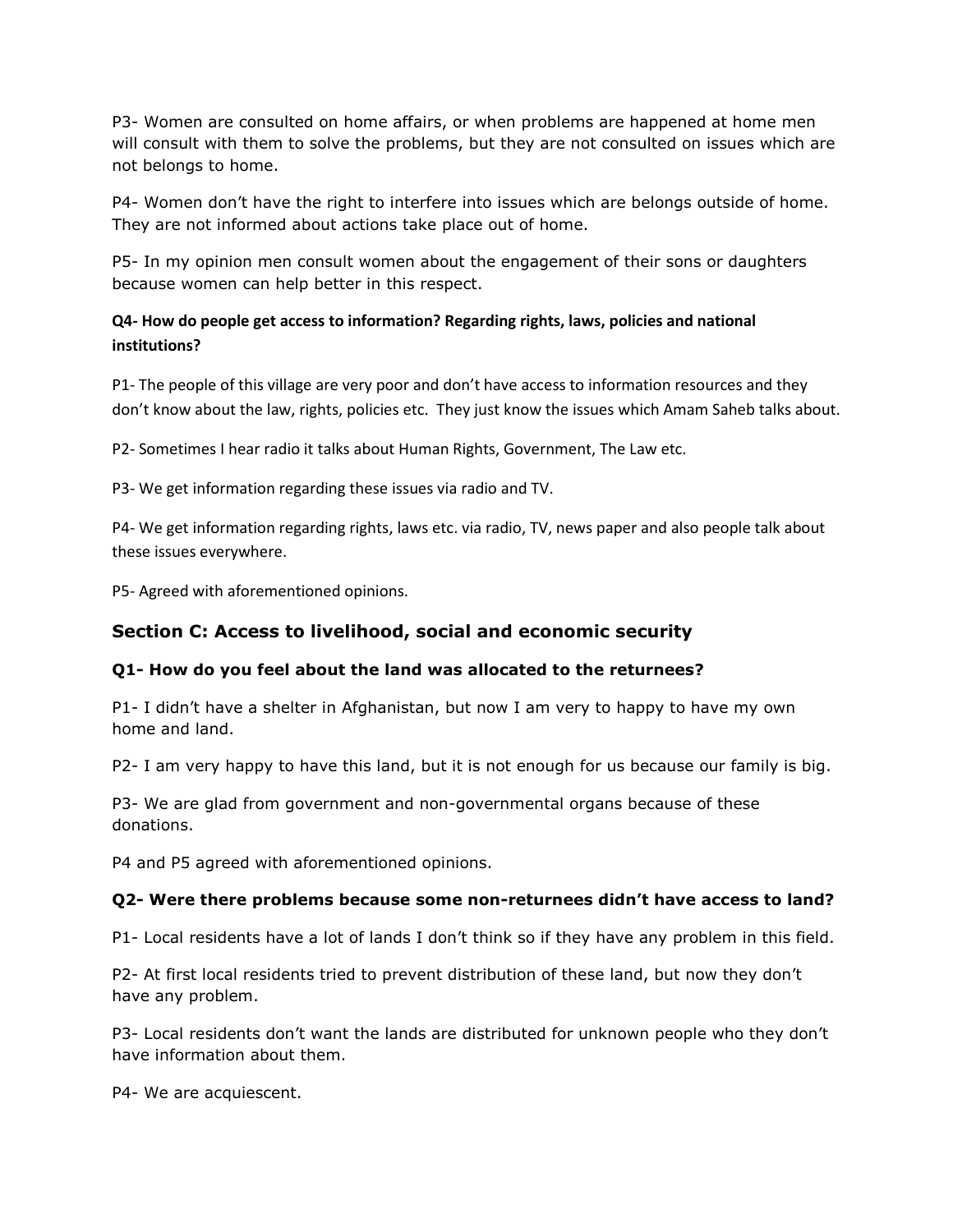P5- Local residents have good behavior with us and we are happy together.

### **Q3- Does the community have problems with crime? If yes, what types of crime?**

P1- As we mentioned before lands are not distributed for unknown people because insurgents can't take the place to commit crimes.

P2- All people respect rules of Islam therefore; no one committed any crime here yet.

P3- There are not unknown persons in the village. There is a council which prevents insurgents' activities.

P4- It is possible that some persons commit crimes, but it has never happened in front of people. If people informed about a crime, the perpetrator will be punished by council or by government.

P5- Emphasized on aforementioned opinions.

## **Q4- How do people get access to information regarding rights, laws, policies and national institutions? Who typically commits the crimes? (Probe: Men, youth, Women?) Who topically are the victims of the crimes?**

P1- Usually youths commit crimes.

P2- Insurgents commit crimes and they are the victims of these actions.

P3- There are not only youths to commit crime, men and women also can be the perpetrators of crime, but usually men commit crimes and the victims are women because they are very weak part of a society.

P4 and P5 agreed with aforementioned opinions.

#### **Q5- Is unemployment higher among returnees than non-returnees? For example food for work and food for cash projects?**

P1- There is not a lot of projects. If a project implemented here, employment of returnees and non-returnees will be the same.

P2- Most of local residents are farmers; therefore, they don't work in such as projects.

P3- Returnees are jobless and also Organizations employ those in project who works with a low salary therefore; returnees are employed more than non-returnees.

P4- There is no inequity at all to be a concern for returnees and non-returnees.

P5- Emphasized the aforementioned opinions.

#### **Q6- Do the community members have more skilled workers than the returnees?**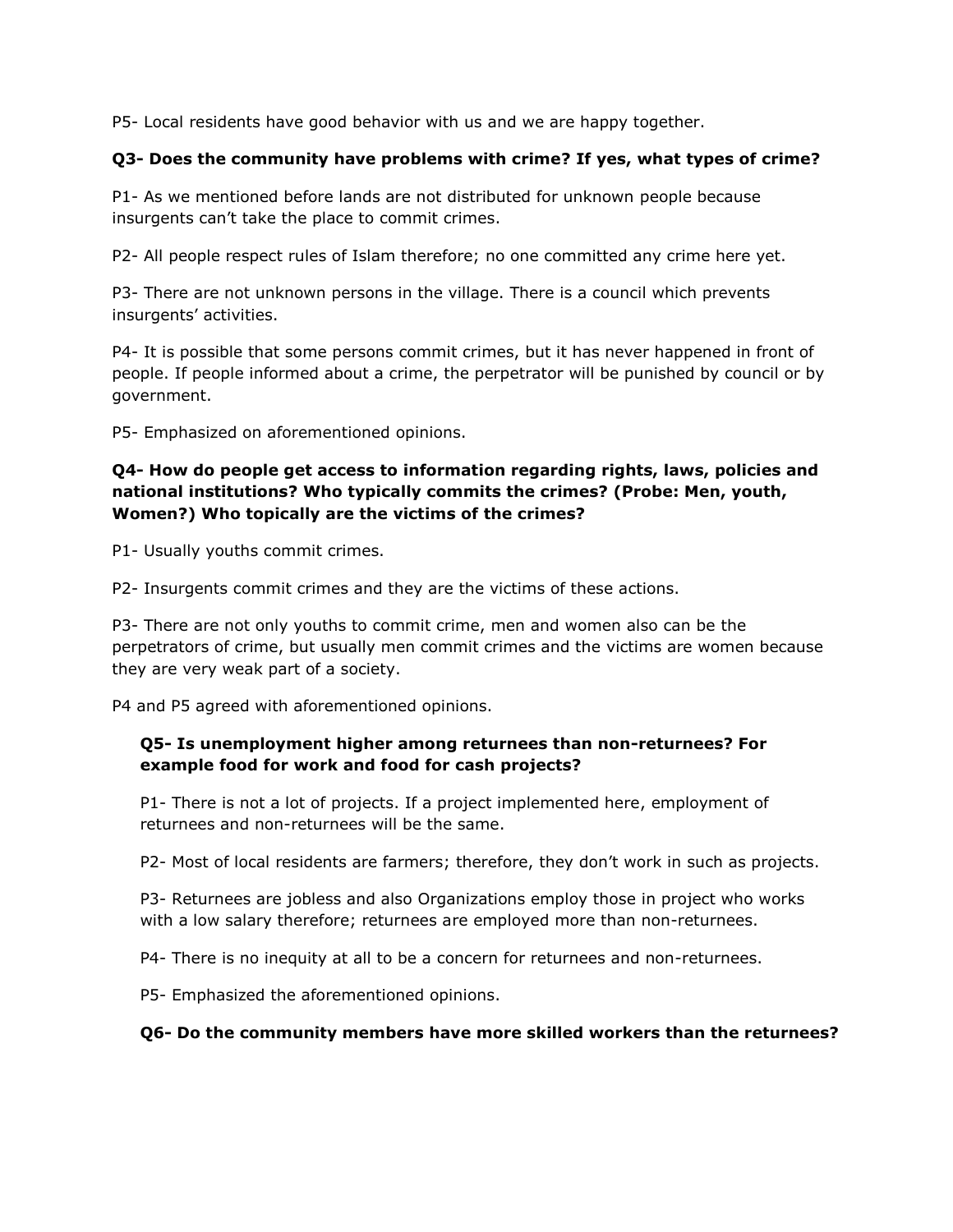P1- It is clear that non-returnees have good jobs with high salaries, but it is mentionable that returnees have more skills than non-returnees because they learnt different occupations during immigration.

P2- Non-returnees are educated and acquainted with people; therefore, they can find job with high salary.

P3- I agree with aforementioned opinions.

P4- I my opinion there is no problem in this field all people have equally access.

P5- I agree with these opinions.

## **Q7- Do you believe that returnees and non-returnees have equal access to services and resources? If no, please give examples.**

P1- In the past non-returnees had more access to services and resources than returnees.

P2- A lot of people had this idea that returnees don't have the right to use clinic and medicines.

P3- non-Returnees had opposition with returnees even, their children were preventing form returnees' children to go to school.

P4- They had oppositions, but with passing of times these oppositions decreased and now they don't do these actions.

P5- Opposition and problems solved by local council, now they are living in calm community and also they have equal access to services and resources.

# **Section D: Justice and Rule of Law**

## **Q1 Are there differences in the way the community functions now that returnees are living in the community? For example**

#### **J. The way the community interact among themselves.**

The joint opinion: People should interact together according to Islamic rules and it is mentionable that people have relations and interact because both societies have good and educated persons.

# **K. The way the community builds and maintain relationships and trust**

The joint opinion: The rules which both local councils approved for building and maintaining of relations should be implemented. We respect these rule and there is not opposition between us.

# **L. The way the community support each other during difficult economic times**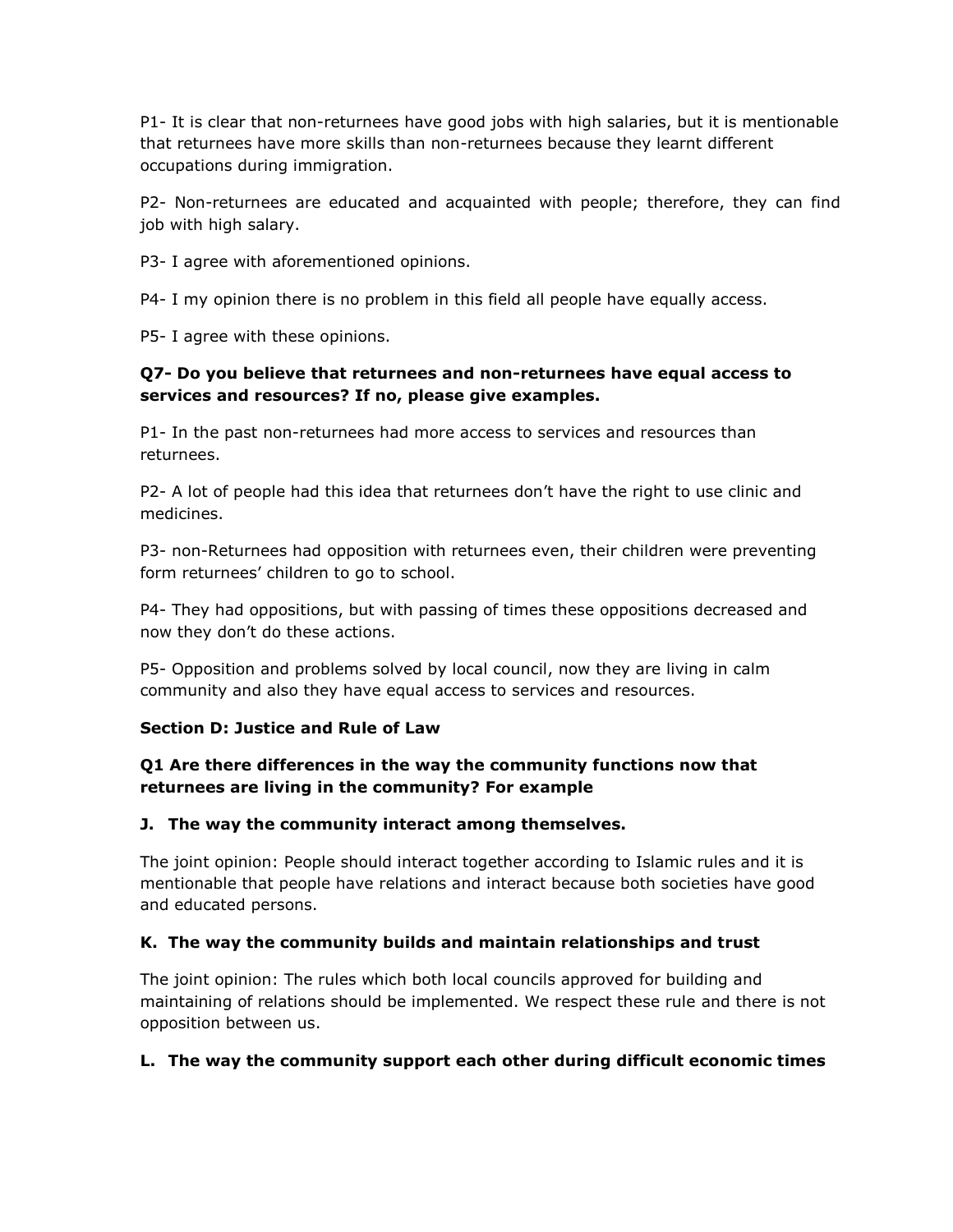The joint opinion: If a person faces with economic problems, other people will help his/her as much as they can to solve his/her problems.

#### **M. The way the community share resources**

The joint opinion: All resources are used equally by returnees and non-returnees, returnees can use from pastures and collect firewood from places which are belongs to non-returnees and also returnees help local resident to their farming and other work.

#### **Q2- How safe is for women and girls to move around the community?**

P1- According to the customs women and girl can't go out of home without any intimate.

P2- Women can go to visit patients and ceremonies without any problem in the village.

P3- Without any necessary work and without intimate women and girls are not allowed to go out of home.

P4- Some people don't allow their women and girls out of home even they don't allow their 10 years girls to school.

P5- Emphasized the aforementioned opinions.

## **Q3- What do you think would improve safety of women and girls in this community?**

P1- Women and girls are very safe here because they are at home and not going outside without an intimate. If women and girls walk around the community without any necessary work they will make problems for themselves.

P2- If Women go out of home for work like men it will increase violence and other crimes in the society; therefore women will be the victims of these crimes.

P3- People have good behavior with women and girls according to the Islamic rules and women are acquiescent.

P4- It is not safe for women to walk around the village alone because there are some persons who kidnap girls.

P5- Have the same idea with P4.

#### **Q4- Is it sage for men to travel outside the community during the day? Is it safe for men to travel?**

P1- There is no problem for men to travel outside and inside of the community during day.

P2- There is no problem during the day, but during the night there are some insurgents who are a threat for security and commit crimes, but local police could to prevent these activities.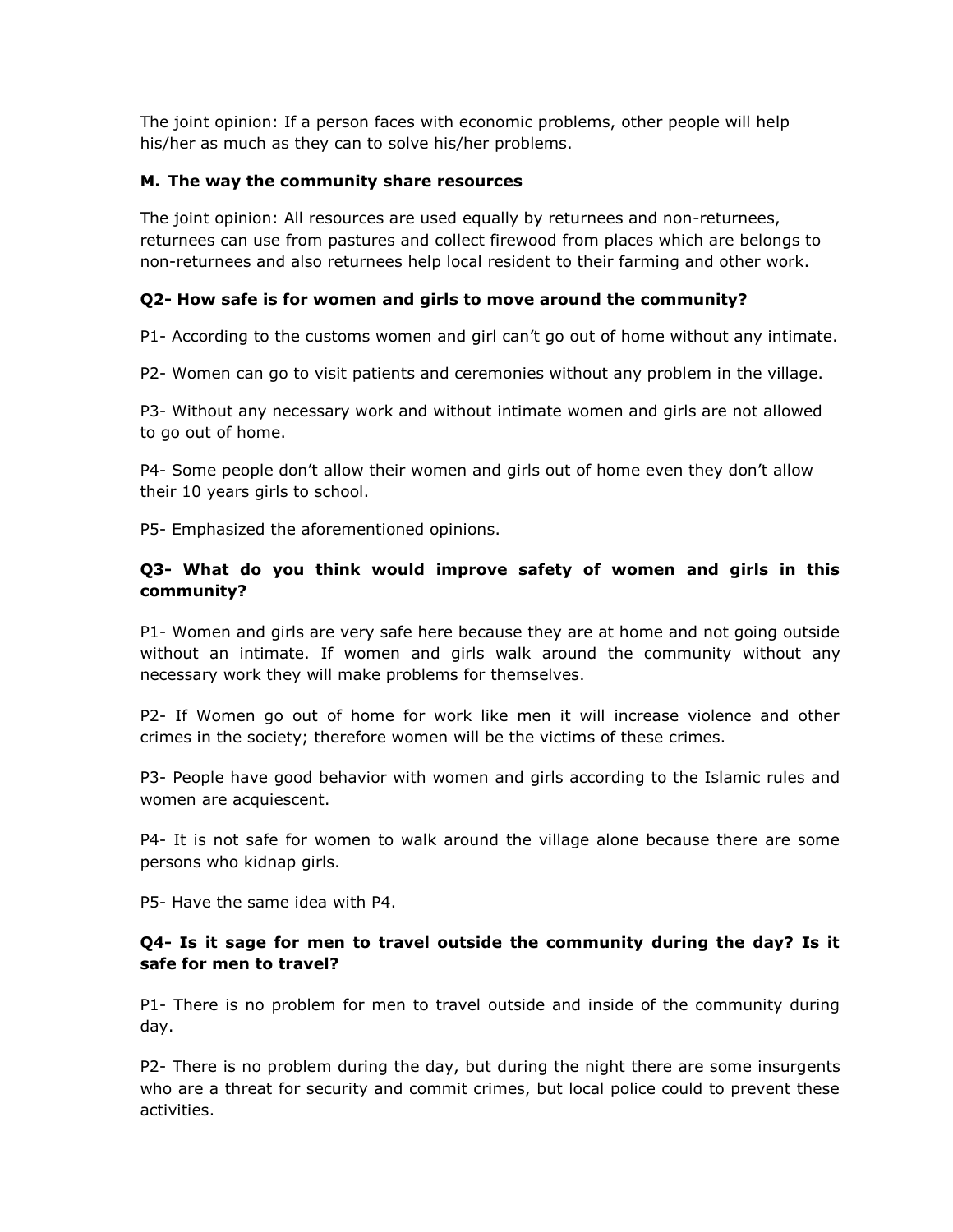P3- In the past insurgents were a lot here, but local police prevent from their population among people and we are acquiescent.

P4 and P5 agreed with aforementioned opinions.

# **Q5- Which group is the biggest threat to safety and security?**

P1- In the past Taliban and insurgents were the biggest threat for safety and security, but they leaved the area by coming of local police.

P2- There is some insurgents using from police uniform to insecure the area.

P3, P4 and P5 emphasized the aforementioned opinions.

### **Q6- What can the community do to improve the safety and security of the community?**

P1- This is the responsibility of government to consult people about the location of police checkpoints and employ good persons in local and national police.

P2- The local council should know the insurgents and dispossessed them for area or report to the government.

P3- There are some loafers; doing actions, which don't match with the custom of people.

P4 and P5 agreed with aforementioned opinions.

## **Q7- Have there been benefits to returnees relocating to your community? What are they? Are there any problems? What are they?**

P1- We are happy about the relocating of returnees here because in the past, living was so difficult in this area because were not water resources and services, but when these lands distributed for returnees the possibility of living increased in this area.

P3- non-Returnees found the chance to use resources and services which was provided for returnees like water resources etc. and some of them got some lands.

P4- Some organs implemented some projects for people when returnees came here so, it has a benefit for returnees and non-returnees.

P2 and P5 agreed with these opinions.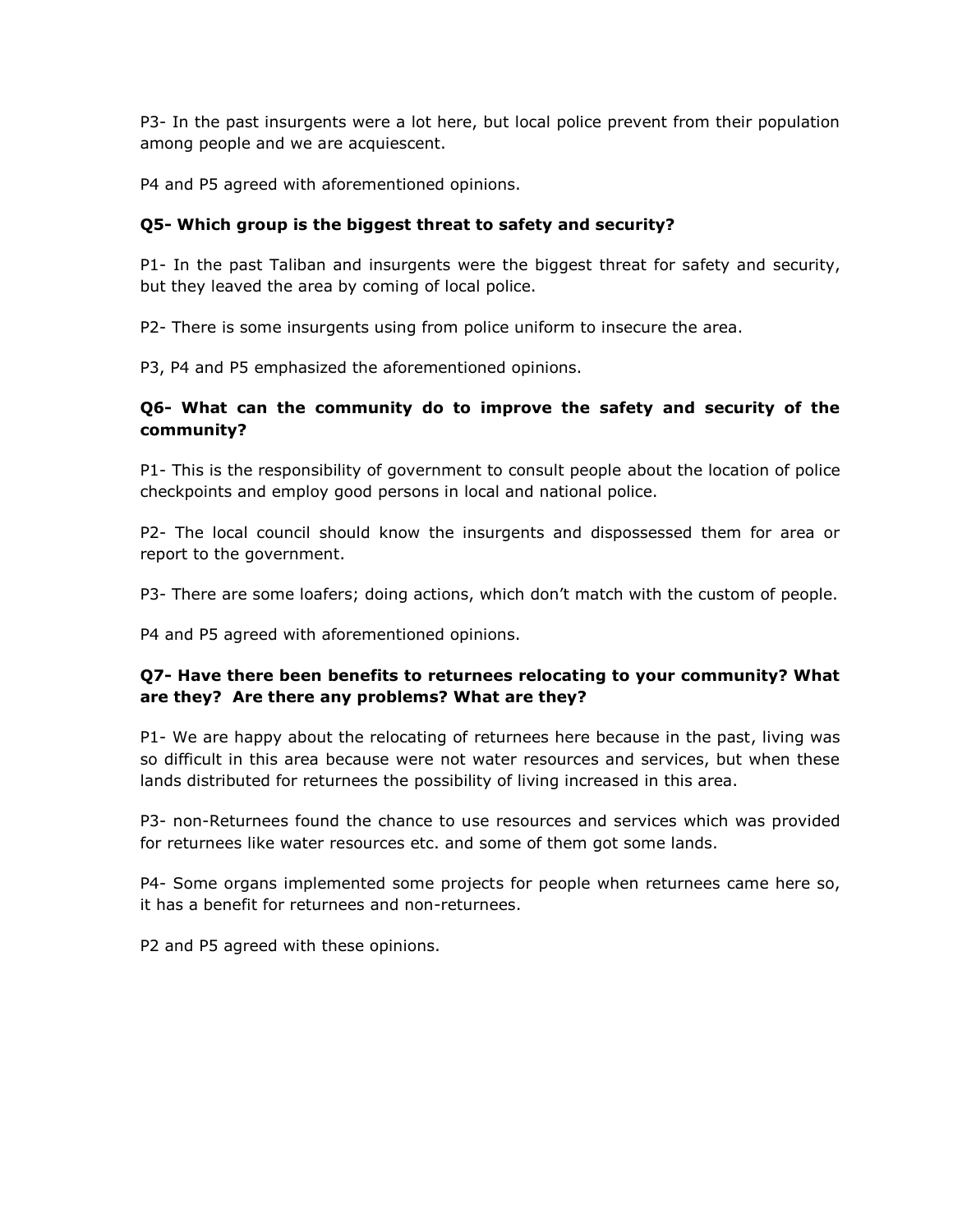# **FOCUS GROUP DISCUSSION**

ă.

#### **FORM REGISTRATION NO: 153**

|      |                                                              |                | 13. Moderator's and Taker |                                                                                                                                                                                |  |  |  |
|------|--------------------------------------------------------------|----------------|---------------------------|--------------------------------------------------------------------------------------------------------------------------------------------------------------------------------|--|--|--|
| 1.17 | Facilitator's name:                                          | Razia          |                           |                                                                                                                                                                                |  |  |  |
| 1.18 | Note taker's Name:<br>Razia                                  |                |                           |                                                                                                                                                                                |  |  |  |
| 1.19 | Date of the FGD:                                             |                | 09/09/2012                |                                                                                                                                                                                |  |  |  |
| 1.20 | <b>Report Number:</b>                                        | $\overline{2}$ |                           |                                                                                                                                                                                |  |  |  |
|      |                                                              |                | 14. Area Information      |                                                                                                                                                                                |  |  |  |
| 2.1  | Reintegration site Name:                                     |                | Kheshki                   |                                                                                                                                                                                |  |  |  |
| 2.2  | Site Number:                                                 |                | 12                        |                                                                                                                                                                                |  |  |  |
| 2.3  | Returnees: (Yes, No)                                         |                | Yes                       |                                                                                                                                                                                |  |  |  |
|      | Non-Returnees: (Yes, No)                                     |                |                           |                                                                                                                                                                                |  |  |  |
| 2.4  | Gender (Male, Female, Mixed)                                 |                | Female                    |                                                                                                                                                                                |  |  |  |
| 2.5  | GPS (Yes, No)                                                |                | Yes                       |                                                                                                                                                                                |  |  |  |
|      | If No see code.                                              |                |                           |                                                                                                                                                                                |  |  |  |
| 2.6  | <b>GPS</b> location                                          |                |                           |                                                                                                                                                                                |  |  |  |
|      | Latitude:                                                    |                | 31 65 251                 |                                                                                                                                                                                |  |  |  |
|      | Longitude:                                                   |                | 65 68 113                 |                                                                                                                                                                                |  |  |  |
|      |                                                              |                | 15. FGD Outcome           |                                                                                                                                                                                |  |  |  |
| 3.1  | FGD Completed (Yes, No)                                      |                | Yes                       |                                                                                                                                                                                |  |  |  |
|      | 3.2 FGD team Notes use to take note any special observation: |                |                           |                                                                                                                                                                                |  |  |  |
|      |                                                              |                |                           | During the interview a girl wanted to say something, however she was prevented by women, I<br>told her to say something, she stopped telling something, because she was scared |  |  |  |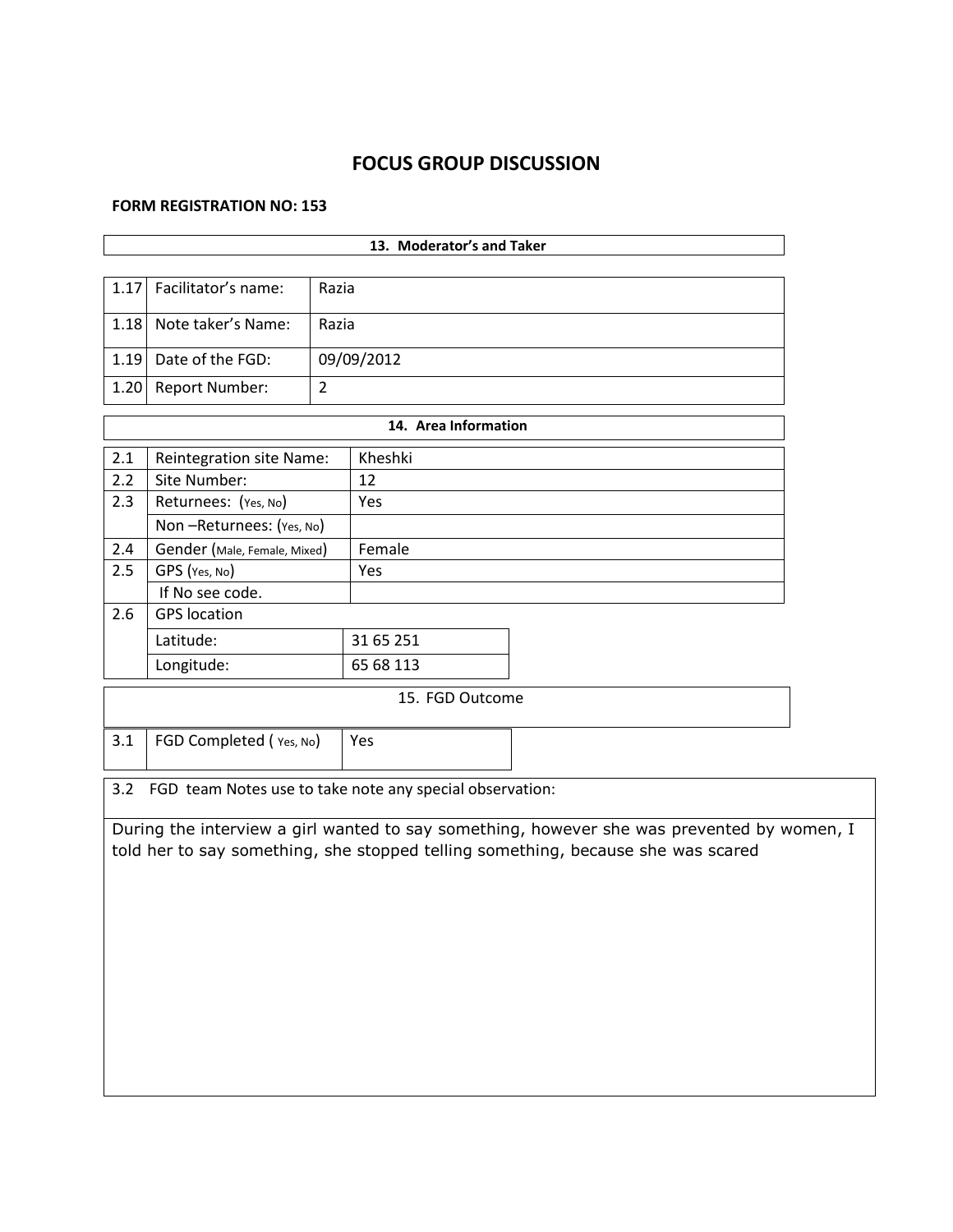| 4. Data Management Information (Internal Use Only by Database Entry Team) |  |                  |                              |  |  |  |  |  |
|---------------------------------------------------------------------------|--|------------------|------------------------------|--|--|--|--|--|
| 4.1 Date of Interview                                                     |  | 11/09/2012       |                              |  |  |  |  |  |
| 4.2 Interviewer's number                                                  |  | Male Interviewer | Female Interviewer<br>$K-3$  |  |  |  |  |  |
| Supervisor's number<br>$K-4$                                              |  |                  | Regional Supervisor's number |  |  |  |  |  |
| 4.5 Date of office editing                                                |  | 12/9/2012        |                              |  |  |  |  |  |
| 4.6 Office editor's code                                                  |  | 12/9/2012        |                              |  |  |  |  |  |
| 4.7 Date of data entry                                                    |  | 8/10/12          |                              |  |  |  |  |  |
| 4.8 Data entry officer code                                               |  | 6                |                              |  |  |  |  |  |

| List of Participants in Focused group discussions (F.G.D) |           |  |  |  |  |
|-----------------------------------------------------------|-----------|--|--|--|--|
| Province                                                  | Kandahar  |  |  |  |  |
| District                                                  | Arghandab |  |  |  |  |
| Site Number                                               | 12        |  |  |  |  |
| Village                                                   | Khashki   |  |  |  |  |

| <b>No</b>      | <b>Name</b> | <b>Position</b> | Occupation        | <b>Contact No</b> | Age |
|----------------|-------------|-----------------|-------------------|-------------------|-----|
| $\mathbf{1}$   | Nani        |                 | Head of household |                   | 38  |
| $\overline{2}$ | Fawzia      |                 | Household Wife    |                   | 30  |
| 3              | Gul Bebi    |                 | Household Wife    |                   | 50  |
| $\overline{4}$ | Gul Jan     |                 | Household Wife    |                   | 45  |
| 5              | Fatima      |                 | Household Wife    |                   | 27  |
| 6              |             |                 |                   |                   |     |
| $\overline{7}$ |             |                 |                   |                   |     |
|                |             |                 |                   |                   |     |
|                |             |                 |                   |                   |     |
|                |             |                 |                   |                   |     |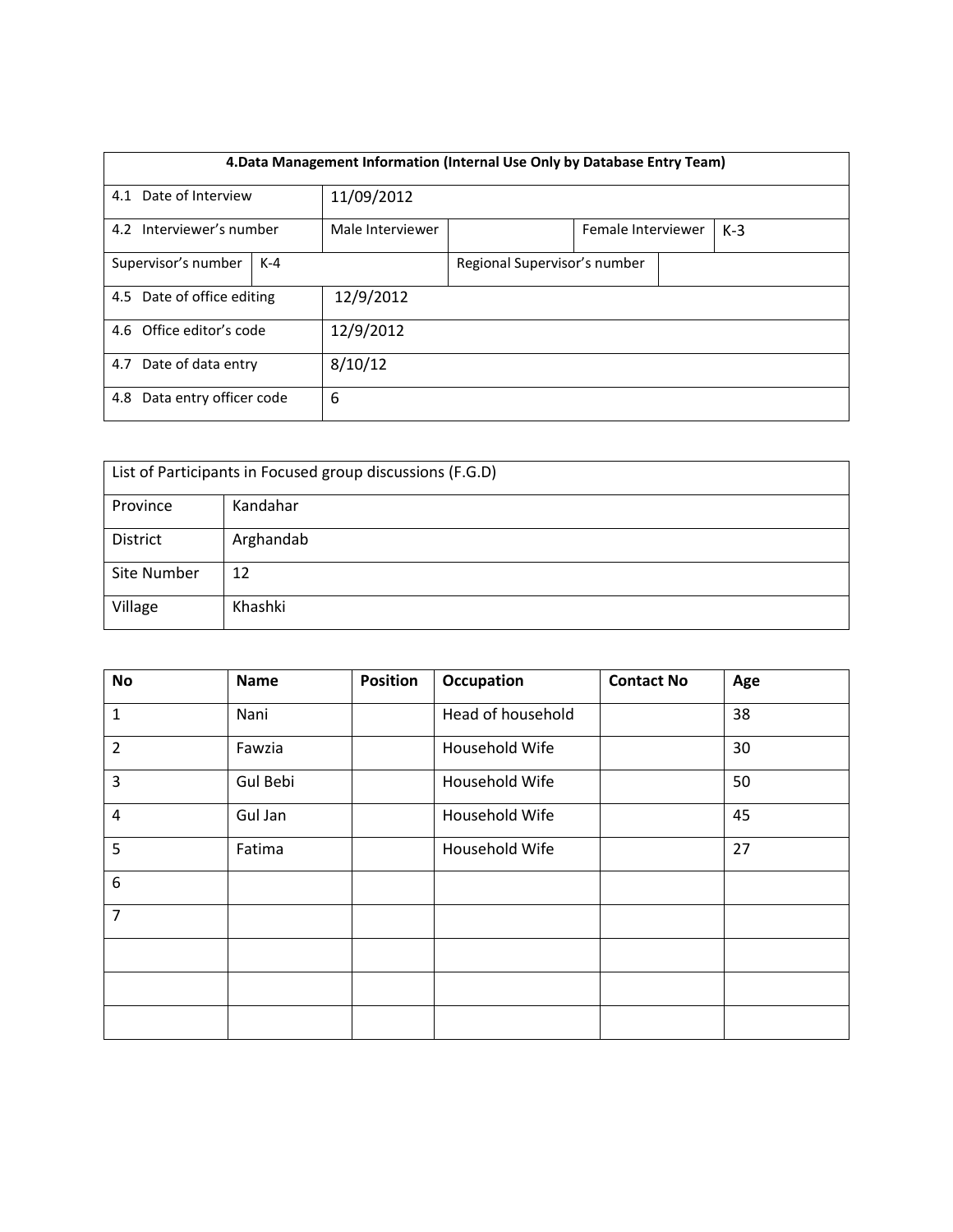# **Section A: General and Specific Concerns**

#### **Pat A: Education**

## **Q1- What are your concerns regarding education for returnees?**

**P1.** We are enthusiastic with education; a school is made in the area of the local resident, which is located 2km far from us. The land is give to us is far from the school and our children don't have access to school.

**P2.** Our children cannot attend the school due to the hot weather in summer and cold weather in winter.

**P3.** When our child become nine years of old, we admit him/her to the school, because she/he is able to attend the school.

**P4.** We do not admit the small child in the school that the school is far from here and person 5 has the same idea.

#### **Part B: Health Services**

#### **Q1- What are your concerns related to health services for the returnees?**

**P1.** As the school is far from here. The clinic is also located 4<sub>km</sub> away.

**P2.** When we have transport facilities we can attend the hospitals, if not we cannot go on foot.

**P3.** We cannot take our patient to the hospitals at the exact time.

**P4.** When we face any female patient during the night, they lose the baby until they find transportation facility.

**P5.** The vaccination doesn't apply to our children, because we are located far from the clinic.

#### **Part C: Access to drinking water**

#### **Q1- What are your concerns regarding access to potable water for the returnees?**

**P1.** We don't have access to potable water during the entire year, because the wells are barren in winter and it is difficult to bring the water from 2km far through the vehicles and this is our big problem.

**P2.** The hands pumps which were installed on wells are in low quality and they become damaged very soon.

**P3.** When the wells are built, they should be more than 60<sub>m</sub> deep, because they become barren during the winter season.

**P4.** The welfare organization must keep in mind these point while the provide the wells.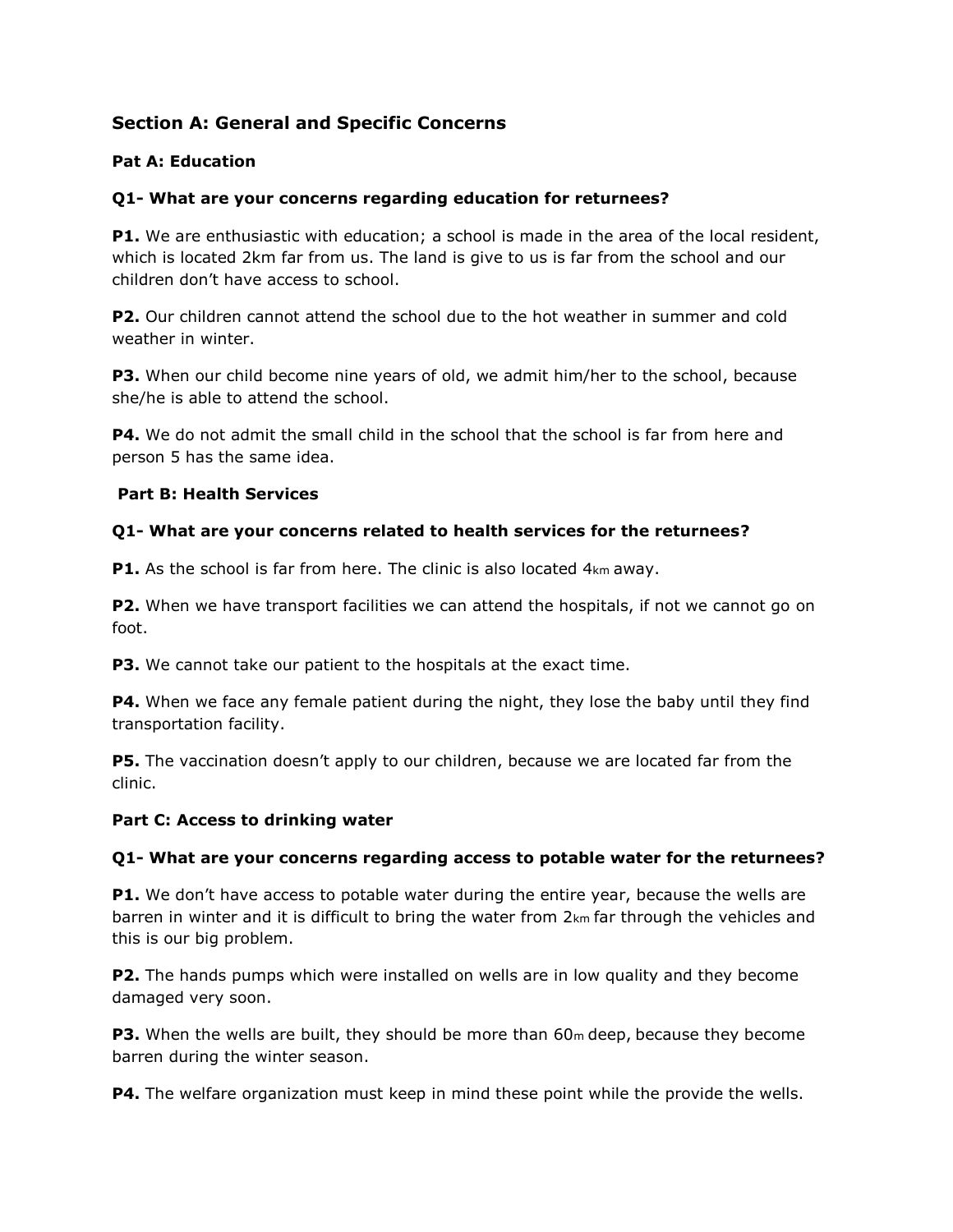**P5.** I accept the above mentioned views.

#### **Part E: Access to Shelter**

**P1.** We are happy from the UNHCR to provide for providing the shelters.

**P2.** A two-room with one salon which is made by UNHCR is not sufficient for a big family.

**P4.** We are happy that they give us the construction materials; however the materials are not a good quality, the ceiling wood and other materials are damaged very soon.

**P3.** It is impossible to live for a family having more than 4 children.

**P5.** The UNHCR which make two rooms should be the big enough, and it is good for us.

#### **Part G: Access to employment opportunities**

**P3.** We do not have any proper work; we go to the city to work on construction.

**P2.** Our children learnt the welding works in Pakistan; still we do not have enough money to buy the appliances to work privately.

**P5.** Some of our people work in garden to obtain the food for their family.

**P1.** I have a shop here and I get about one hundred of profit which is not sufficient for my family.

**P4.** I agree with above views.

#### **Part H: Sanitation**

**P1.** The toilet which we have is uncovered and we are not able to build a modern one.

- **P3.** The water stands on the streets and lakes, while flees live in and it creates many disease, no one take care of it.
- **P5.** When the people get out from the toilet they don't wash their hands by soap, because they are uneducated and economically poor.

**P2.** We are having the same views.

#### **Q2- Do you believe that returnees and non-returnees have equal access to services and resources?**

**P1.** The returnees and non-returnees have equal access to services and resources.

**P4.** The returnees have no conflict when the donations are distributed.

**P3.** There is no difference between returnees and non-returnees with having equal access to service and resources.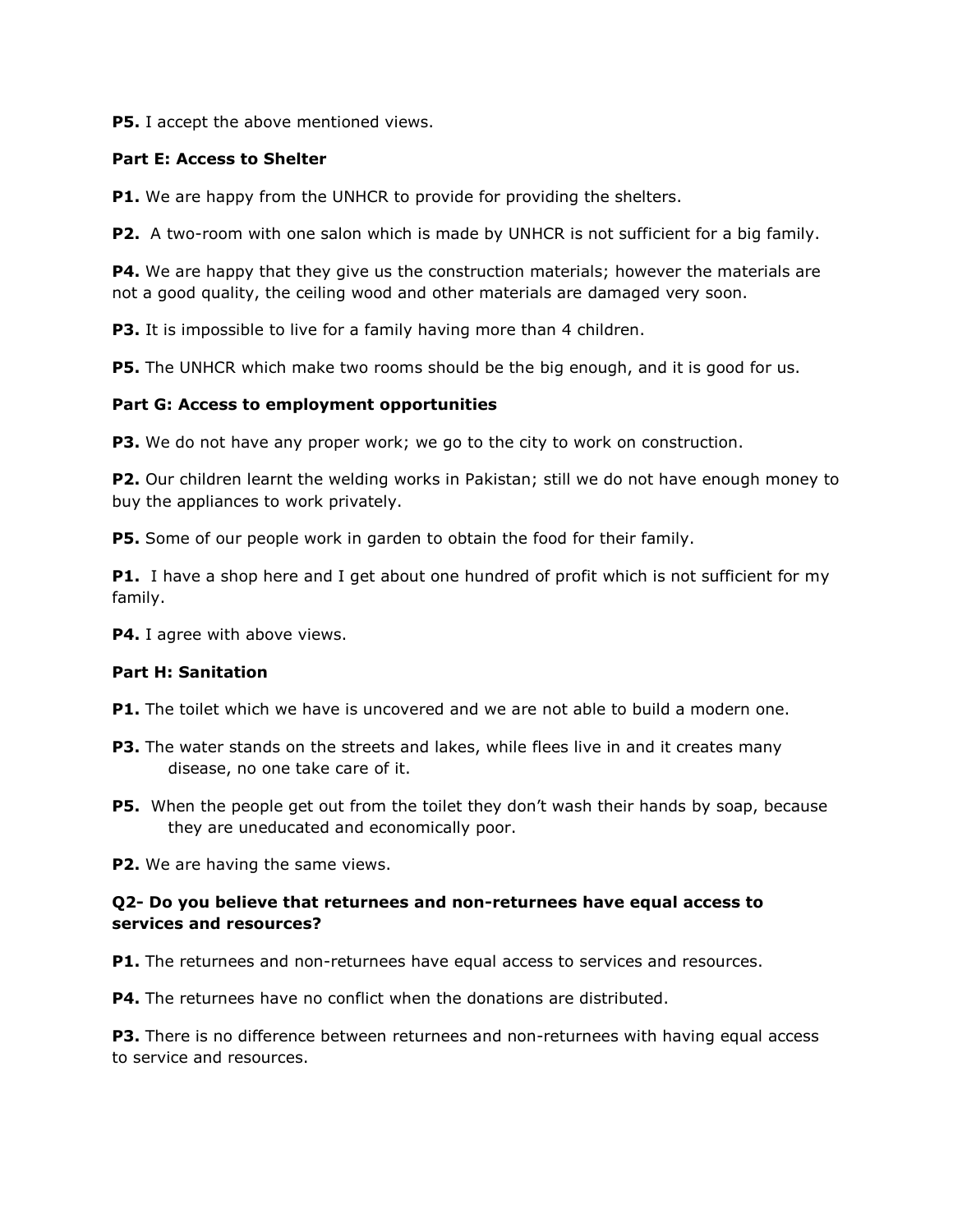**P5.** We having seen any doubt between returnees and non-returnees, we equally distribute the donation.

## **Q3. If no, why? Give examples**

**P1.** The returnees and non-returnees have used only one school with no difference and the problem is that the school is far from us.

**P2.** The returnees and non-returnees use only one clinic. We take parts in projects for cash or for food equally.

**P5.** We collectively use the hand pumps.

# **Section B: Governance and Participation**

**P1.** This government sustains the security and before the people lived in fear.

**P4.** The people migrated from Pakistan and Iran and other countries.

**P5.** The government made district offices to solve the people's problems.

**P2.** The district has Shura/council to have access to their problems.

**P3.** We had election to enforce the law and the returnees were give chance too.

### **Q2- Since the government has been elected what changes have you observed in areas of livelihood?**

**P1.** We were migrated in Pakistan before and now we return back to the country and now we receive lands, while before we didn't have house for living.

**P4.** We have comfort life and we go to work without any scared.

**P3.** Before we don't have school for our children and now our children go to school.

**P2.** We have clinic facilities for our treatment while before we didn't have access to clinics and before we took a simple patient to Pakistan for treatment.

**P5.** I agree with the above views.

## **Q3- Are the women consulted on important issues? If yes, what issues? How are they?**

**P1.** We share ideas with women when important issues take place in village, because they get informed through men.

**P2.** When we want to buy cloths and other tools for home we take our wives to the shop.

**P3.** We share ideas with our wives, sometime we keep secrete some issues which are not related to women.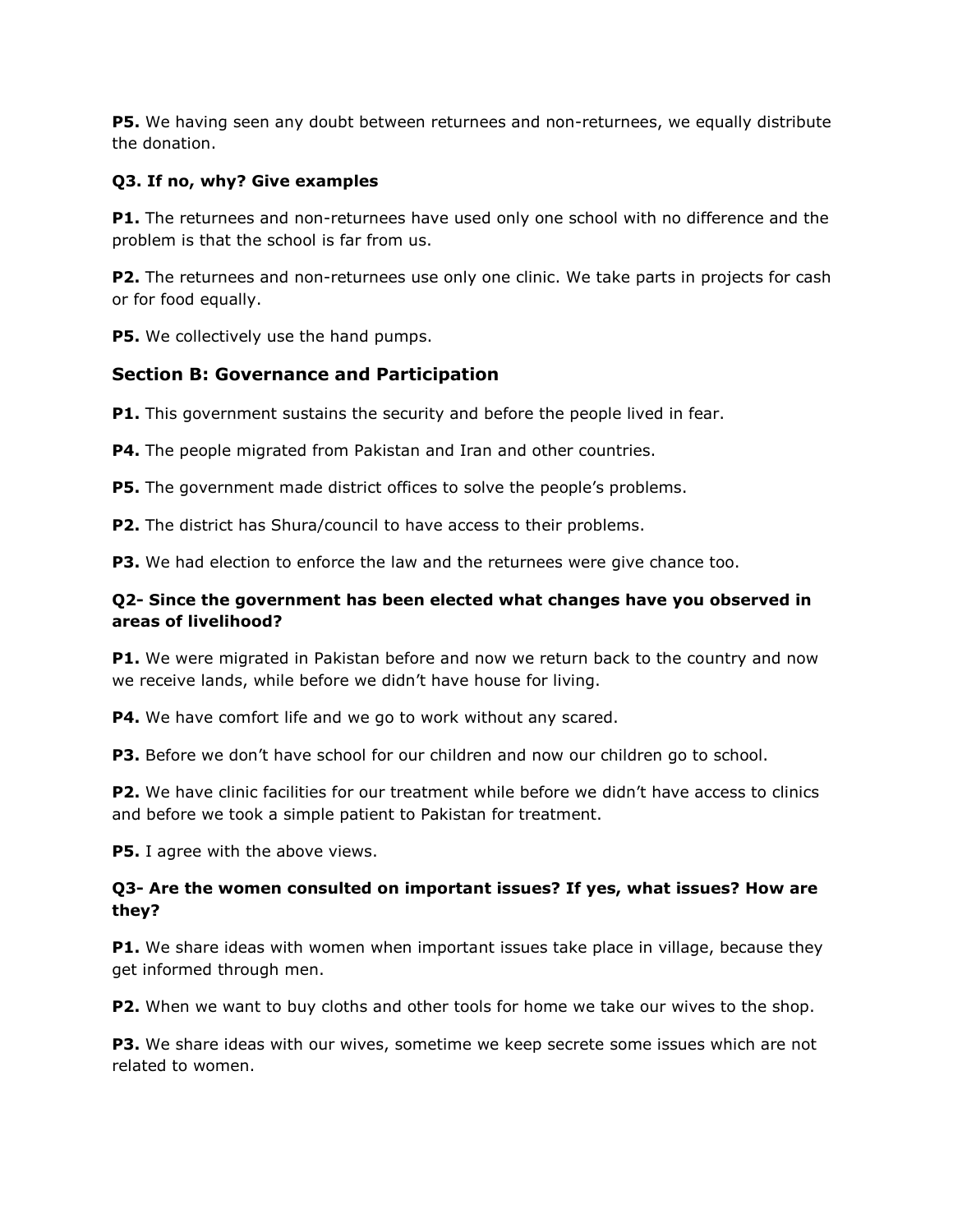## **Q4- How do people get access to information? Regarding rights, laws, policies and national institutions?**

**P1.** Most of the people are uneducated, they don't know how to read the newspaper, and they get information through Mullah in the mosque about the law, rules and regulations of Islam.

**P3.** Respected Mullah inform us the about the regulations of the government, he also inform us about the rules and regulations which are implemented in the governmental institutions.

**P4.** We are all the time listening to the radios which talk about the procedure of the government, rights of men and women.

**P2.** I have communication with the governmental institution; I get information about laws, regulations, policies and the rights of the men and women.

**P5.** The chief of the Shura has contact with the government, he knows about the law and he shares all the information with us.

# **Section C: Access to livelihood, social and economic security**

## **Q1- How do you feel about the land was allocated to the returnees?**

**P1.** We didn't have land to live in Afghanistan before and now we are happy to have flat for living.

**P5.** We need to have one flat more, because our family members are too many where we live in. and we were happy the time when we receive the land.

**P3.** We all are happy when we receive the flat and beside the flat we need from the government and other organs to donate us like food and other things.

**P2. P4.** We agree with the above thoughts.

#### **Q2- Were there problems because some non-returnees didn't have access to land?**

**P1.** The non-returnees have more lands as compare to returnees and they never need to land, because they get the land by force.

**P2.** At the beginning they don't want to distribute the land to returnees and now they are disagree to the donations which were given to us.

**P4.** We are happy that we got the land.

**P5.** The non-returnees are having good relation with us and they are happy.

#### **Q3- Does the community have problems with crime? If yes, what types of crime?**

**P1.** The land is not distributed to the insurgent, because they create difficulties for the returnees and non-returnees.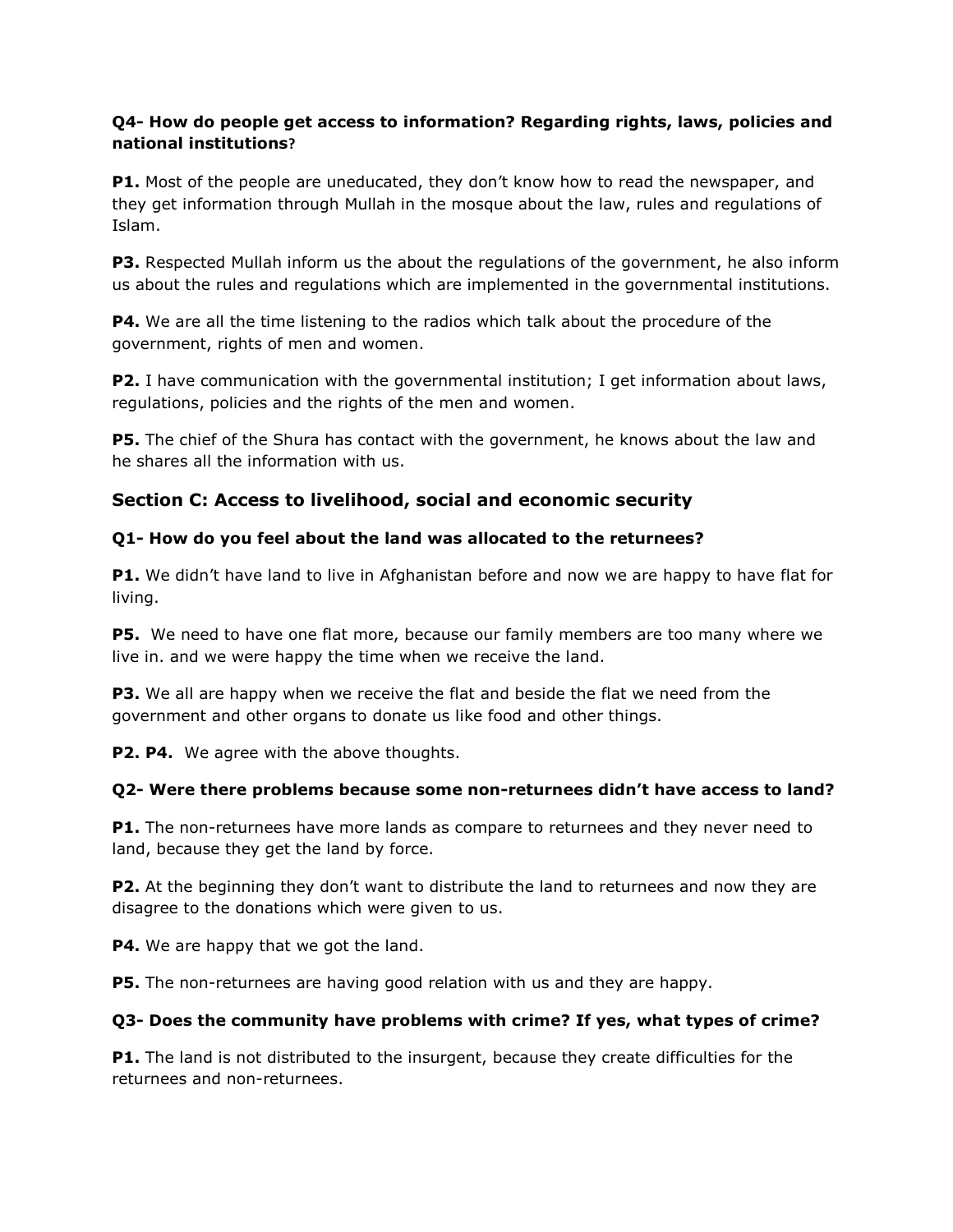**P2.** In this village the all people who live are following the rules of Islam, so that no crimes take place here.

**P3.** No strangers live here and they fear to live in our village.

**P4.** It is possible that the insurgent hidden live, when they are detected the must be monished.

**P5.** I agree with them.

#### **Q4- Who typically commits the crime? (Probe: men, youth, women?) Who typically are the victims of the crimes?**

**P1.** No crimes take place here, when it takes place the doers are the youth.

**P2.** I think the youth commit the crime and they are the victims of their crime.

**P3.** I think the crimes take place most of the times not only through the youth, but women also commit, because they are humble and the no one defend them. We wish that they follow the Islamic laws.

**P4. P5.** We have the same views.

## **Q5- Is unemployment higher among returnees than non-returnees? For example food for work and food for cash projects?**

**P1.** The projects are assigning the people equally for cash and for food and they never make differences between returnees and non-returnees.

**P2.** Most of the local residents have agricultural lands, they are involved in cultivation.

**P3.** Most of the time they were jobless and they are happy to work against little income and now they wish to have job with little income.

**P5.** We agree with the above thoughts.

# **Q6- Do the community members have more skilled workers than the returnees?**

**P1.** There is no doubt that the local resident are employed in government or other institution for high income and they are skilled enough as compare to returnees and it is due to they migrated to neighbor countries and they learnt all the skills there.

**P2.** The time when the non-returnee lived here and they didn't migrate to any other places and they have a high income jobs, however they get information about the new projects as soon as the returnees.

**P3.** Those representatives who are expert and tricky assign the expert employees and they also have good manners with each other and they consider their rights.

**P4.** There is no difficulty between them and they have equal access to service and resources.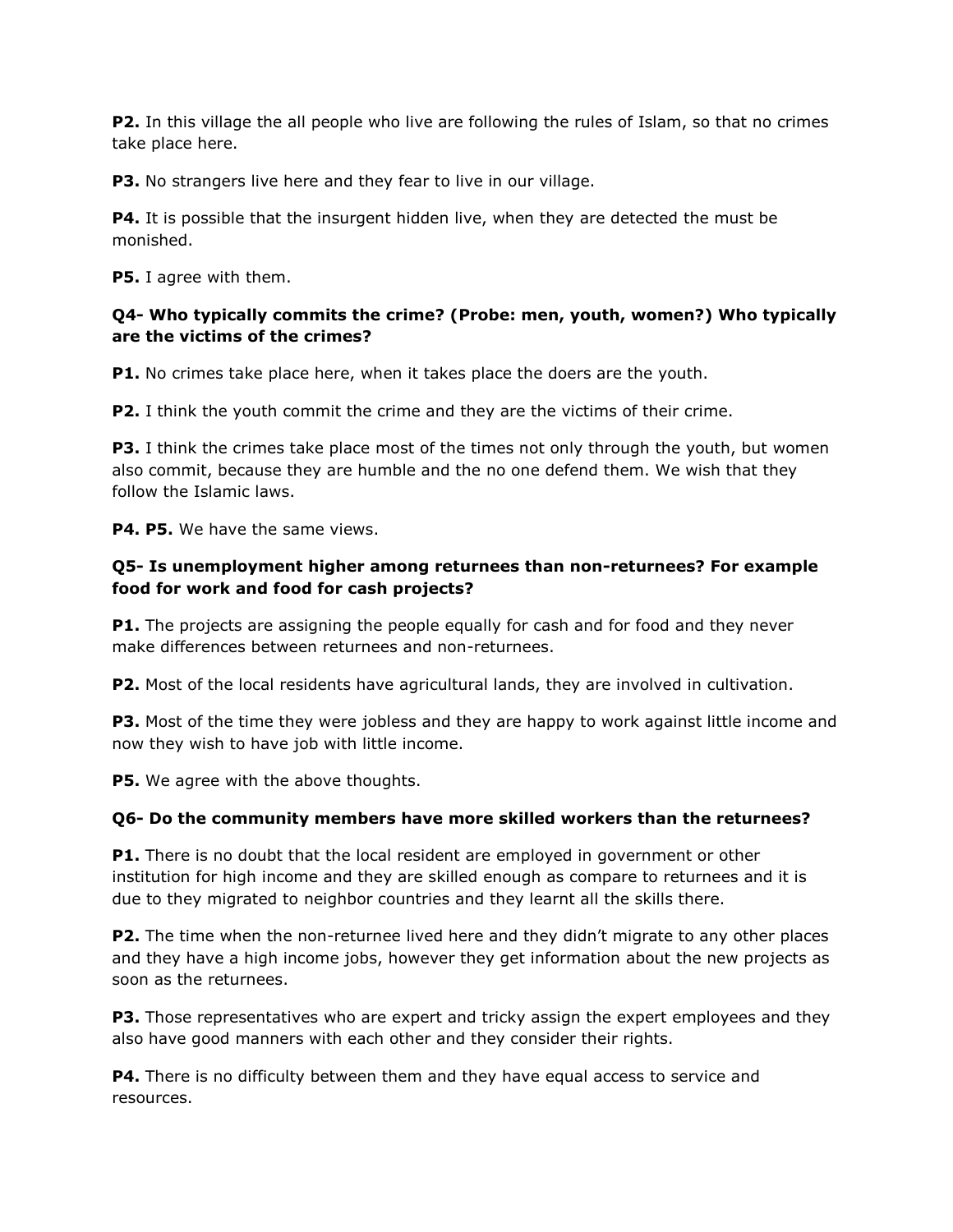**P5.** I have the same ideas.

## **Q7- Do you believe that returnees and non-returnees have equal access to services and resources? If no, please give examples.**

**P1.** We the returnees and non-returnees have equal access to service and resources.

**P3.** There is no difference. A school is made for the local resident and our children also go to their schools with no difficulties.

**P2.** Whenever we need to join the hospitals there is no prevention.

**P5.** Whenever a new development project has assign we have equal contributions.

**P4.** This person has accepted their thoughts.

#### **Section D: Justice and Rule of Law**

**Q1 Are there differences in the way the community functions now that returnees are living in the community? For example**

#### **N. The way the community interact among themselves.**

**P1.** When the people faced any difficulties they had Shura to solve their problems, and still they eliminate the Shura.

**P3.** Most of the people have good relations with each others; whenever they face any sort of difficulties they contribute each other's problems collectively.

**P2.** Before they had a good procedure for solving the problems, and now they desolated.

**P4.** Recently the organizations brought some projects for cash and for food and the people have equal access.

**P5.** The views are acceptable for me.

#### **O. The way the community builds and maintain relationships and trust**

**P1.** At the beginning we had many problems and it was due to we had no relationships and now we have contribution to each others.

**P2.** The returnee and non-returnees have Shura and when any face problems we solve it through the Shura.

**P4.** We have good relations with each other and still we haven't faced any difficulties.

**P5.** We contribute in both wedding and sorrow ceremonies.

**P3.** I accept the above views.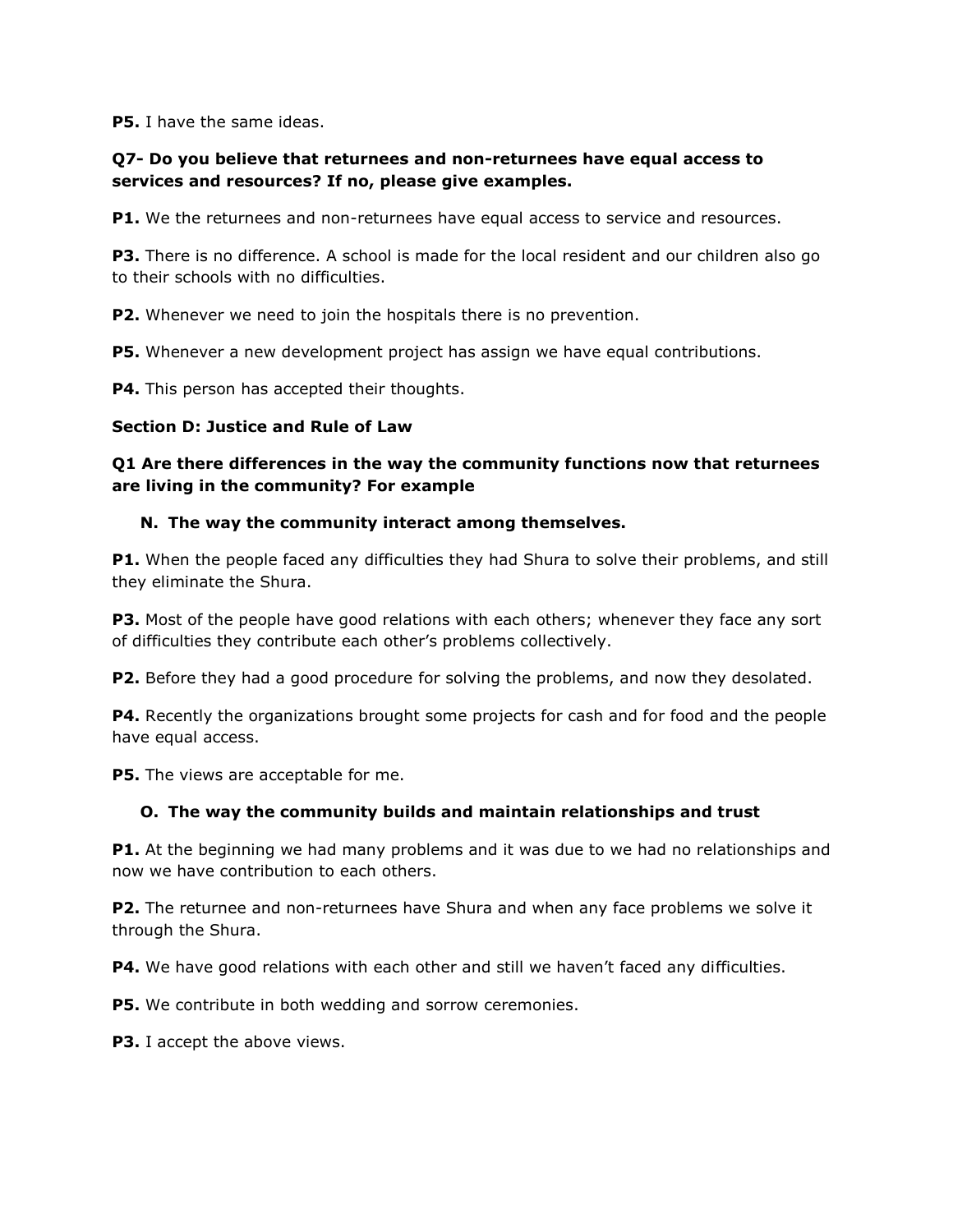#### **P. The way the community support each other during difficult economic times**

**P1.** Whenever the returnees face any economical problems we help them as much as we can.

**P3.** Actually both the returnees and non-returnees are poor, but they should help each other.

**P5.** Some of the people are rich and they give money on debit, while any one faces problems.

**P2. P4.** Regarding to our ability we do help each other.

#### **Q. The way the community share resources**

**P1.** They can use the service and resources which we have access to.

**P2.** We join their gardens and lands, however they do not prevent us and we bring fruits and grass for animals.

**P3.** We use their pasture.

**P4.** I agree with this point.

**P5.** We never prevent each other from the accessed service and resources.

#### **Q2- How safe is for women and girls to move around the community?**

**P1.** Our women and girls do not go outside of the house without any Islamic intimate; if they go they follow the Islamic partition.

**P2.** In the suburb the women do attend the wedding and sorrows ceremonies by following the Islamic partitions. And they cannot attend these ceremonies without permission.

**P3.** The women and girls cannot go outside without the permission of their husbands and fathers, whenever they go to help their elders in agricultural affairs, they collectively go the fields.

**P4.** They give permission to their girls to join the schools.

**P5.** I have the same idea with the girls.

## **Q3- What do you think would improve safety of women and girls in this community?**

**P1.** Women and girls do not go to bazaar without any specific purpose; whenever they go to bazaar they do not feel fear.

**P2.** Women and girls go to bazaar the same as the men go should consider their rights and there is no difficulty for them and they can participate with men in different affairs.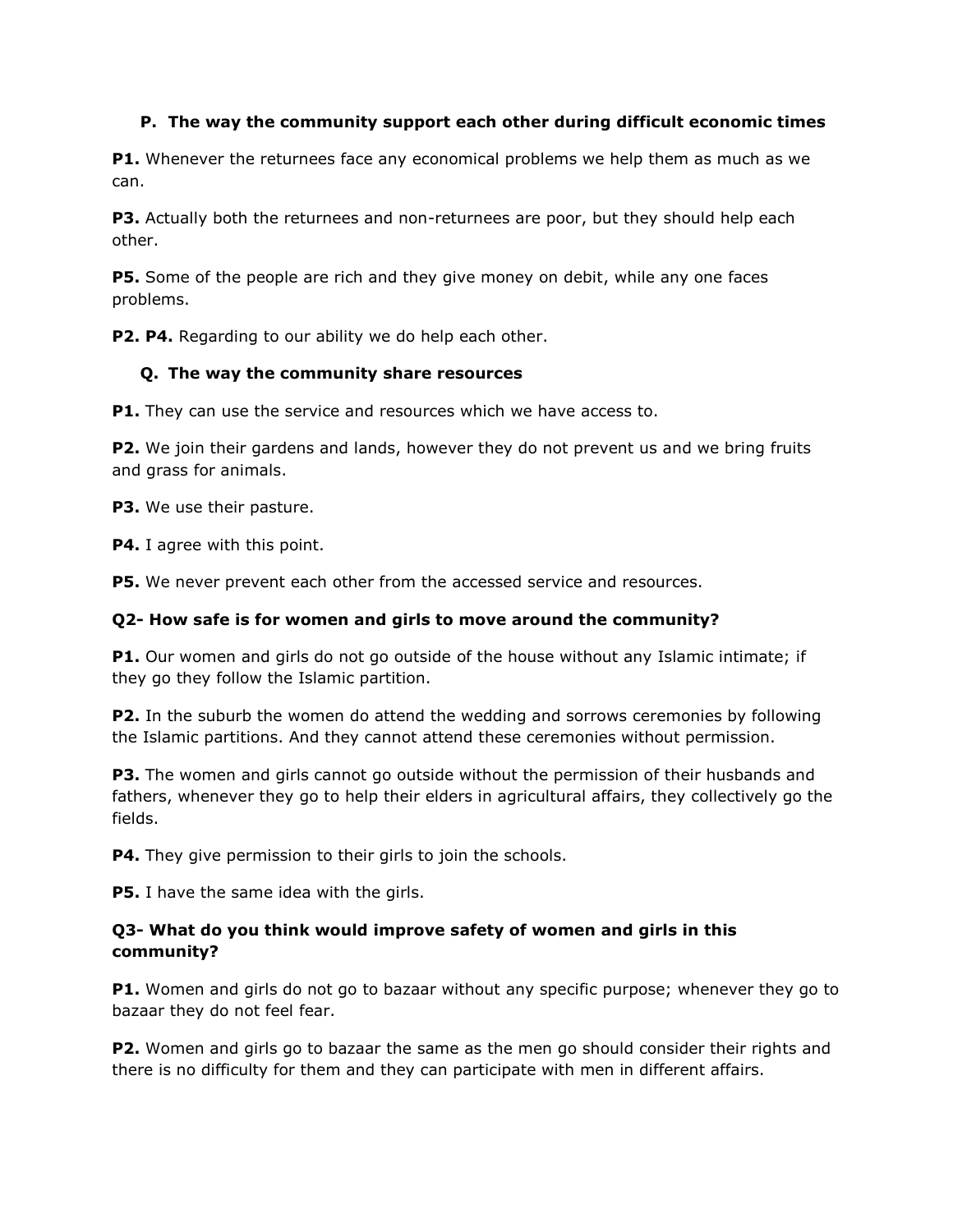**P3.** Our people observe the right of women and girls regarding to the law of Islam and they can take their Islamic rights.

**P4.** Whenever the girls appear in the streets and bazaar the boys and they are disturbed by the boys.

**P5.** We have the same opinion.

### **Q4- Is it safe for men to travel outside the community during the day? Is it safe for men to travel?**

**P1.** It is possible for men and women to travel during the day and night without any fears and the security condition is good during the day as compare to night.

**P2.** We do not have any difficulties during the day and we have some other difficulties. Some people are living here and they want to destroy the security and we are agree and satisfy from the local police that they struggle to prevent those who want to destroy the security.

**P4. P5.** Have the same ideas.

#### **Q5- Which group is the biggest threat to safety and security?**

**P1.** Now not threat has been seen and by the appearing of local police has start effort to eliminate the threat which was given through Taliban and insurgent.

**P2.** The threat has been observed where the police stations are situated and they are the biggest threat for the people.

**P3. P4. P5.** Have the same views.

## **Q7- Have there been benefits to returnees relocating to your community? What are they? Are there any problems? What are they?**

**P1.** We are happy that the returnees were relocated in the peak of the hills and it is difficult to live there. When the area is totally built the welfare organization prove water systems and other facilities and they were distributed the flat too.

**P2.** The people also receive the lands and low quality of construction materials, which assist us more.

**P3.** They both local resident and returnees obtain the donations. They specially receive the flats and they built the roads for us too.

**P4. P5.** We have the same views.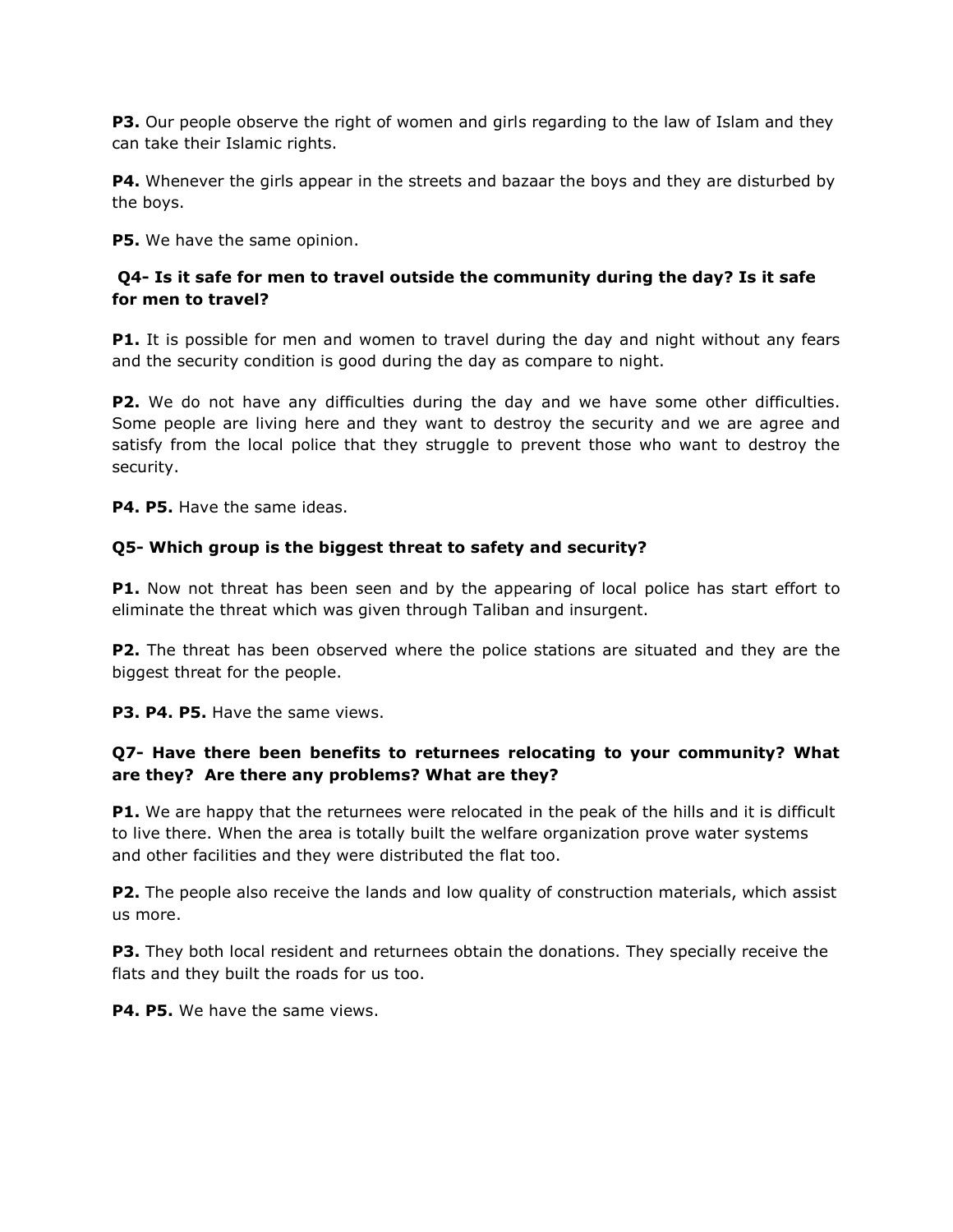# **Section E: Gender based violence**

## **Q 1: without mentioning any names or indicating anyone specific, Can you tell me what kinds of incidents of violence against women and girls take place in the community?**

**P1.** Actually this is an Islamic and afghan society which the women and girl do not go to bazaar with any lawful intimate and afghan partition, so that this is the way to prevent violence.

**P2.** We are in one tribe and have close relations with each other's and the violence occur in the streets, bazaar and cities.

**P3.** Most of the time the violence and battles occurs in the families between the husband and wife.

**P4.** The people of our village respect the elders and the follow them too and the spiritual leaders advice them about the violence.

## **Q 2: Who are the perpetrators? (Probe: Family member, people in authority)?**

**P1.** No one and no crimes have seen in this village.

**P2.** I think when any commit the crime or fight with each other the criminal can win and they have ways to escape, while the oppressed can't do the same, because he no one to help him in this regard.

**P3.** Many insurgents live here in different names and face. And commit various crimes.

**P4. P5.** We confirm the same views.

#### **Q 3: How comfortable are women and girls in seeking help from services providers?**

**P1.** Women don't have contact with the non-government organizations and police stations and they get help from the medical workers when they need any type of diseases.

**P2.** It will be better for our women and girls and they can easily share their ideas with female policemen.

**P3.** It is our culture in the society when our women or girls face any sort of violence they can't share it, they try to share their problems with other non-government organizations or it will be better to have female police for sharing their problems.

**P4. P5.** Have the same ideas.

#### **Q 5: How would a perpetrator of sexual or gender based violence be punished?**